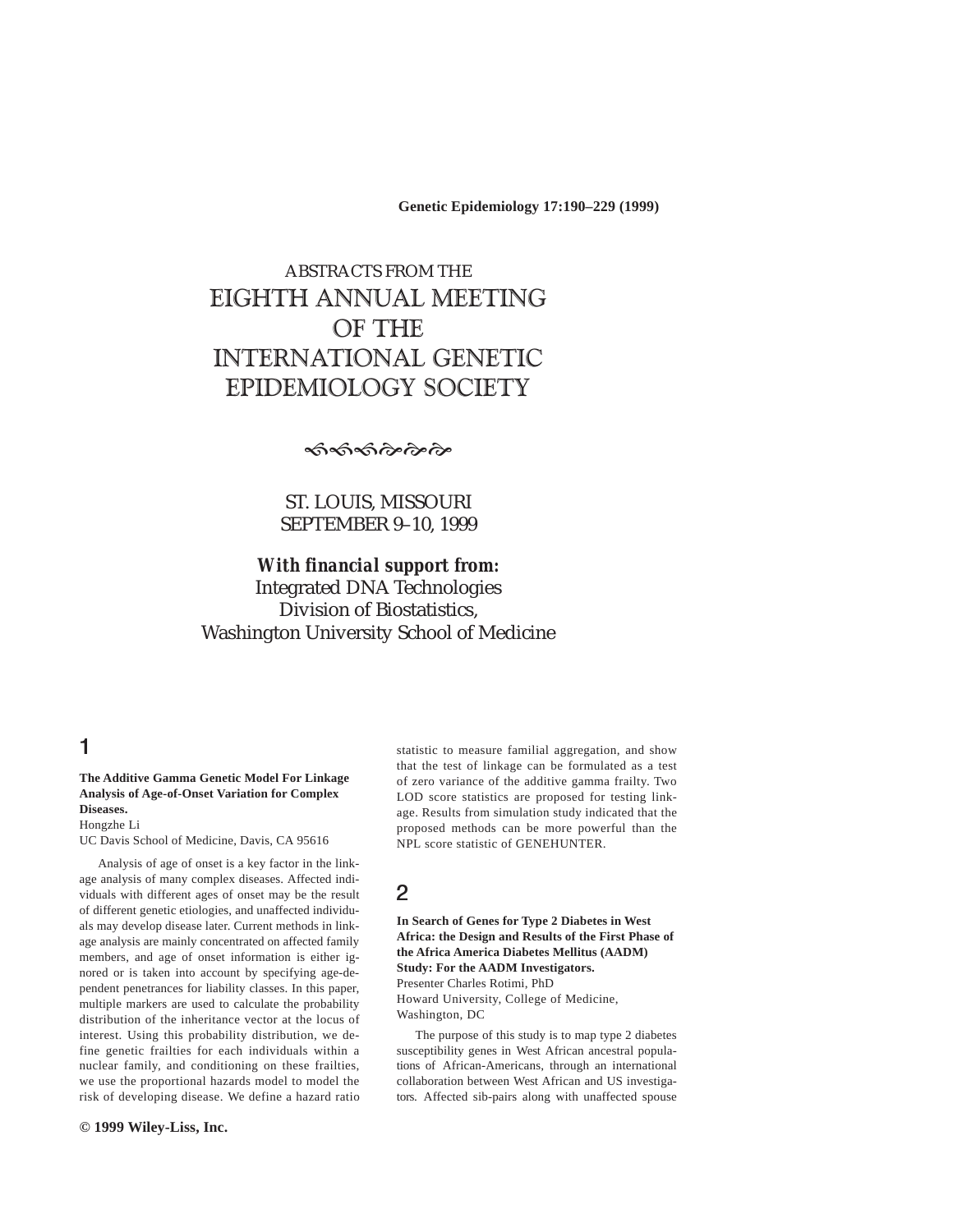controls are being enrolled from two study sites in Ghana (Accra and Kumasi) and three in Nigeria (Enugu, Ibadan and Lagos). Participants are invited to study clinics to obtain detailed epidemiologic, family, and medical history information. Blood samples are drawn to measure glucose, insulin, c-peptide, total cholesterol, LDL, HDL, triglycerides, albumin, creatinine, urea, uric acid, total calcium, and to detect autoantibodies to glutamatic acid decarboxylase. High quality DNA is isolated for genome analyses. Quality control procedures for isolated DNA, including PCR amplification with a core set of genomic markers, have been implemented and routinely performed by the coordinating center at Howard University. With full informed consent, 162 individuals from 78 families have been enrolled and examined since field activities began in June of 1997. At the end of the third year (September, 2000), the AADM study will have enrolled 400 affected sib-pairs and 200 spouse controls. This will provide a comprehensive epidemiologic and genetic resource for a powerful genome-wide search for West African susceptibility genes for type 2 diabetes. This presentation describes the design and results of the first phase of the AADM study.

# 3

### **Glutathione S-transferases and susceptibility to peripheral arterial disease (PAD) given exposure to cigarette smoking: The ARIC Study**

R. Li,<sup>1</sup> A.R. Folsom,<sup>3</sup> R. Sharrett,<sup>4</sup> D. Couper<sup>1</sup>, M. Bray,<sup>2</sup> H.A. Tyroler<sup>1</sup> <sup>1</sup>Univ. North Carolina, Chapel Hill, NC, USA; <sup>2</sup>Univ. Texas, Houston, USA; <sup>3</sup>Univ. Minnesota, Minneapolis, MN, USA; <sup>4</sup>NIH/NHLBI, USA

Glutathione S-transferases M1 or T1 (GSTM1/ GSTT1) affect the body's ability to detoxify or to activate chemicals in cigarette smoke. Cigarette smoking increases the risk of PAD. We conducted a cross-sectional study to evaluate a hypothesized interaction between the genetic polymorphisms, GSTM1 and T1, and cigarette smoking on the risk of PAD in the ARIC study. A stratified-random sample including 212 PAD cases (ankle-brachial index  $\langle 0.9 \rangle$  in men or  $\langle 0.85 \rangle$  in women) and 1,277 non-cases were selected from the ARIC cohort of 12,041 middle-aged participants free of CHD, transient ischemic attack and stroke at baseline (1986– 89). Smoking was more prevalent among PAD cases than non-cases (45% vs. 25%, current smoking, and 58% vs. 29%, smoked 20+ pack-years (pkyrs)). Overall, the difference in the proportions of GSTM1-0 and GSTT1-0 (the homozygous deletion genotype) was not statistically significant between cases and non-cases (44% vs. 41% and 28% vs. 18%). There was no indi-

### **Abstracts 191**

cation that GSTM1 modified the association between smoking and PAD. In contrast, GSTT1-1 (the nondeletion genotype) was associated with greater risk of PAD given exposure to smoking after adjustment for other risk factors. The ORs (95% CIs) of PAD were 3.6 (1.4, 9.0) for current smoking and 5.0 (1.9, 13.0) for 20+ pkyrs in individuals with GSTT1-1. Given GSTT1-0, the ORs were 0.8 (0.2, 2.8) for current smoking and 0.6 (0.1, 2.1) for 20+ pkyrs. The interaction was significant  $(p<0.05)$  on the additive scale for current smoking, and on both the additive and multiplicative scales for 20+ pkyrs. Among nonsmokers, GSTT1-1 was not associated with PAD. The results suggest that the GSTT1-1 polymorphism may be a susceptibility factor modifying the risk of PAD associated with cigarette smoking.

## 4

## **Likelihood Alternatives to the TDT** M.M.Iles, D.T.Bishop

ICRF Genetic Epidemiology, Leeds, UK

The TDT (Spielman *et al.* 1993, AJHG 52:506–516) tests for both association and linkage simultaneously. Its main advantage is that it protects against population effects by conditioning on parental genotype. However, information from homozygous parents is wasted. Although homozygous parents provide no information about linkage, they provide evidence of population association.

Various tests are proposed using the same nuclear family data as the TDT, but including homozygous parents. It is shown that extra power is gained by using all parents to detect deviation from Hardy Weinberg. For instance, one maximum likelihood ratio test is constructed using all the data from nuclear families with affected offspring, making the assumption that transmissions from parents are independent (as does the TDT). Using this test, power can be increased by up to 10%, although results depend on modes of inheritance, population frequencies, etc.

It is shown that association at a marker leads to more heterozygous parents of affected children than expected under Hardy Weinberg. This is detected by tests which uses all parents, but not the TDT. However more heterozygotes means extra power for the TDT.

The main concern is that spurious association caused by either stratification or admixture may lead to an excess of false positive results. However, any increase in type 1 error caused by population effects is minimal. In the test above, under realistic admixture models, the type 1 error is increased from a nominal value of 5% to no more than 8%, under stratification the same test becomes conservative.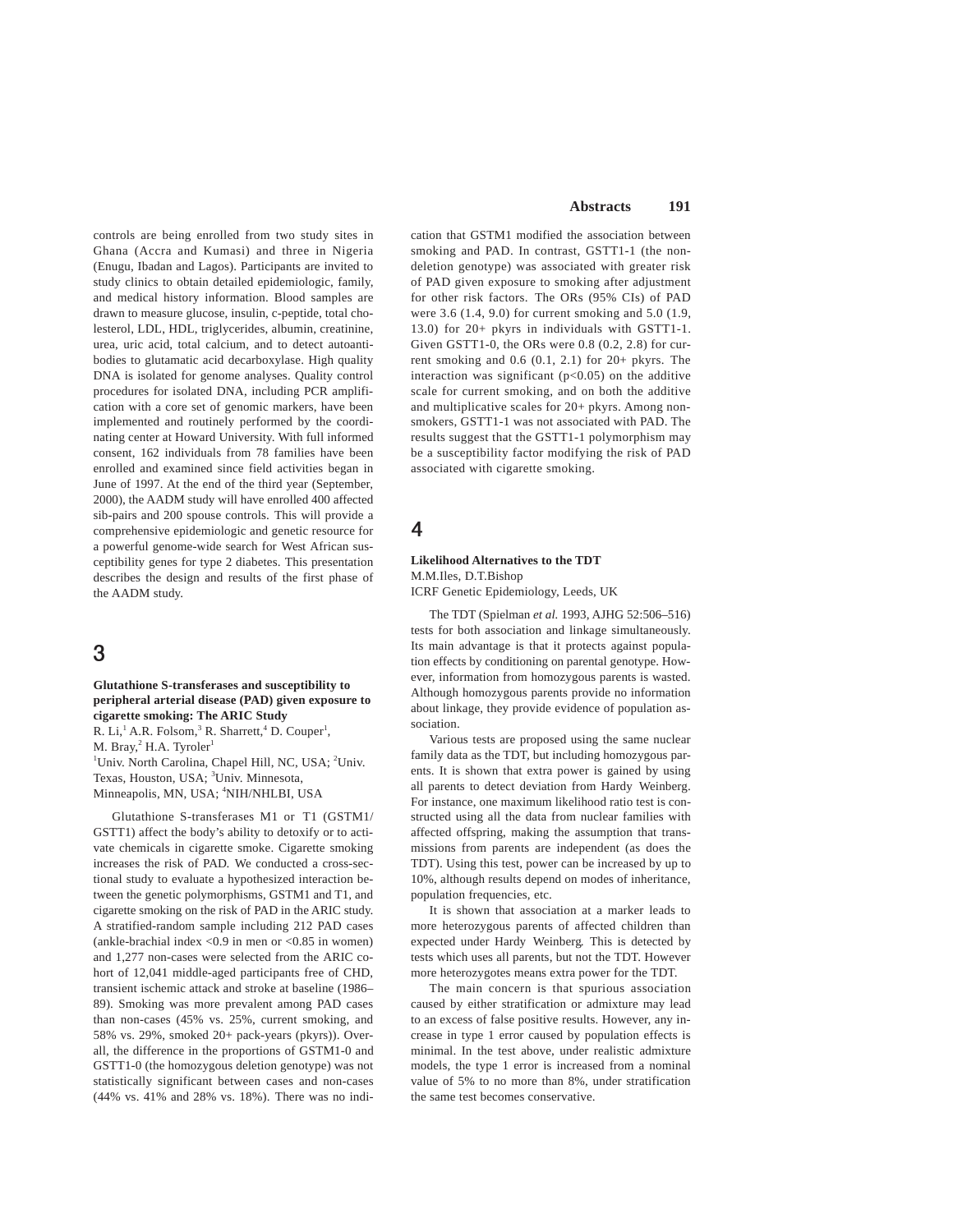## 5

### **A regression-based transmission/disequilibrium test for binary traits using logit link function** V. George<sup>1</sup>, H.K. Tiwari<sup>2</sup>

<sup>1</sup>Medical College of Wisconsin, Milwaukee, WI, USA; 2 Case Western Reserve University, Cleveland, OH, USA.

The transmission/disequilibrium test (TDT), originally proposed by Spielman, et al for binary traits, is a powerful method for detecting linkage between a marker locus and a disease locus in the presence of allelic association. The TDT uses information on the parent-to-offspring transmission status of the associated allele at the maker locus to assess linkage or association in the presence of the other. Recently, George, et al proposed a regression-based TDT for linkage between a marker locus and a quantitative trait locus by modeling the trait as the dependent variable and the transmission status as one of the independent variables along with other predictors and confounders in a linear regression model. This test is very powerful, especially when the marker locus is close to the trait locus. In this presentation, we extend this idea to develop a TDT for linkage between a binary trait locus and an associated marker locus in nuclear families using linear mixed models with logit link function. The method allows for flexible correlation structure among the members of the nuclear family, and, allows us to estimate the effects of other relevant covariates simultaneously with the detection of linkage. We investigate the statistical power and validity of the test by simulating markers at various recombination fractions from the trait locus.

# 6

### **Multipoint extension of the WPC linkage method for large pedigrees with application to breast cancer and alcoholism familial data.**

A. Zinn-Justin<sup>1</sup>, A. Ziegler<sup>2</sup>, L. Abel<sup>1</sup> <sup>1</sup>INSERM U.436, Paris, France; <sup>2</sup>Institute of Medical Biometry & Epidemiology, Philipps-University of Marburg, Germany.

The non parametric (model free) method of linkage analysis WPC (Weighted Pairwise Correlation) proposed by Commenges [Genet Epidemiol 1994, 11:189–200] allows to analyze any kind of phenotype and to consider all pairs of relatives in large pedigrees. We recently extended the WPC method to introduce Identical by Descent (IBD) information [Genet Epidemiol 1999, 17:35–50]. Here, we propose a multipoint WPC method suitable for extended pedigrees with a large number of markers. For each pair of relative, the multipoint IBD sharing is computed using the SOLAR package as described by Almasy and Blangero [Am J Hum Genet 1998, 62:1198–1211]. A valid WPC test is obtained using a new within-family Monte Carlo (MC) permutation procedure in which phenotypic resemblances are permuted with IBD sharing for pairs of relatives from the same degree. This procedure allows to compute fast MC p-values and an empirical variance for the WPC statistic. Application of the method to the 214 pedigrees from the Breast Cancer Linkage Consortium provided for the Genetic Analysis Workshop (GAW) 9 shows that multipoint WPC statistic values were not far from lod score values obtained by the classical parametric linkage method. The multipoint WPC method was also used to analyze the familial COGA data on alcoholism released for GAW11, and allowed a better specification of the linkage results previously obtained within the chromosome 4 region [Zinn-Justin and Abel, Genet Epidemiol, in press].

# 7

### **Evaluation of average lod score and estimated size of modeled effects in a variance components approach**

Yin Yao Shugart<sup>1</sup>, Jeff O'Connell<sup>2</sup>, Alexander Wilson<sup>3</sup> <sup>1</sup>Johns Hopkins University, Baltimore, <sup>2</sup>University of Pittsburgh, Pittsburgh, <sup>3</sup>NIH/NHGRI, Baltimore, USA

The variance components approach implemented in the Beta version of GENEHUNTER 2 (GH2) was used to determine average lod scores (ALS) and to estimate the size of single locus (SL) and polygenic (PG) components for four different genetic models. Each generating model contained 100 families of sibship size 5. For each model, 2000 replicates were simulated using G.A.S.P. (Wilson et al 1997). In model 1, 30% of the variance was due to a major locus and 70% was due to random environment. In models 2–4, 30% of the variance was attributed to a major locus, 40% to random environment, and 30% to other factors. More specifically, model 2 contained an unlinked second major locus, model 3 had a polygenic component and model 4 had a common environmental component. The ALS generated under model 1 was 1.4, compared to 1.74 and 1.72 for model 2 and 3. The ALS nearly doubled (2.57) when a common sibship environment was simulated in model 4. In model 1–3, GH2 underestimated the variance attributed to the SL component, while inflating the variance attributed to the PG component . In model 4, however, the environmental variance was also underestimated (11%) while the PG variance was severely overestimated (64%). The variance components approach in GH2 appears to underestimate variance attributed to a SL component and overestimate variance attributed to a PG component in all four models regardless the source of variation.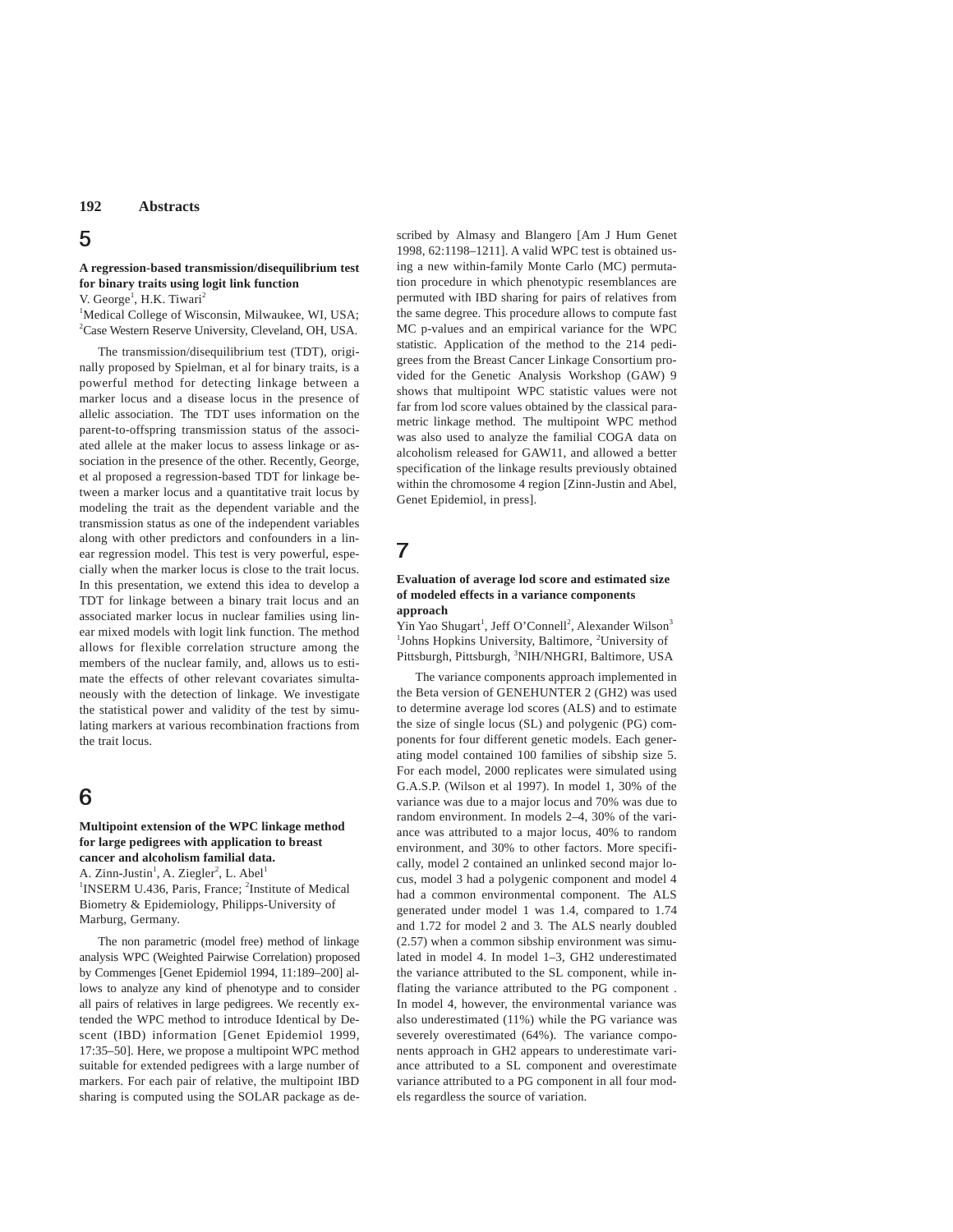### **Bias and efficiency in family-matched gene association studies: Conditional, prospective, retrospective, and joint likelihoods** P Kraft, DC Thomas

University of Southern California, Los Angeles, CA, USA.

We revisit the standard conditional likelihood for stratum-matched case-control studies and consider three alternatives that may be more appropriate for family-matched gene association studies: First, the ascertainment-corrected prospective likelihood, that is, Pr(D|G,A); second, the retrospective likelihood, Pr(G|D); and third, the ascertainment-corrected joint likelihood, Pr(D,G|A). We show that these likelihoods provide unbiased estimators of genetic relative risk parameters, as well as population allele frequencies and baseline risks. The parameter estimates based on the retrospective likelihood remain unbiased even when the ascertainment scheme cannot be modeled, as long as ascertainment only depends on families' phenotypes.

Despite the need to estimate additional parameters, the prospective, retrospective, and joint likelihoods can lead to considerable gains in efficiency relative to the standard conditional likelihood. This is true if baseline risks and allele frequencies can be assumed to be homogeneous.

In the presence of heterogeneity, however, the parameter estimates assuming homogeneity can be seriously biased. We discuss the extent of this problem and present a mixed models approach for providing consistent parameter estimates when baseline risks and allele frequencies are heterogeneous. We also compare the efficiency of the mixed-model prospective, retrospective, and joint likelihoods to the efficiency of standard conditional likelihood.

# 9

### **Effects of Stratification in the Analysis of Affected Sib-Pair Data.**

Suzanne M. Leal and Jurg Ott Laboratory of Statistical Genetics, The Rockefeller University, New York, NY

The benefits and costs of stratifying affected sib-pair (ASP) data are examined in three situations where. 1.) There is no difference in identity-by-descent (IBD) allele sharing between stratified and unstratified ASP data sets. 2.) There is an increase in IBD allele sharing in one of the stratified groups. 3.) The data is stratified based upon IBD allele sharing status at one locus, and the stratified ASPs are then analyzed for linkage at a second locus.

Where there is no difference in IBD sharing between strata, a penalty is always paid for stratifying the data. The loss of power to detect linkage in the stratified ASP data sets is due to multiple testing and the smaller sample size within individual strata.

In the case where etiologic heterogeneity (i.e. severity of phenotype, age of onset) represents genetic heterogeneity, the power to detect linkage can be increased by stratifying ASP data. This benefit is obtained where there is sufficient IBD allele sharing and sample sizes.

Once linkage has been established for a given locus, data can be stratified based upon IBD status at this locus, and tested at a second locus for linkage. In the case where the relative risk is in the vicinity of 1, the power to detect linkage at the second locus is always greater for the unstratified ASP data set. Even for values of the relative risk which sufficiently diverge from 1, with adequate sample sizes and IBD allele sharing, the benefits of stratifying ASP data are minimal.

Although stratification can be advantageous, it should be carried out with caution in order to avoid a potential loss in power to detect linkage.

# 10

#### **Detection of a dominant major gene predisposing to HTLV-I infection in a Noir-Marron population of French Giuana.**

S. Plancoulaine<sup>1,2</sup>, A. Gessain<sup>2</sup>, R.P. Buigues,

P. Tortevoye<sup>2</sup>, M. Joubert<sup>4</sup>, I. Jeanne<sup>3</sup>, A. Talarmin<sup>3</sup>, G. de Thé<sup>2</sup>, L. Abel<sup>1</sup>.

<sup>1</sup>INSERM U 436, Paris, France ; <sup>2</sup>Institut Pasteur de Paris, France ; <sup>3</sup>Institut Pasteur de Guyane, Cayenne, Guyane française; <sup>4</sup>Centre de Santé, Maripasoula, Guyane française.

To investigate whether familial aggregation of HTLV-I seropositivity could be explained in part by genetic factors, we conducted a large genetic epidemiology survey in an endemic population of French Guiana. All families of two Noir-Marron villages were included representing 94 pedigrees with 1567 subjects (730 females, 837 males) of whom 151 (9.6%) were HTLV-I positive. The familial segregation analysis was performed with regressive logistic models which are testing for the presence of a major gene taking into account simultaneously covariates influencing HTLV-I infection (e.g. age and gender) and other sources of familial dependencies (e.g. due to virus transmission routes). Results show the presence of a dominant major gene predisposing to HTLV-I infection in addition to the expected familial correlations (mother-offspring, spouse-spouse) due to the transmission routes of the virus. The Mendelian transmission hypothesis was borderline rejected (p=0.03) when using a  $\chi^2$  distribution with 3 dfs. However, simulation studies show that, for this latter test, the use of an asymptotic distribution was inappropriate and the empirical p value was  $>0.05$ , indicating that HTLV-I familial data are compatible with the segregation of a dominant major gene. Under this

# 8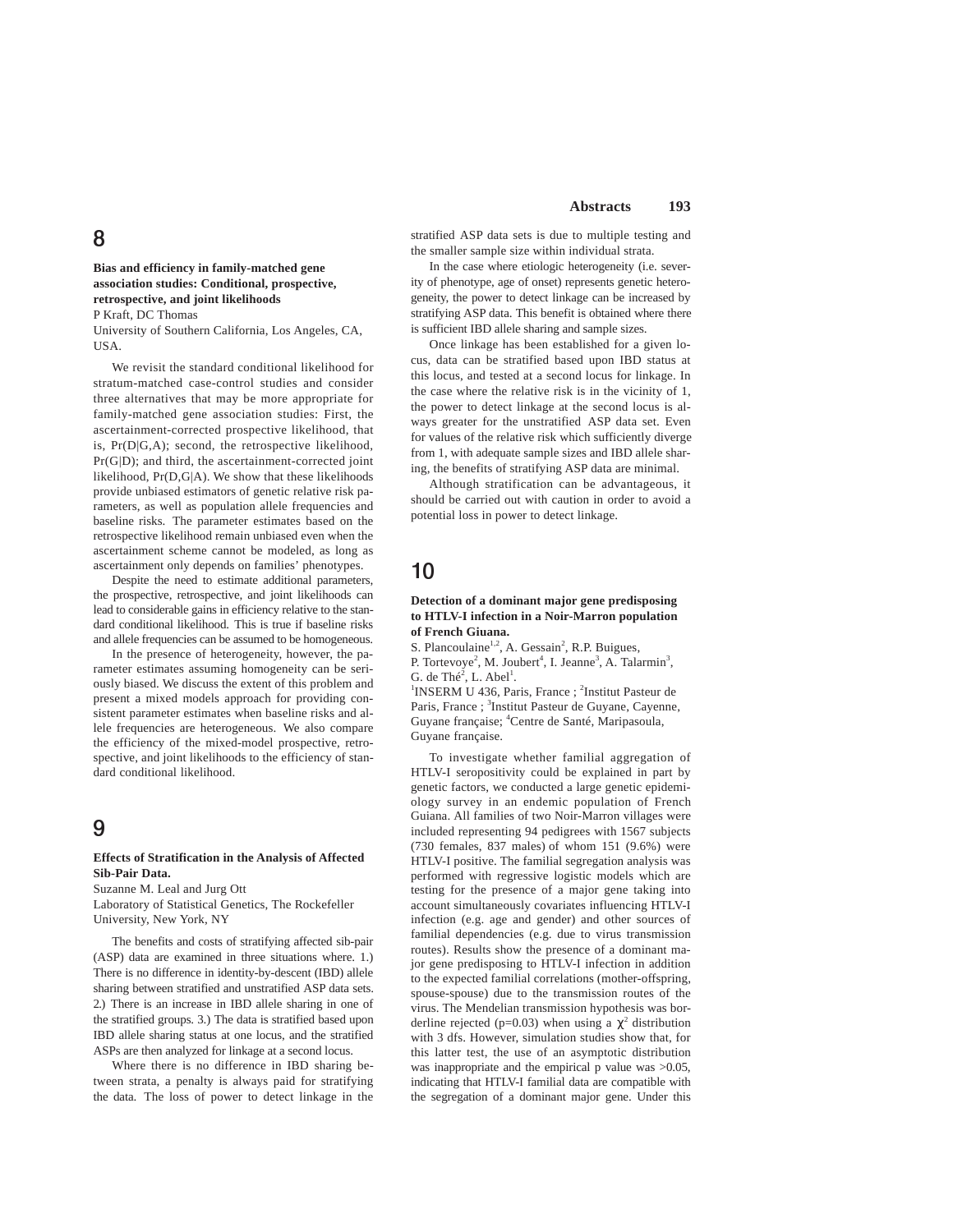dominant model, about 2% of the population is predicted to be highly predisposed to HTLV-I infection, and seropositive children <10 years are genetic cases whereas most HTLV-I seropositive adults are sporadic cases. Linkage and association studies with genetic markers are ongoing to confirm and identify these genetic factors.

## 11

### **Multilocus linkage tests based on affected relative pairs**

Heather J. Cordell, Geoffrey C. Wedig, Kevin B. Jacobs, Robert C. Elston

Department of Epidemiology and Biostatistics, Case Western Reserve University, Cleveland, Ohio, USA

For complex diseases, methods that take into account joint effects at several interacting loci are of particular interest. Conditioning on effects of disease loci at known locations can lead to increased power to detect effects at other loci. Moreover, use of multilocus models allows modeling of etiological mechanisms that may be involved in the disease. Here we present a method for simultaneously analyzing joint genetic effects at several linked or unlinked loci using affected relative pairs. We express the relative risk,  $\lambda_{\rm R}$ , to a relative of an affected individual, in terms of the additive and epistatic components of variance at an arbitrary number of disease loci, and show how this can be used to fit a likelihood model to the multilocus identity-bydescent sharing among pairs of affected relatives in extended pedigrees. We implement the method using a stepwise strategy in which, given evidence of linkage to disease at *m*-1 locations on the genome, we calculate the conditional likelihood curve across the genome for an *m*th disease locus, using multipoint methods similar to those implemented in MAPMAKER/SIBS. In analysis of simulated data, our method shows increased power to detect non-multiplicative effects compared to single-locus methods. We apply the method to real data from a genome screen for type 1 diabetes, and find increased evidence for disease loci on chromosomes 6, 8, 11, 15, 16 and 18, when multilocus models are used.

# 12

#### **Demography of Genotypes: The Italian Centenarians Study**

 $Yashin<sup>1</sup> A.I., De Benedictis<sup>2</sup> G., Vaupel1 J.W.,$ Andreev<sup>1</sup> K.F., Tan<sup>1</sup> Q, Iachine<sup>3</sup> I.A., Bonafe<sup>4</sup> M., Valensin<sup>4</sup> S., Carotenuto<sup>5</sup> L., C. Franceschi<sup>4</sup>. <sup>1</sup>Max Planck Inst. for Dem. Res., Rostock, Germany; <sup>2</sup>Dept. of Cell Biol., Univ. of Calabria, Rende, Italy; <sup>3</sup>Dept. of Stat. and Dem., Odense Univ., Denmark;

<sup>4</sup>Dep. of Biomed. Sci., Univ. of Modena, Italy; <sup>5</sup>Dept. of Syst. Sci., Univ. of Calabria, Italy.

In population studies of aging, the data on genetic markers are often collected for individuals from different age groups. We show that the traditional methods of analysis of such data may lead to erroneous conclusions. We show how such factors as changes in the initial frequencies of candidate genes in subsequent cohorts or secular trends in cohort mortality may influence the results of an analysis. The unexpected results observed in genetic studies of centenarians are reviewed. The new approaches to the analysis of cross-sectional data on genetic markers are developed. These approaches allow us to combine genetic data with demographic information about population under study. The parametric and semiparametric methods of analysis which may control for observed and unobserved heterogeneity are discussed. The methods are tested on simulated data and then applied to the analysis of data on genetic markers obtained in the study of centenarians in Italy. The relative risks and initial frequencies of candidate genes from six loci (5 nuclear loci and mitochondrial DNA) are estimated. The interaction of these genes with covariates describing the effects of area and sex are tested. The results of statistical analysis of data and directions of further research are discussed.

## 13

### **Adding further power to the Haseman and Elston Method for detecting linkage**

S. Shete, K. Jacobs, R. Elston Department of Epidemiology and Biostatistics Case Western Reserve University, Cleveland, OH.

Abstract: Haseman and Elston (H-E) proposed a robust test to detect linkage between a quantitative trait and a genetic marker. In their method the squared sib-pair trait difference is regressed on the estimated proportion of alleles shared identical by descent by the sib pairs. This method has recently been improved by changing the dependent variable from the squared difference to the mean corrected product of the sib-pair trait values, a significantly positive regression indicating linkage. Here we propose a further improvement of the H-E method in which generalized least squares estimators of the regressions are obtained separately for the squared sib-pair trait differences and the squared sib-pair mean corrected sums. The test for linkage is then based on a weighted average of these two estimators, the weights being inversely proportional to the residual variances obtained from these two different regressions. Control over the type I error probabilities and the increased power is investigated by simulation. A similar strategy of weighing estimators based on the residual variances is suggested for multivariate and binary traits.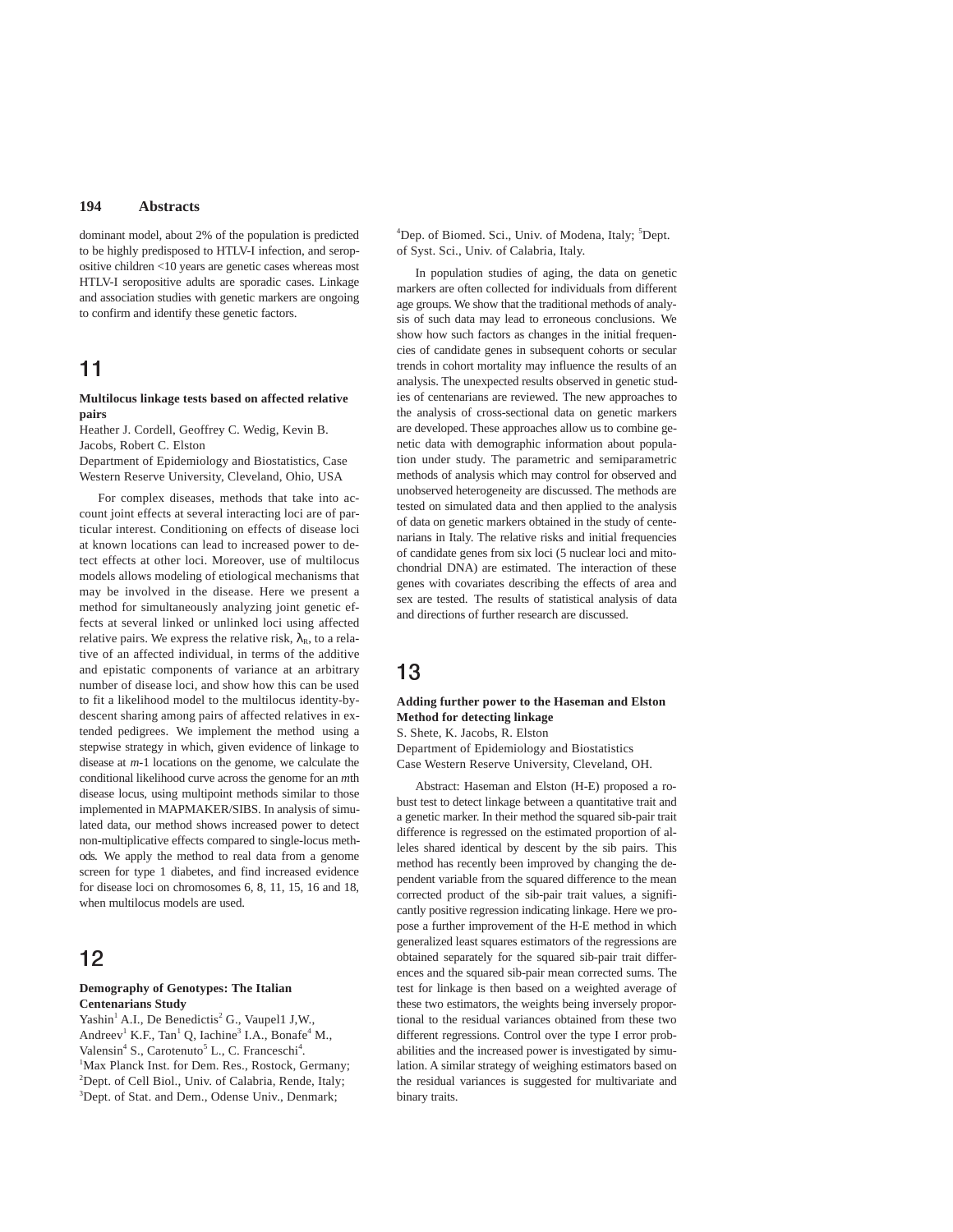# 14

### **A general conditional logistic regression model for affected-relative-pair linkage studies.** Jane M. Olson

Department of Epidemiology and Biostatistics, MetroHealth Campus, Case Western Reserve University, Cleveland, Ohio

Model-free lod-score methods are often employed to detect linkage between marker loci and common diseases, using samples of affected sib pairs (ASPs). Although extensions of the basic one-disease-locus model have been proposed that allow separate inclusion of additional disease loci, covariates, other types of affected relative pairs (ARPs) or discordant pairs, a common framework that can handle simultaneously all of these features has been lacking. I propose a conditional logistic parameterization that generalizes easily to include all of these features. The Risch single-locus ASP model is reparameterized in terms of the logarithms of the offspring and monozygotic twin relative risks  $\lambda_0 =$  $e^{\beta l}$ ,  $\lambda_m = e^{\beta 2}$  and written in a form that is generally applicable to all types of ARPs, provided one can compute the ARP's marker allele-sharing probabilities. Multilocus models are parameterized in terms of the logarithms of joint-allele-sharing-specific relative risks and are easily written in general, multiplicative, additive, and mixed forms. Discordant pairs can be included with the addition of a single parameter. Covariates can be included in both the single- and multilocus models under the assumption that the covariate acts multiplicatively on the relative risks, i.e., additively on the log relative risks. Examples are given to demonstrate these extensions.

# 15

### **Trimmed-haplotype analysis for fine-scale mapping of complex traits**

MacLean CJ and Martin RB Virginia Institute for Psychiatric and Behavioral Genetics, Virginia Commonwealth University, Richmond, VA, USA

With the advent of myriad tightly linked microsatellite markers, we have an opportunity to extend linkage disequilibrium analysis from single markers to multiple marker haplotypes that have greater statistical power to disclose the presence of a disease susceptibility locus. Since any particular haplotype may well be rare, related haplotypes are also needed as evidence. Trimmed-haplotype analysis encompasses the entire cluster of partly related, partly unrelated haplotypes that would result from historical recombination and mutation in markers surrounding an ancestral disease locus.

### **Abstracts 195**

The probability of preservation of each category of trimmed haplotypes is a function of its inter-marker distances and of time, whereas the probability of random similarity in absence of a disease susceptibility locus is a product of haplotype frequencies. Therefore, a statistical test for the existence of a disease susceptibility locus is based on trimmed-haplotype category frequencies. Rather than standard parent-offspring triads, trimmed-haplotype analysis exploits multiplex pedigrees by considering the pattern of haplotype transmission and affection status in the pedigree as a whole. Trimmed-haplotype analysis has been incorporated in a software package called HAL, that is available to all investigators on the internet.

## 16

#### **The Impact of Racial Admixture on Traditional Linkage Analysis**

J.S. Barnholtz<sup>1,2</sup>, M. de Andrade<sup>1</sup>, R. Chakraborty<sup>2</sup> <sup>1</sup>MD Anderson Cancer Center, Dept. of Epidemiology, Houston, TX; <sup>2</sup>UT School of Public Health, Houston, TX

Racially admixed families are routinely excluded from traditional (LOD score) linkage analysis or analyzed as racially homogeneous using the proband's race. Through simulation, we investigated the effect of admixture on the LOD score of two racial groups under various conditions.

Four-generation racially homogeneous and admixed families were simulated with 27 markers and two linked, bi-allelic disease loci. One locus was linked to a marker with correct allele frequencies for both groups and the other was linked to a marker with correct information for only one group. Two different types of admixture were tested: admixture within a family unit and a mixture of homogeneous families within a data set. The mixing was done at the founder level in three different proportions: 30/70, 50/50 and 70/30.

We observed that the LOD scores under both models of admixture were closest to the homogeneous family scores of the racial group having the highest mixing proportion. In the 50/50 case, the LOD scores were inbetween the homogeneous scores. Random sampling of families or ascertainment of families with disease affection status did not affect this observation, nor did the mode of inheritance (dominant/recessive) or disease/marker allele frequencies.

LOD scores in admixed family data were further affected due to departures from Hardy-Weinberg expectations of genotypic frequencies and presence of linkage disequilibrium in admixed populations. Subroutines performing these tasks with relaxed assumptions are being implemented in current LOD score analysis programs. (Research supported by NCI-R25CA57730-07 and NIH-GM41399.)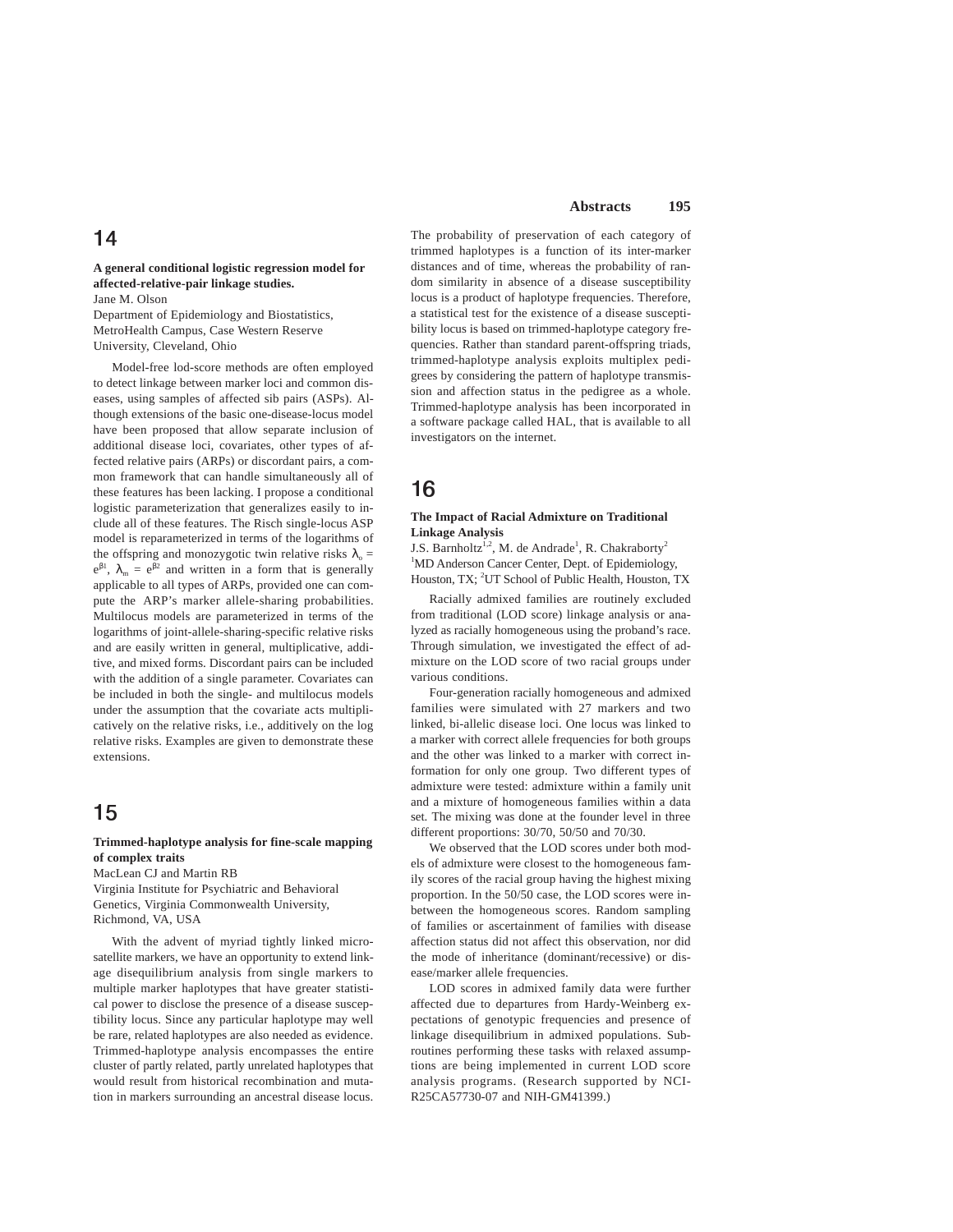## 17

### **Power Comparisons Between the TDT and Two Likelihood-Based Tests for Complex Traits**

Slager  $SL<sup>1</sup>$ , Huang J<sup>2</sup>, Vieland VJ<sup>1,3</sup>. <sup>1</sup>Department of Preventive Medicine, Division of Biostatistics, <sup>2</sup> Department of Statistics and Actuarial Science, and <sup>3</sup>Department of Psychiatry, College of Medicine, University of Iowa, Iowa City.

Currently, linkage tests are used for genomic screens and association tests are used for fine mapping. However, advancements in molecular technology, promising maps on the order of a million markers using single nucleotide polymorphisms, could change this. We compare the statistical power of the TDT with two likelihood-based linkage tests, the classical LOD score, and a modified LOD score in which a linkage disequilibrium (LD) parameter is incorporated into the likelihood (LD-LOD). We hypothesize that the LD-LOD will have the greatest power of the three tests when LD is present, since the TDT is a score test based on a pseudolikelihood rather than the correct likelihood when multiplex families are ascertained, and the LOD score has previously been shown to be underestimated when LD is present (Clerget-Darpoux, 1982). We test this claim using a simulation study in which we generate ASP pedigrees under a range of genetic models, varying the genotypic relative risk (GRR) from 6 to 16. Since the likelihood-based tests require that a genetic model be specified, we compare the tests under two scenarios, (i) we assume the true genetic model in the analysis, and (ii) we compare the tests when the LD-LOD (LOD) is maximized over two wrong genetic models. Based on the generating models we considered, we find that the LD-LOD tends to have greater power than the TDT even when the genetic model is mis-specified and the results corrected for multiple tests. The most extreme difference occurs under the multiplicative and dominant models, for which the difference in power could be as high as 40% at maximum LD. Only for the additive model we find the TDT to have slightly greater power than the LD-LOD (7% difference). The LOD score provides the lowest power in the presence of LD for the range of GRR considered here.

## 18

### **High-density Genome Scans with Quantitative Traits – Resolving critical issues**

S. Nath<sup>1</sup>, J. Gardner<sup>2</sup>, A. Aviv<sup>2</sup>, N. Schork<sup>1</sup> <sup>1</sup>Department of Epidemiology and Biostatistics, Case Western Reserve University, Cleveland, OH, <sup>2</sup>New Jersey School of Medicine and Dentistry, Newark, NJ

Linkage analyses for complex traits are beset by a number of problems, including 1) accommodation of covariates in the analyses, 2) possibility of heterogeneity, 3) correct and appropriate modeling of multiple genetic effects, and 4) assessment of the statistical significance of linkage results. We investigated each of these problems in the context of a variance component analysis of quantitative cellular phenotypes using a highly dense map of 7745 markers. Our aim was to identify loci for genes controlling two cellular phenotypes associated with store-operated calcium entry while considering some theoretical issues in linkage analyses. Stable phenotypes were collected for five densely mapped CEPH families. Evidence for linkage was obtained at several chromosomal regions. Our results suggest that variance component linkage analysis of densely mapped markers can reveal chromosomal regions likely to harbor loci influencing complex traits but care must be taken when conducting linkage-based genome scans to accommodate covariate, heterogeneity, multiple locus, and statistical significance.

## 19

**Haplotyping in pedigrees via a genetic algorithm** Pradip Tapadar, Saurabh Ghosh, Partha P. Majumder Indian Statistical Institute, Calcutta, India.

Genome-wide scanning for localization of disease genes has become very popular. Analyses of data on families generated by genome-wide scans necessitate the reconstruction of haplotypes for identifying, among others, the smallest genomic region containing the disease gene and also genotyping errors. Several systematic methods for haplotype reconstruction, either likelihood-based or rule-based, are currently available. We propose a rule-based method for haplotype reconstruction in pedigrees using a "genetic algorithm", which a member of the class of computational algorithms that use certain principles of biological evolution to find optimal solutions to complex problems. Compared to the currently-available methods for haplotyping, the proposed method uses much fewer assumptions and is much less data-demanding. The optimality criterion used in the proposed method is the minimum number of recombinations over possible haplotype configurations of members of a pedigree. Using simulations, we show that the proposed method results in virtually error-free determination of multilocus haplotypes in extremely short computational time. It also provides multiple optimal haplotype configurations of a pedigree, if such multiple optima exist.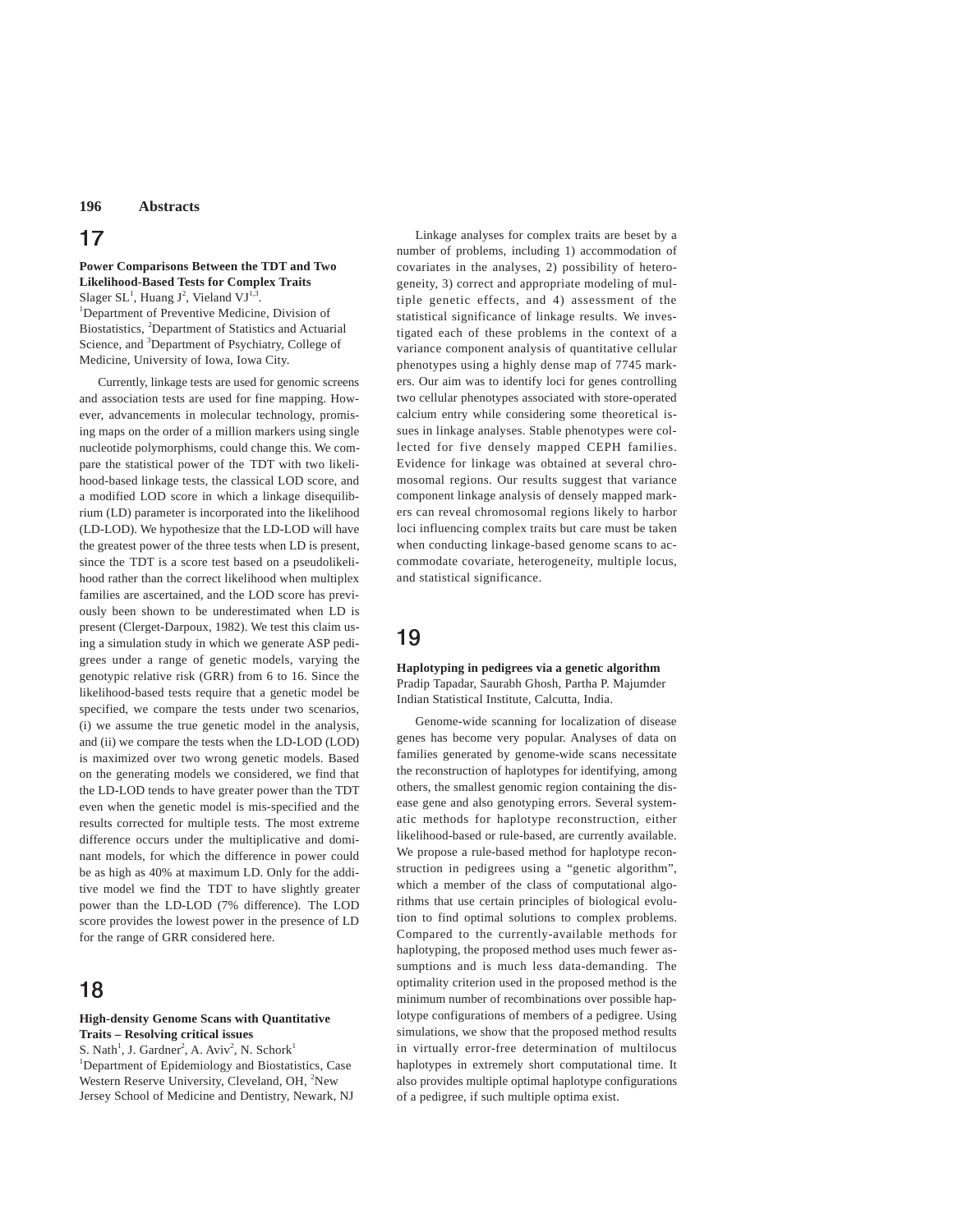## 20

### **Evidence for further Breast Cancer susceptibility genes in addition to BRCA1 and BRCA2: the ABC study.**

A.C. Antoniou<sup>1</sup>, P.D. Pharoah<sup>2,3</sup>, N.E. Day<sup>3</sup>, B.J.Ponder<sup>2</sup>, D.F. Easton<sup>1</sup>

<sup>1</sup>CRC Genetic Epidemiology Unit, IPH, <sup>2</sup>CRC Human Cancer Genetics Research Group, <sup>3</sup>Dept of Community Medicine, University of Cambridge, UK.

We used data from a population based series of breast cancer cases to investigate genetic models that can best explain familial breast cancer outside BRCA1 and BRCA2 families, and evaluate the evidence for risk modifiers in BRCA1/2 carriers. The dataset consisted of 1484 cases diagnosed with breast cancer under the age 55 between 1991 and 1996 in the region served by the Anglian cancer registry. BRCA1 and BRCA2 mutations were detected in 21 cases. The genetic models were constructed using information on the first-degree relatives with the computer program MENDEL. We estimated the effects of BRCA1, BRCA2, a third hypothetical gene "BRCA3" and a polygenic effect. The cancer incidence rate for an individual *i* was modelled as  $\lambda_i(t) = \lambda_0(t) exp(G_i + P_i)$ , where  $\lambda_0(t)$  is the baseline incidence rate, *Gi* depends on the major genotype and *Pi* on the polygenotype of the individual. The Hypergeometric Polygenic Model<sup>1</sup> was used to approximate polygenic inheritance. The models were assessed by likelihood comparisons and by comparison of the observed number of mutations and affected relatives with the predicted numbers. The best fitting model for BRCA3 was a recessive model with a disease allele frequency 24% and penetrance 42% by age 70. However a polygenic model also fitted well. The estimated population frequencies for BRCA1 and BRCA2 mutations were 0.024% and 0.041% respectively. The fit was improved when the penetrance of BRCA1/2 was assumed to be lower than the Breast Cancer Linkage Consortium estimates. We are currently combining the results from this population series with those obtained from mutation testing in multiple case families to evaluate the effect of risk modifiers.

1 Lange (1997), Genetics 147:1423–1430

# 21

### **An extended transmission/disequilibrium test (TDT) for two multi-allele marker loci**

M. Knapp, A. Hahn

Institute for Medical Statistics, University of Bonn, Germany

The transmission/disequilibrium test (TDT) as introduced by Spielman et al. (Am J Hum Genet 52: 502–

### **Abstracts 197**

516, 1993) is a test for linkage between a complex disease and a diallelic marker. The original TDT has been extended by a number of authors in several aspects. Surprisingly, there currently is no practicable approach available which allows for simultaneous inclusion of more than one marker locus in the TDT. Wilson (Ann Hum Genet 61: 151–161, 1997) described a two-locus extension of the TDT, but she assumed that marker haplotypes can be observed in parents and children. Usually, however, the data will consist of marker genotypes at both loci, and the reconstruction of haplotypes will not be possible in some families, even if one is willing to assume that both marker loci are completely linked. The beta-release of the new version of the GENEHUNTER program contains a two-, three-, and four-locus extension of the TDT, but this program simply discards families for which phase is ambiguous. It can be shown that this approach may give biased results due to an inflation of the type I error rate.

Here we propose a two-locus extension of the TDT which is based on the conditional likelihood approach similar to the one considered by Sham and Curtis (Ann Hum Genet 59: 323–336, 1995) for a single marker locus. It will be assumed that the sample consists of simplex families and that all individuals in all families have been typed at both marker loci. Finally, the implementation of this two-locus TDT (2L-TDT) by means of SAS-IML software (SAS Institute, Cary, NC, 1995) is described.

## 22

**Localization of prostate cancer aggressiveness genes** JS Witte<sup>1</sup>, KAB Goddard<sup>1</sup>, RC Elston<sup>1</sup>, W Catalona<sup>2</sup>, and the Prostate Cancer Genetics Study 1 Case Western Reserve Univ., Cleveland, OH; <sup>2</sup>Washington Univ., St. Louis, MO, USA

A measure of prostate cancer aggressiveness is the Gleason score, which may be a strong predictor of survival. Localizing genes that predispose men to present with higher Gleason scores—and who may require more active screening and treatment—is a significant research priority. Therefore, we conducted a genomewide scan among 441 Caucasian men with prostate cancer (i.e., the equivalent of 282 sib-pairs). We evaluate the evidence for linkage with Gleason score using a new, more powerful, version of the Haseman-Elston (HE) statistical method (Elston et al., 1999; *Genetic Epi*: in press). The modified HE method is essentially linear regression where the dependent variable, the mean-corrected cross product, is regressed on the estimated proportion of marker alleles shared among brothers identical-by-descent.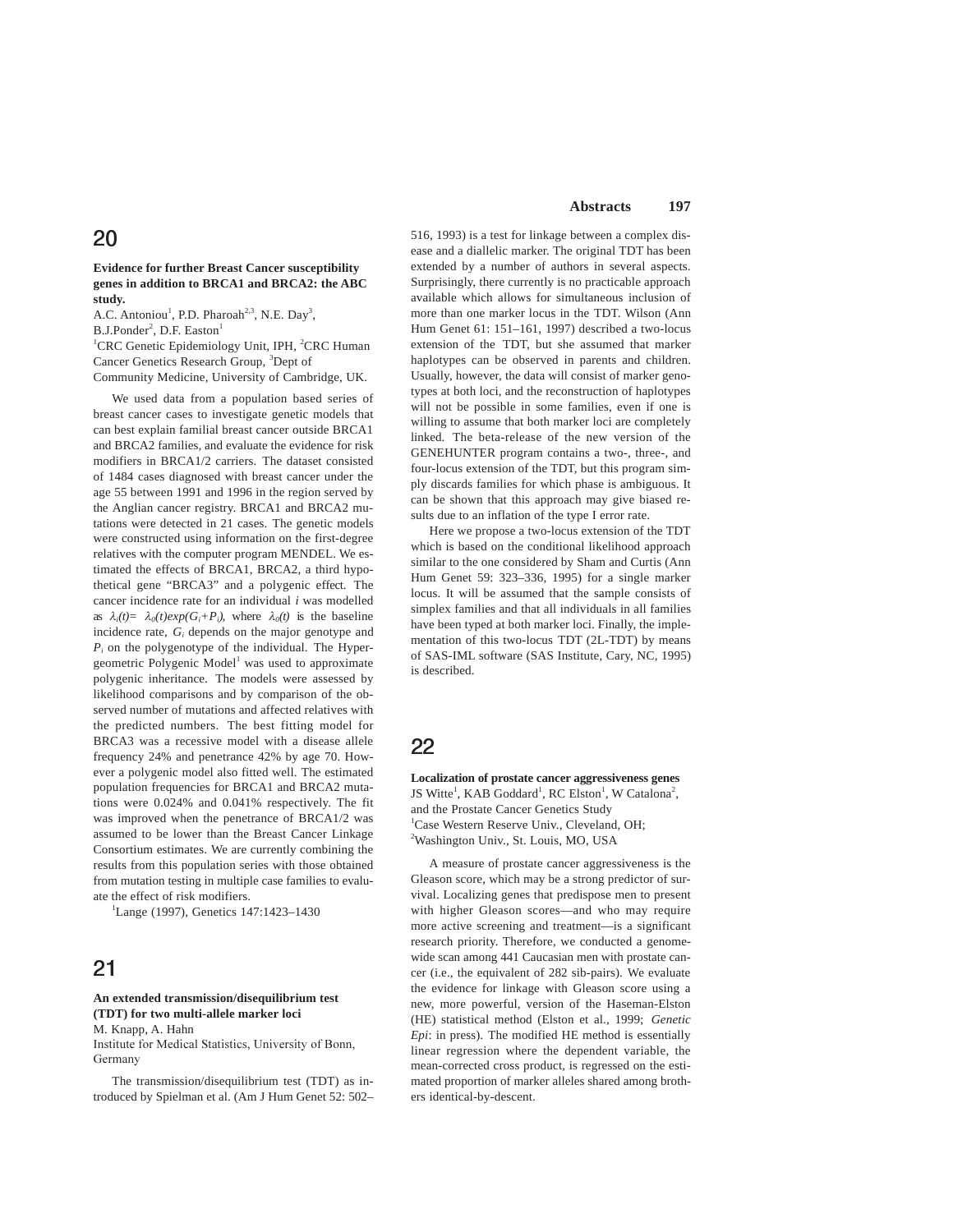Our multipoint analyses indicated that there was suggestive evidence for linkage  $(p < 0.01)$  in five genomic regions on chromosomes: 5, 7 (two regions), 10, and 19. There is broad support for linkage in many of these regions. We are presently adding more closely spaced markers around the peaks in each region to try and determine whether the peaks remain, and if so, to further refine the regions. We will present results from this analysis, and discuss our next step in attempting to localize gene(s) for prostate cancer aggressiveness.

## 23

### **Linkage disequilibrium and allele frequency distributions in 114 SNPs across the genome in five populations**

 $KAB$  Goddard<sup>1</sup>, JM Hall<sup>2</sup>, JS Witte<sup>1</sup>

1 Case Western Reserve Univ., Cleveland, OH, USA, 2 PPGx, Inc, La Jolla, CA, USA

Single nucleotide polymorphisms (SNPs) are commonly observed in the genome, and may be less expensive to genotype compared to conventional markers. Thus, some researchers suggest using SNPs for both linkage and association mapping studies of complex traits. However, little is known about the distribution of SNP characteristics that are important in mapping studies—such as allele frequencies and inter-marker linkage disequilibrium (LD)—particularly in the context of population differences. Therefore, we evaluated 114 SNPs distributed in 33 genes on 16 chromosomes. Genes were selected based on having potential pharmacogenomic effects. The sample included 727 individuals from African American, Caucasian, Chinese, Hispanic, and Japanese populations. We used the EM algorithm to estimate haplotype frequencies for SNPs within a gene, and we considered several measures of LD.

Both alleles were observed in 105 SNPs for the African Americans compared to only 68 and 70 SNPs for the Japanese and Chinese respectively. Comparing allele frequencies among populations, the Japanese and Chinese had the highest correlation (R=.99), the Hispanics had a high correlation (R>.87) with all others, and the remaining pairs of populations had R<.83. The correlation in LD among populations appeared to distinguish two groups (Japanese and Chinese vs. the others), where R>.87 for populations within groups, and R<.65 for populations between groups. In most cases, pairwise LD was detected (p-value≤05) if the common allele frequency was <.95 in both SNPs. Exceptions included 22/74 and 15/78 pairs of SNPs for the Chinese and Japanese, respectively. These results suggest that one must carefully select SNPs for use in a genome screen using LD or linkage mapping methods. Also, the inter-marker LD we observed may illustrate the distribution of marker-trait LD for complex diseases.

# 24

### **Detecting allelic association in nuclear families.** K.D. Siegmund, W.J. Gauderman, D.C. Thomas.

University of Southern California, Los Angeles, USA .

We present methods for testing allelic association in the presence of linkage from sibships with multiple cases and/or controls. We describe how recent 'allelecounting' methods can be applied using a likelihood that conditions on the phase and identity-by-descent (ibd) structure of the sibling genotypes, an extension of the conditional likelihood approach proposed by Self et al. (1991). Under an additional assumption of equal male and female recombination fractions, the conditioning statement can be relaxed to condition only on the number of alleles shared identical by descent between sib pairs. In a simulation study, we compare score tests from likelihoods that condition on (1) parental mating type only, (2) parental mating type and ibd structure, and (3) parental mating type, ibd structure, and phase. We consider a single diallelic susceptibility gene with a disease gene freqeuncy of 5% and population attributable risk of 20%, and a linked marker with four alleles; the population frequency of disease is 10%. Under tight linkage (θ  $= 0$ ), the test size from a likelihood conditioning only on parental mating type is high. For affected sib triplets, the false-positive rate under the multiplicative gene model is twice the nominal value at the 5% significance level and 4-times the rate at the 0.1% level. Score tests from likelihoods that condition on (2) or (3) achieve the nominal level, however tests from the latter appear conservative. We estimate power when the disease allele is in positive disequilibrium with one marker allele  $(\delta_1)$ . At 50% of  $max(\delta_1)$ , the power for a sample of 100 affected sib triplets is 81% when conditioning on ibd compared to 74% when conditioning on ibd and phase ( $\alpha = 0.05$ ). In summary, this likelihood approach provides a flexible alternative to the 'allele-counting' methods proposed in the literature; it will be useful for the fine-mapping of disease genes in sibships of arbitrary size, when linkage has already been established.

## 25

### **The use of conditional logistic regression and family-based controls to investigate association of a candidate autoimmune gene with rheumatoid arthritis**

J H Barrett, S John, A Myerscough, J Worthington ARC Epidemiology Unit, University of Manchester, Manchester, UK

Rheumatoid arthritis (RA) is an autoimmune disease. Apart from an association with HLA, little is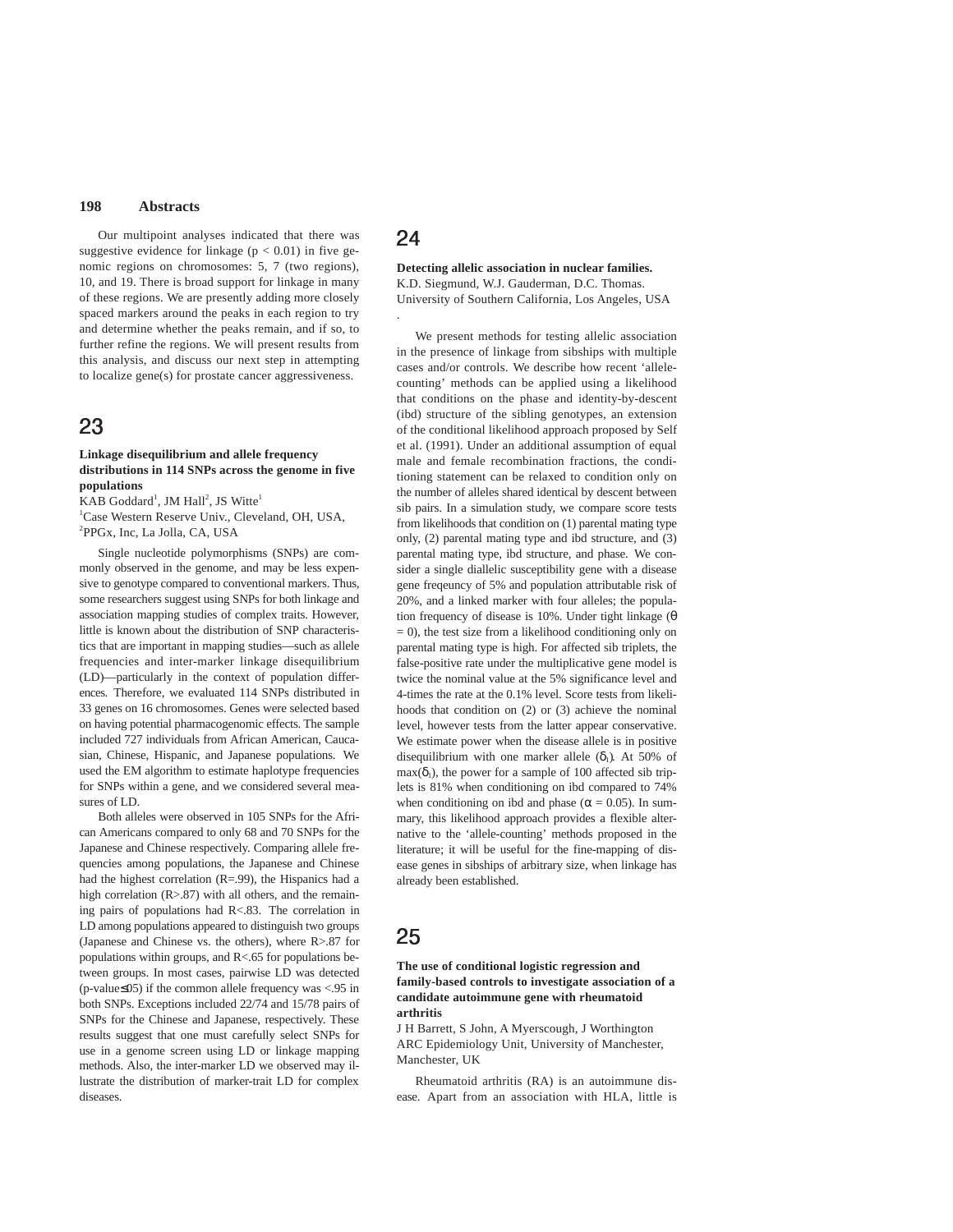known of the genetic basis of the disease. We investigated association of D6S446, a microsatellite marker previously shown to be linked to other autoimmune diseases, with RA, using family-based controls from different types of family unit.

A conditional logistic regression framework was used to combine data on RA patients and either their parents or unaffected and affected siblings (Schaid and Rowland<sup>1</sup>). Once evidence for association with a particular allele was established, possible differences in association according to HLA genotype, age at disease onset and sex of the case were investigated by including interaction terms in the model. After excluding uninformative families, data consisted of 80 parent-affected-child trios, 32 parent-child duos and 32 sibships, consisting of between 3 and 8 siblings (with at least one affected and one unaffected).

There was overall evidence of association between D6S446 and RA ( $p = 0.002$ ). The strongest evidence was for preferential transmission of allele 4, with an estimated odds ratio for RA of 2.7 (95% confidence interval 1.4, 5.3) for subjects with the allele. There was no evidence of interaction of this allele with HLA, sex or age at disease onset.

The results provide evidence of association between D6S446, a candidate autoimmune locus, and RA in a family-based design, ruling out a result due to population stratification. The conditional logistic regression framework provides a flexible method for combining data from different types of families and incorporating information on other factors of interest.

1 Schaid DJ and Rowland C. Am. J. Hum. Genet. 63:1492–1506, 1998

## 26

#### **Random effect models for combination of association and sib-pair analysis applied to osteoarthritis (OA)**

J.J. Houwing-Duistermatt<sup>1</sup>, C. Bijkerk<sup>1,2</sup>, I. Meulenbelt<sup>2</sup>, Th. Stijnen<sup>1</sup>, P.E. Slagboom<sup>2</sup>, C.M. van Duijn<sup>1</sup> <sup>1</sup>Dept. of Epidemiology & Biostatistics, Erasmus University Rotterdam; <sup>2</sup>TNO, Institute of Prevention and Health, Gaubius Laboratory, Leiden, Netherlands.

Aim: Investigating the effect of Col2A1 on various OA outcomes in a population based cohort (749) with additional information on siblings (230) in a subset of this cohort (120). The observed outcomes are knee, hip, spine OA (binary) and generalized and hand OA (quantitative). Evidence exists that several genes play a role in OA [1]. In the population cohort the effect of Col2A1 on OA for women was significant. However, a sib-pair analysis did not confirm this result, necessitating an analysis that combines both types of information.

We propose random effect models with logit link for the binary outcomes and with identity link for the quantitative outcomes. Col2A1 is incorporated as a fixed effect. Two causes of correlation within sibships are modelled namely due to 1) sharing unlinked genes and 2) sharing genes located near Col2A1. Testing the null hypothesis of no correlation versus a certain type of correlation is straightforward [2]. For the logit link and correlation 2, modelling, assuming normal distributions for the random effects is complex [2].

Our hypothesis is that if Col2A1 has a causal effect the model with correlation 1 will give the best fit, while if Col2A1 is in linkage disequilibrium with a causal gene model 2 will give the best fit. At the meeting the results will be presented.

[1] Bijkerk C et al. To appear in Arthritis Rheum

[2] Houwing-Duistermaat JJ et al. (1998) Stat. in Med. 2939–2954

# 27

### **HLA and mate selection in North Carolina populations**

L.B. Pollak Jr.<sup>1</sup>, E.G. Reisner<sup>2</sup>, D.D. Kostyu<sup>2</sup>, D.V. Dawson<sup>1</sup>

1 Case Western Reserve Univ., Cleveland, OH; 2 Duke Univ., Durham NC

HLA-A and HLA-B phenotypes collected from paternity litigation cases (1980–1997) were analyzed to see if the degree of antigen sharing between mates differed from the degree of sharing expected in the absence of selective factors. Those pairs with putative fathers whose HLA phenotype or blood type was incompatible with paternity were not included in the analysis. The remaining data consist of 287 African-American pairs and 326 Caucasian pairs. Race was selfreported. Data for Caucasians and African-Americans were permuted within race so that all possible pairs of mates were created, resulting in 326 samples of 326 pairs each and 287 samples of 287 pairs each, respectively. The average number of shared HLA antigens was calculated for each permuted sample. These values were used to construct empiric distributions of antigen sharing corresponding to the hypothesis of no mate selection, to which the observed data were compared. Of 287 generated samples, only 8 (2.78%) had equal or greater sharing at the A locus than did the observed data for African-Americans. Only 7 of the permuted samples (2.44%) had equal or greater sharing at the B locus. When the numbers of matches at the two loci were combined, no other sample had equal or greater HLA sharing than the observed data. In the Caucasian data, only 7 of 326 generated samples (2.15%) had equal or decreased sharing compared to the observed data for the A locus. Twenty-five of the samples (7.67%) had equal or greater sharing than that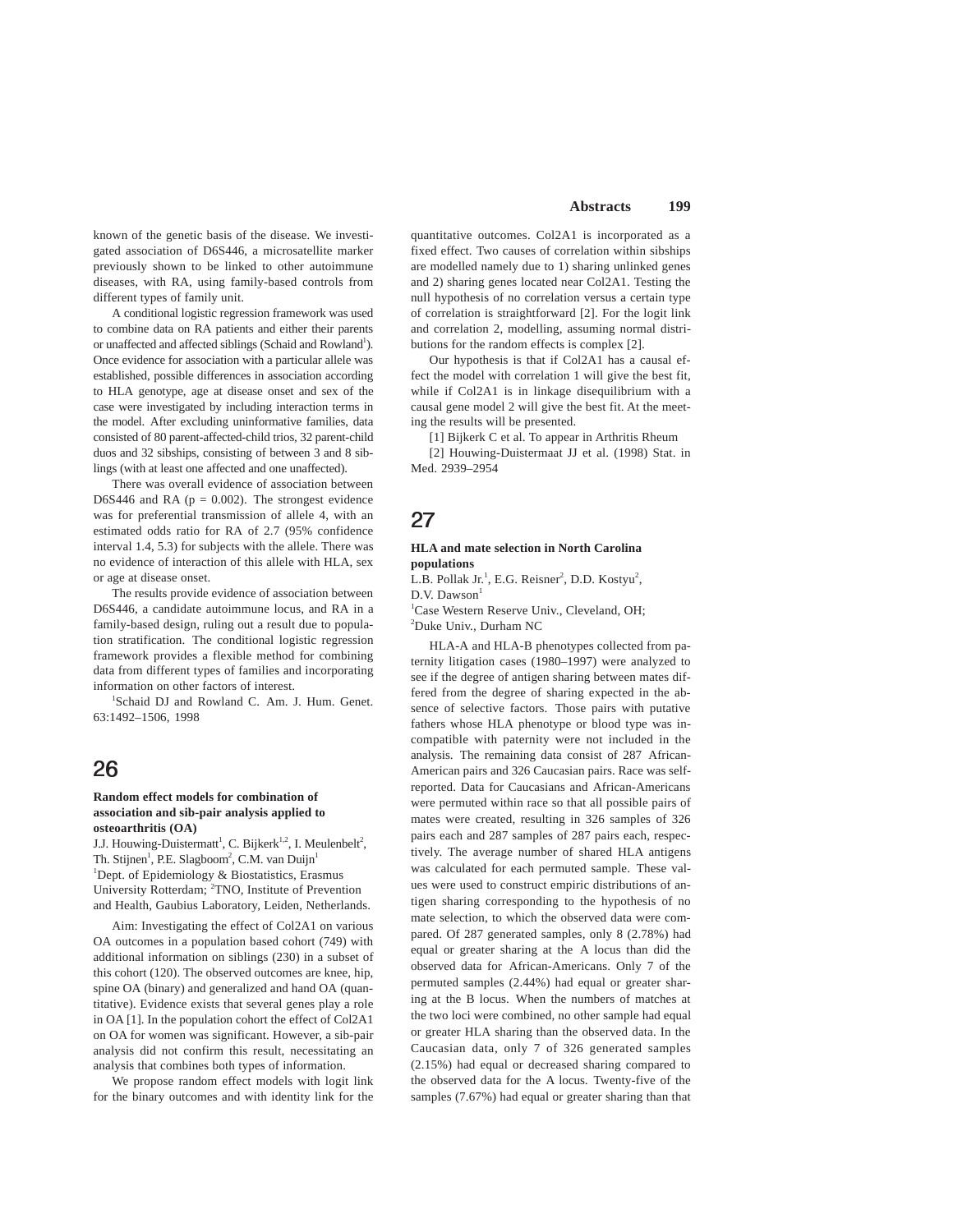seen in the sample for the B locus. Findings for the two groups were thus quite disparate. While findings for HLA-A in Caucasians parallel previous studies which suggested that mate choice might lead to decreased HLA sharing, the reverse was true for African-Americans. This finding, combined with other negative reports, suggests that negative assortative mating with respect to HLA is not universal.

## 28

**Ramifications of HLA class I polymorphism and population genetics for vaccine development.** D.V. Dawson<sup>1</sup>, M. Ozgur<sup>1</sup>, M. Ghanayem<sup>2</sup>, K. Sari<sup>1</sup>, D.D. Kostyu<sup>2</sup>.

1 Case Western Reserve Univ., Cleveland, OH; 2 Duke Univ., Durham, NC; USA.

The remarkable level of polymorphism associated with the class I loci of the HLA (human major histocompatibility) complex is well known, with the less than complete molecular typing to date yielding over 300 HLA-A, -B and -C alleles. Further, these HLA alleles are not randomly distributed across populations, but show considerable ethnic differences. These factors may pose a serious concern for the design of peptide vaccines due to HLA restriction of antigen recognition: It is quite possible that a vaccine effective in one population may be ineffective in another, due to differing distributions of HLA class I alleles. The types of vaccines potentially affected include those for prevention of infectious diseases and for immunotherapy of tumors. In order to begin to assess the potential problems in vaccine design due to HLA class I polymorphism, we have applied an algorithm to predict levels of favorable response in 15 populations embracing a spectrum of ethnic and racial groups, based upon population genetic models and known allele and haplotype frequencies for class I HLA loci. Approaches developed provide for the identification of alleles that should be targeted when designing vaccines, and permit prediction of responder status in any given population for vaccines with known HLA restricted epitope(s). They may also facilitate analysis of a protein sequence in order to identify potential epitopes for use in immunotherapeutic vaccines. Further, results from peptide binding studies suggest that, in some cases, peptide binding differs among DNA-defined subtypes of serologically defined HLA antigens; this is shown to have potentially significant impact on the proportion of persons theoretically capable of responding to certain vaccines. These findings therefore may have implications for the design of both vaccines and vaccine trials.

## 29

**The relationship between the sibling recurrence risk-ratio and genotype relative risk** B. Rybicki<sup>1</sup> and R.C. Elston<sup>2</sup> <sup>1</sup>Henry Ford Health System, Detroit, MI; 2 Case Western Reserve University, Cleveland, OH.

The recurrence risk-ratio of disease in sibs,  $\lambda_s$ , has become a standard parameter used to estimate the statistical power of affected-sib-pair linkage studies. However,  $\lambda_s$  serves only as a surrogate for the genotype relative risk, γ, the parameter that directly determines the statistical power to detect a specific disease loci. We demonstrate that based on the definition of the two parameters,  $\lambda_s$  varies significantly more with respect to γ and the disease allele frequency for two-locus multiplicative interaction models compared with other two-locus and single gene models. Furthermore, for any given disease allele frequency and inheritance model,  $\lambda_{\rm s}$  has an upper limit as  $\gamma$  increases. Under most inheritance models we tested, for a disease allele with frequency of 20% or greater,  $\lambda_s$  cannot exceed 10. Under dominant inheritance, if one or more susceptibility genotypes are known, restricting sibships to those ascertained by a proband with the high risk genotype will inflate the estimate of  $\lambda_s$  and can serve as an indirect way of testing if the putative susceptibility genotype increases disease risk. While disease genes with values of γ less than 4 cannot be mapped under most genetic models,  $\lambda_s$  in the range of 2 to 3 portend good success in gene mapping under a wide variety of genetic models. Investigators need to be cognizant of the basic differences between  $\lambda_s$  and  $\gamma$  in the planning of affected-sib-pair linkage studies.

# 30

**The genetics of regional fat distribution phenotypes in the population-based National Heart, Lung, and Blood Institute Family Heart Study (NHLBI-FHS).** M. Feitosa<sup>1</sup>, I. Borecki<sup>1</sup>, S. Hunt<sup>2</sup>, D. Arnett<sup>3</sup>,

P. Schreiner<sup>3</sup>, D.C. Rao<sup>1</sup>, M. Province<sup>1</sup>.

<sup>1</sup>Washington Univ., St. Louis, MO, <sup>2</sup>Univ. Utah, Salt Lake City, UT; <sup>3</sup>Univ. Minnesota, Minneapolis, MN – USA.

Intra-abdominal fat is associated with increased risk of cardiovascular disease (CVD). Waist to hip ratio (WHR) and subscapular to triceps skinfold thickness ratio (STR) are measures of relative central fat distribution; they have been shown to be predictors of CVD morbidity and mortality, but the genetics are less well known. The inheritance patterns of WHR and STR, both before and after adjustment for body mass index (BMI), were investigated in the random sample of the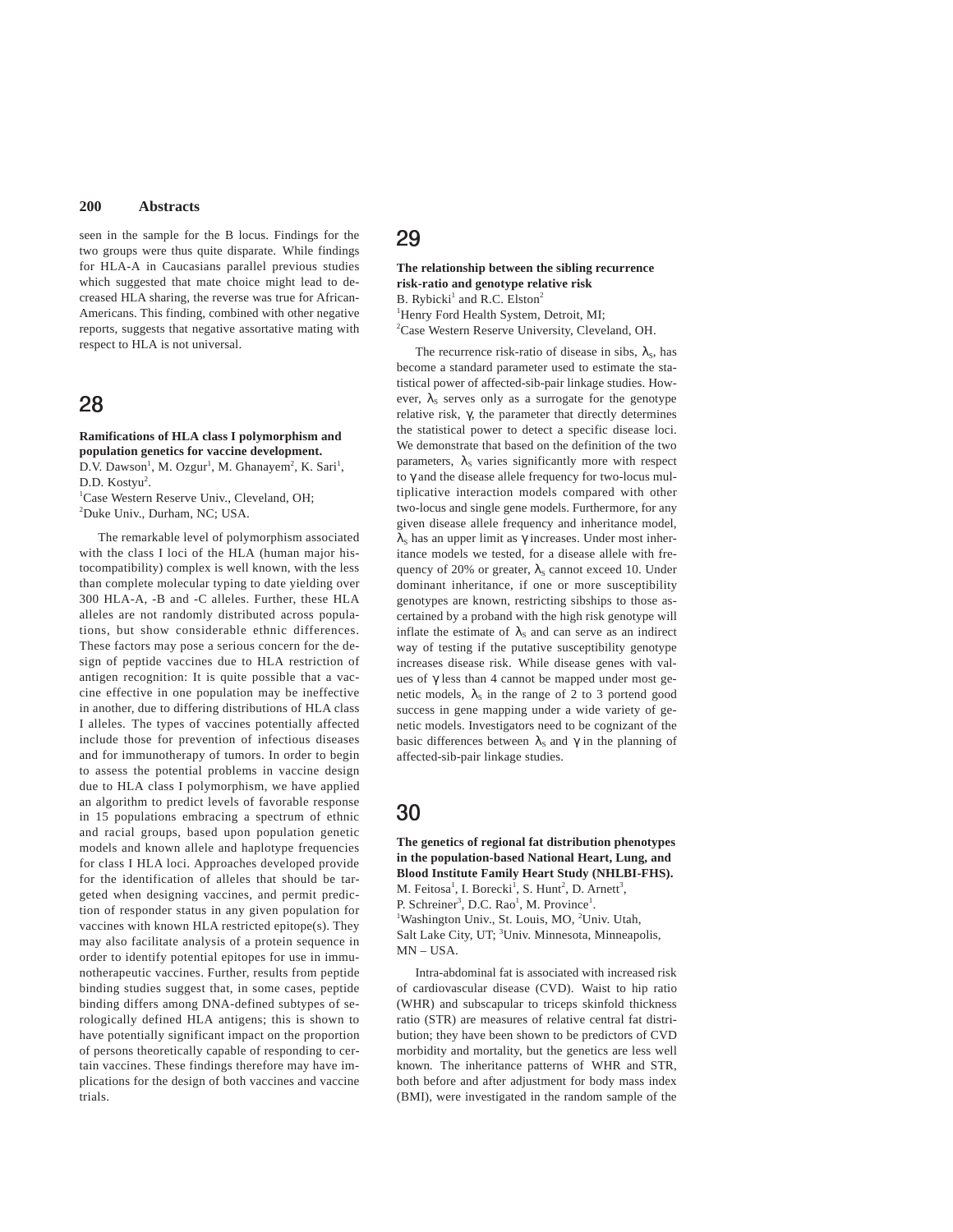NHLBI-FHS, a multicenter population-based family study (N=2,716 subjects). Segregation analysis results for age adjusted WHR suggested an additive major gene that accounts for 35% of the phenotypic variance, with approximately 30% of the sample homozygous for the "high" genotype. The results for age and BMI adjusted WHR were also compatible with a major gene, however the multifactorial model provided the most parsimonious fit to the data. It is unclear if WHR was picking up a BMI gene. On the other hand, there is no evidence that the familial resemblance for STR phenotype is influenced by a Mendelian gene, whether controlling for BMI or not. Therefore, while both of these obesity measurements are potent predictors of chronic diseases, WHR also may be informative for studying the genetics of obesity, especially as a cardiovascular risk factor.

## 31

### **On a Randomization Procedure in Linkage Analysis**

H. Zhao<sup>1,2</sup>, K.R. Merikangas<sup>1</sup>, K.K. Kidd<sup>2</sup> <sup>1</sup>Department of Epidemiology and Public Health, and <sup>2</sup>Department of Genetics, Yale University School of Medicine, New Haven, CT 06520

Although much theoretical work has been undertaken to derive thresholds for statistical significance in genetic linkage studies, real data are often complicated by many factors, such as missing individuals or uninformative markers, which make the validity of these theoretical results questionable. In a typical genomewide scan, many markers on the same chromosome are typed. Because of the dependence among these markers and the uncertainties in inferring the allele sharing status at a given position along the genome, the determination of statistical significance levels based on asymptotic results for these statistical procedures is also problematic. Many simulation-based methods have been proposed in the literature to determine empirically the statistical significance of the observed test statistics. However, these methods are either not generally applicable to complex pedigree structures, or too time consuming. In this presentation, we propose a general and computationally efficient randomization procedure that is applicable to arbitrary pedigree structures. This randomization procedure can be combined with any statistical test to assess the statistical significance for genetic linkage between a locus and a qualitative or quantitative trait. Furthermore, the genome-wide significance level can be appropriately controlled when many linked markers are studied in a genome-wide scan. Simulated data and a diabetes data set are analyzed to demonstrate the usefulness of this novel simulation method.

# 32

### **Association tests with marker haplotypes.**

D. Clayton<sup>1</sup> & H. B. Jones<sup>1,2</sup>

<sup>1</sup>Cambridge Univ., Cambridge, UK; <sup>2</sup>Stanford Univ., Stanford, CA, USA.

With the increasing availability of single nucleotide polymorphism's (SNPs), methods for determining association between haplotypes composed of several adjacent markers are needed. The transmission/disequilibrium test (TDT) can be extended to multiple markers by considering the transmission of all distinct haplotypes. This has the disadvantage of ignoring any "similarity" between the haplotypes that are derived from a common ancestral chromosome. Furthermore, there may be a large number of haplotypes leading to relatively low statistical power. A method that takes account of the similarity between susceptibility haplotypes is described. This is based on techniques developed in spatial statistics and tests for a greater similarity between haplotypes that are transmitted than between those that are not transmitted to the affected offspring. Similarity is measured as the size of the contiguous section of the chromosome that is identical measured from a focal point. Such similarity will arise when mutation and recombination occur on the ancestral predisposing haplotype leading to several different but related haplotypes, each conferring susceptibility to the disease. Application of this method to data from auto-immune diseases show that it can detect associations that are missed by single marker methods.

## 33

### **Selecting contingency table in population-based association study: Allele frequency or positivity?** Jun Ohashi and Katsushi Tokunaga

Department of Human Genetics, Graduate School of Medicine, University of Tokyo, Hongo, Tokyo 113, Japan.

In population-based association studies, the significance of the association between a candidate gene and a disease is usually examined by a simple chi-square test. Such studies require a 2 by 2 contingency table made up of either allele frequencies or positivities in affected and control groups. In order to investigate the influence of each 2 by 2 table on the power of the chi-square test, P values were calculated for two penetrance models (multiplicative and additive). When the value of penetrance was small and not markedly different among genotypes, a large difference in the power of the chi-square test was observed between the two tables. In a multiplicative model, the allele frequency table was superior to the positivity table for detecting significance. In contrast, in an additive model, the positivity table was most suitable. Selecting a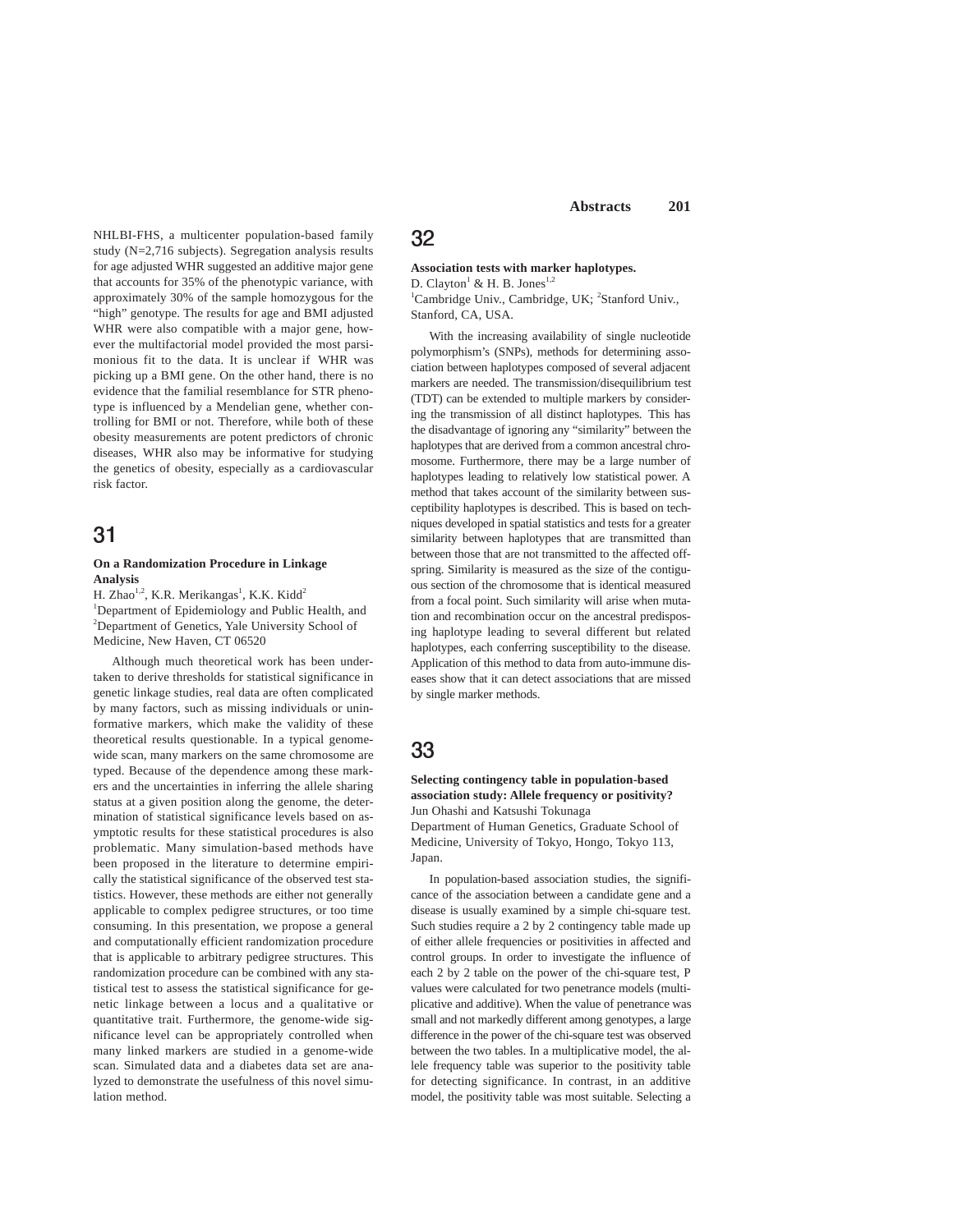contingency table was especially important for detecting true association, when the required significance level was corrected to avoid a problem of multiple hypothesis testing. The chi-square test, therefore, should be performed for both tables to identify a susceptible gene with a low penetrance, even when no significant difference is observed in one table.

## 34

#### **Homozygosity mapping and heterogeneity: a challenge.**

Emmanuelle Génin and Françoise Clerget-Darpoux INSERM U155, Genetic Epidemiology, France

To find genes involved in recessive diseases, homozygosity mapping has proven its power. The method focuses on inbred affected individuals and looks for regions of the genome where they are homozygous with the idea that the gene involved will be found in one of these regions.

For many recessive diseases however, the mutated gene may differ from one family to another. This heterogeneity considerably reduces the power of the method and in most situations, it becomes impossible to detect any of the genes involved using samples of unrelated inbred affected individuals. For instance, with a sample of 20 first cousin progeny, the probability to detect a gene responsible for half the disease cases is only 25% and falls below 6% for a gene involved in 40% of cases.

To reduce the level of heterogeneity, one strategy consists in using large inbred families. We have investigated this possibility and determined the information provided by related inbred affected individuals and their unaffected sibling in different situations. Based on these computations, guidelines regarding which individuals to type and what markers to use for the genome screen are proposed.

## 35

### **Setting the prevalence constraint in linkage analysis of multifactorial diseases.**

P. Margaritte-Jeannin<sup>1</sup>, M.C. Babron<sup>1</sup>, H. Quesneville<sup>2</sup>, F.  $C \leq C \leq D \leq C \leq \frac{1}{2}$ 

<sup>1</sup>INSERM U155; <sup>2</sup>Institut Jacques Monod; Paris, France

For multifactorial diseases, "model free" linkage analyses are frequently applied to detect linkage with a set of markers. It is often argued that it may be more powerful to employ the classical lod score analysis (Morton, 1955) while maximizing on the underlying unknown genetic model. Because of the large number

of parameters to be varied, the disease prevalence constraint is often set to limit the space of models considered. However, this constraint is not valid if the familial correlation for the disease is not explained by a single susceptibility locus, which is likely to be the case for multifactorial diseases.

The question addressed in this study is the impact of setting this constraint on linkage conclusion in different situations. Family data is simulated under different disease models and marker maps. Among the possible models, we consider a) two susceptibility loci with and without interaction; and b) a possible familial environment interacting with a disease susceptibility locus. Lastly, the impact of the prevalence constraint will be evaluated on the GAW11 simulated datasets (Greenberg, 1999), in which several familial correlation factors (genes and environment) interplay.

## 36

**Reproductive factors and genetic predisposition for breast cancer: main effects and gene-envionment interactions. Results from a case-control study.** Jenny Chang-Claude<sup>1</sup>, Silke Schmidt<sup>1</sup>, Heiko Becher<sup>2</sup>. 1 German Cancer Research Center, Heidelberg, <sup>2</sup>University of Heidelberg

A case-control study to quantify reproductive factors (number of full-term pregnancies, induced abortions, breast-feeding) and genetic predisposition on breast cancer risk including gene-environment interactions was carried out in two geographical areas in Germany with 706 incident, histologically verified breast cancer cases diagnosed between 1992 and 1995, 1391 population controls and 252 sister controls. Data was collected with a selfadministered questionnaire. Main effects were estimated with multiple logistic regression. For estimation of geneenvironment interaction we used different approaches: (1) inclusion of a variable for familial predisposition into the logistic model (number of first degree relatives with breast/ ovarian cancer, or family risk score, or a modified version of the gene carrier probability estimated from a genetic model using the complete pedigree information), (2) analysis based on the case-only-design and (3) mixturelikelihood-model, in which the estimated gene carrier probabilities were used.

In the multiple logistic model comparing cases with population controls we found a highly significant protective effect for duration of breastfeeding  $(p < 0.01)$ and number of births ( $p < 0.05$ ). Increased risk was found for abortions ( $p < 0.05$ ) and genetic predisposition ( $p < 0.001$ ). The comparison with the sister control group yielded similar results. Some indication for positive interaction between predisposition and abortions was found. A detailed comparison of the results from the different methods of analysis will be presented.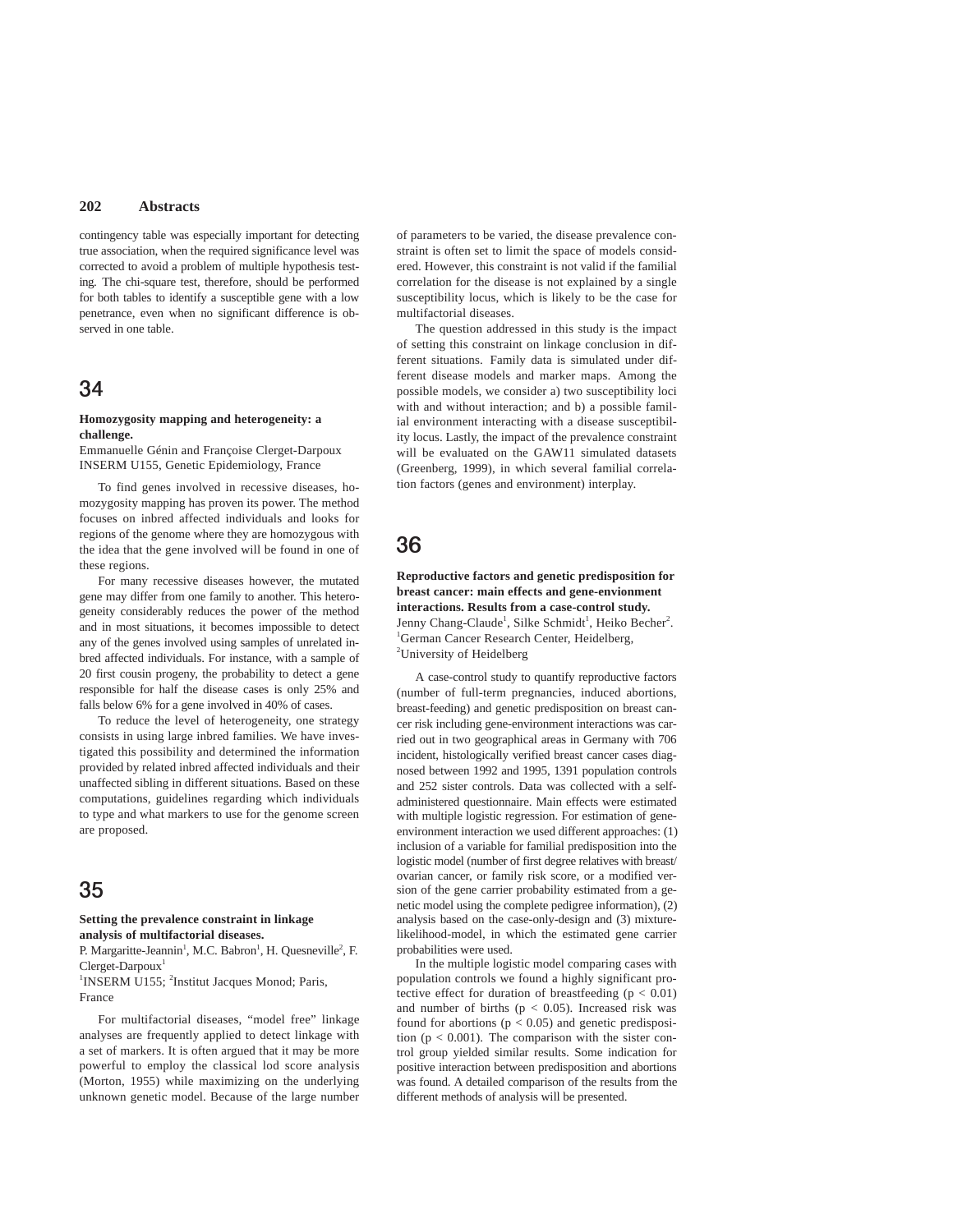For interpretation it must be taken into account that assessment of genetic predispositon is based on surrogate variables rather than direct assessment of mutations in the susceptibility genes such as BRCA1/ BRCA2 which limits the power of the analysis.

# 37

### **Family ascertainment using a population-based registry of myocardial infarction**

S. Engel<sup>1</sup>, H. Bickeböller<sup>1</sup>, C. Hengstenberg<sup>2</sup>,

 $S.$  Holmer<sup>2</sup>, H. Löwel<sup>1</sup>

<sup>1</sup>GSF-Institute of Epidemiology, Neuherberg, Bavaria, Germany <sup>2</sup>Univ. of Regensburg, Regensburg, Bavaria, Germany.

Myocardial infarction (MI) is a late onset disease with a high case fatality. This study reports experiences with the ascertainment of MI affected families when starting from a population-based registry which is an optimal setting, monitoring 310,000 subjects aged 25 to 59 years for 11 years (1985–95). **Methods**: 1381 MI survivors under age 60 were asked for participation in a family study and for information on vital status and history of MI of their first degree relatives. Index probands (IPs) and living siblings were invited for a standardized interview and offered an extensive cardiovascular examination. **Results**: In 1996, 371 IPs were lost to follow-up, mainly due to death (266 IPs). Of the remaining 1007 IPs, 504 (50%) had to be excluded for unavailable family members. Out of the 503 eligible IPs, 293 (21% of the MI survivors) were examined with at least 1 sibling (536 sibs). 31 affected sib-pairs were ascertained. Over 90% of the parents were deceased. Using baseline characteristics of the registry, loss to follow-up was associated with recurrent MI, diabetes, cigarette smoking, application of thrombolysis at the acute event and type of discharge medication. Exclusion from the study was associated with cigarette smoking and negative parental history of MI. **Conclusion**: The sample ascertained from the registry appears to be suited for discordant sib pair analyses. It is selected by survival, but apparently also by positive parental history of MI. This latter overrepresentation counteracts the suggested elevated hereditary proportion in early fatal events.

## 38

### **Incorporating Genetic Marker Information into the Analysis of Twin Survival Data: A Simulation Study** I.A. Iachine<sup>1</sup>, K. Christensen<sup>2</sup>, A.I. Yashin<sup>3</sup>

<sup>1</sup>Department of Statistics and Demography, Odense University, Odense, Denmark; <sup>2</sup>Institute of Public Health, Odense University, Odense, Denmark; <sup>3</sup>Max Planck Institute for Demographic Research, Rostock, Germany and Duke University, Durham, NC, USA.

### **Abstracts 203**

Traditional methods of linkage analysis of sib-pair data for quantitative traits are not well suited for the analysis of survival data. In particular, analysis of censored and truncated survival times requires a completely parametric model. To address the censoring and truncation problem, semiparametric frailty models have been developed and successfully applied in the genetic analysis of survival data on Danish Twins without information on genetic markers. In this paper we suggest a method for analysis of sib-pair survival data with genetic marker information that combines both approaches. We develop a bivariate frailty model where individual frailty is treated as a quantitative trait with an underlying genetic locus that may be in genetic linkage with one or more genetic markers, with the location of the frailty gene to be estimated. The model includes additional frailty components associated with effects of polygenes, shared and non-shared environment. We suggest a semiparametric maximum likelihood estimation procedure and study the properties of the new model using simulated survival data on MZ and DZ twins. In particular, we investigate the sample size required for detecting linkage under different censoring mechanisms and consider the situation where a genetic marker is a mortality risk factor in addition to being linked to the frailty gene.

## 39

#### **Comparison of Type I error rates of Haseman-Elston sib-pair linkage method in various quantitative trait models.**

D. M. Mandal<sup>1</sup>, A. F. Wilson<sup>2</sup>, J. E. Bailey-Wilson<sup>2</sup>. 1 Louisiana State University Medical Center, New Orleans, USA; <sup>2</sup>National Human Genome Research Institute, Baltimore, USA.

It is well known that Haseman-Elston (H-E) sibpair linkage method does not assume that the genetic model underlying the trait phenotype is known without error although this assumption is made for marker loci. However, misspecification of allele frequencies at the marker locus decreases power when some or all parental genotypes are unknown. In this study, the Type I error rates of the H-E sib-pair methods were compared for different types of traits when some or all parental data were missing and allele frequencies at the marker loci were misspecified.

Data were generated for a quantitative trait and marker loci in nuclear families using G.A.S.P. (V3.3). Three types of traits were simulated: two due to an unlinked additive major locus with two equifrequent alleles with a random environmental effect (50%, 90%) and one that was completely environmentally determined. The simulated data were analyzed using (i) one of the parent's marker data, and (ii) no parental marker data,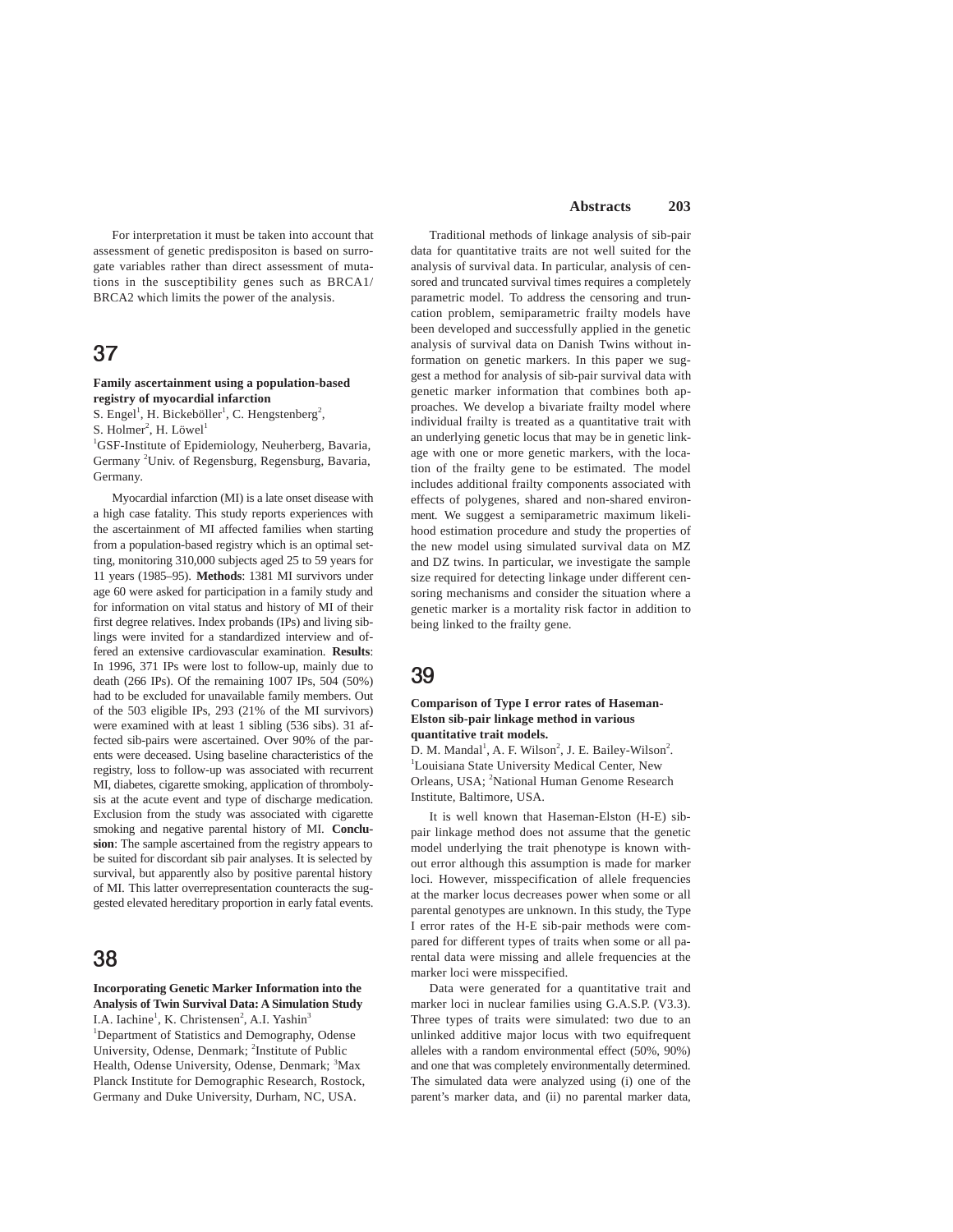with both correct and incorrect marker allele frequencies. When the trait was completely environmentally determined, the Type I error rate of the H-E sib-pair linkage analysis was robust to misspecification of marker allele frequencies even if the allele frequencies were severely misspecified (i.e.,  $\pm 0.8$  of true frequencies). Thus, this method appeared to be remarkably robust to even very large misspecifications of allele frequencies.

## 40

#### **Testing for Allelic Associations in Structured Populations**

N. Chapman, E. Thompson

University of Washington, Seattle, WA, USA.

Understanding disequilibria within and between loci is important for disease mapping from population data. In genetic isolates, the population structure has a major impact on allelic associations both within and between loci. We study disequilibria using the North American Hutterites as an example isolate, focusing first on a single locus.

Disequilibrium at a single locus is described by the departure of observed heterozygote proportions from those expected under Hardy Weinberg Equilibrium (HWE). The observed deficiency or excess of heterozygotes depends on the extent to which mates are more or less closely related than a randomly chosen pair. Excess homozygosity is of particular interest to epidemiologists, since it can result in higher prevalence of rare recessive disorders. Testing for HWE is done using a χ2 statistic, to compare the observed genotype counts with HW expectations. The distribution of the statistic under the null hypothesis depends on having independently sampled genotypes, which is not the case if the sample consists of groups of siblings. In this situation, the type I error of the test can be grossly inflated over the nominal significance level.

The Hutterite population is divided into three separate sub-populations (which are called leut), and into colonies within leut. We test for departures from HWE within leut, where the genotype data consist of samples of groups of siblings, and the sibships are also more distantly related. We use simulation to find the distribution of the test statistic under the null hypothesis of random mating within leut.

# 41

### **Mapping disease genes using haplotype shared lengths**

D. Qian, D.C. Thomas

Univ. of Southern California, Los Angeles, CA, USA.

We describe an approach to mapping disease genes based on the sharing of haplotypes between unrelated parents in a set of nuclear families. A disease score  $d_i(x)$  at a candidate location *x* is assigned to each parental haplotype *i* based on the numbers of transmissions to affected and unaffected offspring. The lengths  $L_i(x)$  of the segments surrounding x that are shared between all possible pairs *i* and *j* of unrelated parental haplotypes are computed. The summary statistic  $\Lambda(x)$  $= \sum_{\{i \neq j\}} d_i(x) d_j(x) L_{ij}(x)$  is compared with a null distribution obtained by randomizing the disease scores against the lengths. In 4 out of 10 simulations of an isolated population with age of 100 generations on a chromosomal segment of length 100 cM with 99 diallelic markers, the strongest peak occurred flanking the true disease location, and in 4 others, the second highest peak occurred there. Strong signals at flanking disease locations are observed in populations with more than 80% disease haplotypes sharing only 1 or 2 same ancestral mutations. To estimate the location x0 of the disease gene, a generalized estimating equations approach is proposed to regress haplotype-pair scores  $D_{ii} = (d_i - \mu)(d_i - \mu)$  on a mean function of the form  $\Sigma x L_{ij}(x) \exp[-\beta(x-x_0)^2]$ . A weighted variance estimator using the shared length of the four members in each pair of paired haplotypes is constructed in a similar way to that proposed by Lumley and Heagerty (1999). The performance of these estimating equations is under investigation.

## 42

#### **A two-locus model for nonsyndromic congenital dysplasia of the hip**

C. Scapoli<sup>1</sup>, G. Bertolani<sup>2</sup>, G. Atti<sup>3</sup>, V. Sollazzo<sup>2</sup> <sup>1</sup>Biology Dep., <sup>3</sup>Paediatric Div., <sup>2</sup>Biomed. Science and advanced therapies - Ferrara University, Italy

Congenital dysplasia of the hip (CDH) is one of the most common skeletal congenital anomalies. For Caucasian populations an incidence of CDH of 1 per 1,000 can be assumed. In Italy, the incidence is about 10 per 1,000 and in Ferrara is still higher, equal to 18.4 per 1,000 live births. Several examples of familial transmission of isolated CDH are well known; however, the cause of CDH is not yet completely clear, even if the importance of genetic and environmental factors is evident.

Among all patients treated at the Ferrara's Center for the study of CDH in the period 1991–96, a sample of 171 patients with positive familial recurrence of nonsyndromic CDH was collected. The 171 available pedigrees were partitioned into 507 nuclear families and complex segregation analysis was performed by applying the mixed model of inheritance, expanded as the unified model, implemented in the computer programs POINTER and COMDS.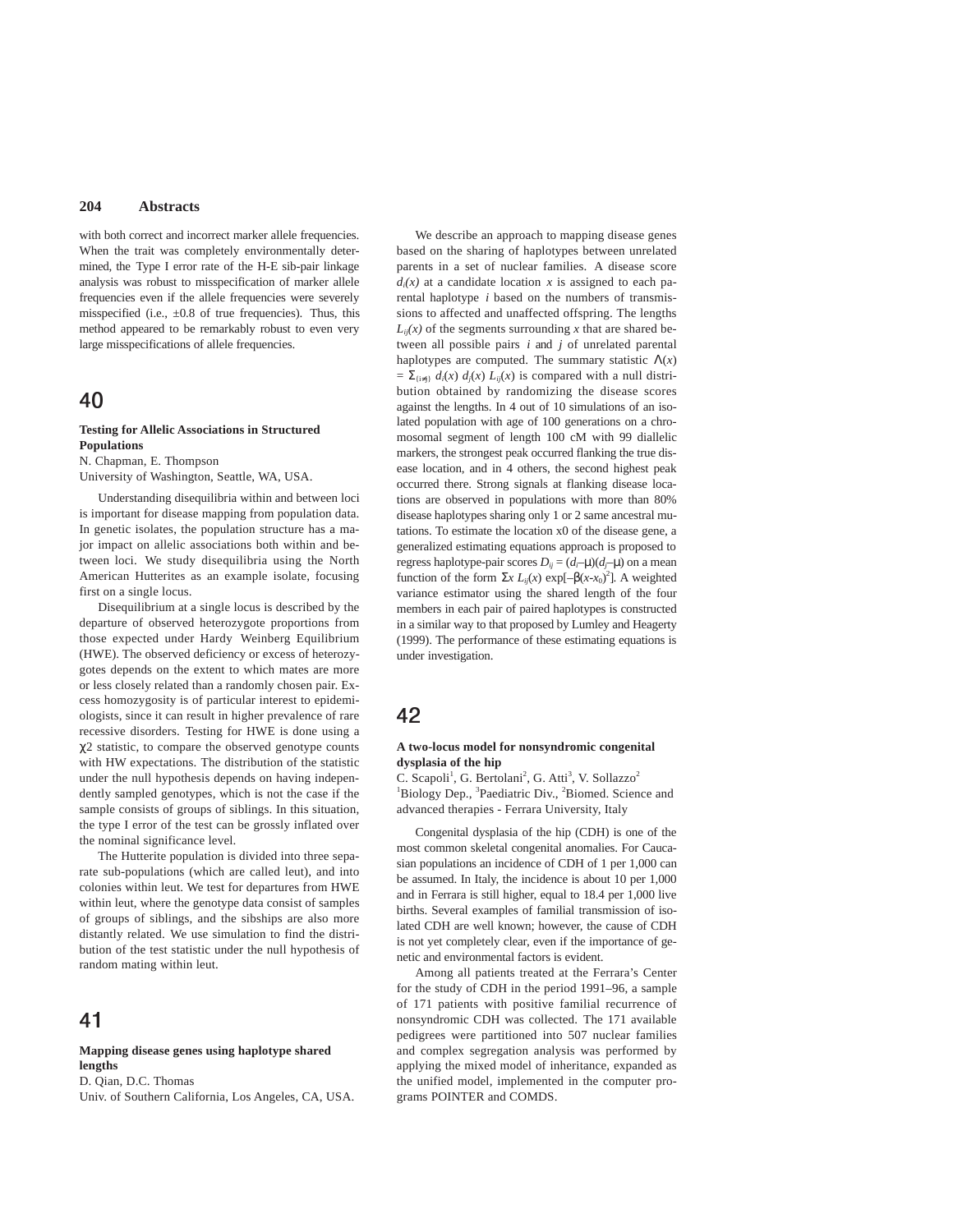Using POINTER, the hypotheses of sporadic, multifactorial and polygenic transmission of nonsyndromic CDH were rejected. Among the models postulating a major locus only the recessive was accepted.

Since the evaluation of CDH severity was made according to Graf's echographic classification, assuming 4 pathological levels with increasing gravity, we tested the two-locus model including this information in COMDS analysis. Under this model, a significant improvement of the general likelihood was observed  $(\chi^2_{\text{H}}=26.2, \text{P}<0.001)$ , supporting the presence of at least a second locus. Amongst the various two-locus models, the one assuming recessive transmission for the major gene (frequency of the deleterious allele  $= 0.2$ ) showed the best likelihood. For the modifier locus, all mendelian genetic hypotheses were accepted on LRT basis; however, since the recessive-recessive two-locus model was the most parsimonious, we considered it the most appropriate for our data.

## 43

### **Significance and power estimates of genome scans in relation to follow up strategies.** S. Loesgen, H. Bickeböller Institute of Epidemiology, GSF-National Research Center for Environment and Health, Neuherberg,

Germany

Simulation studies are widely used to evaluate the performance of statistical methods for identifying susceptibility genes, including whole genome simulations for multipoint methods. Here, the classification into 'true' and 'false' regions is a special problem hardly discussed in the literature where the variety of used definitions is vast.

A fast and flexible genome scan simulation program GESIMS is presented. Results are given for 1000 sets of 2x200 affected sib pair families generated for a multiplicative disease model with a genotype relative risk of 4. Various classification schemes are applied to a 10cM screen on the first 200 families. Power estimates to a screening level of  $p=0.01$  vary between 77% and 90% if only the marker next to the disease locus or the whole chromosome is counted. The difference in power estimates which take subsequent finemapping into account is less than 2% if a 1cM mapping in an area of 20cM or 60cM around peaks is planned, while the mean number of typed markers increases from 42 to 78.5 and 2.2 to 5.2 on the linked respectively an unlinked chromosome (of length 150cM). With the second set of families the results of different fine mapping strategies are evaluated.

For realistic power estimates not only the nominal p-value but the width of the region one is prepared to follow up has to be considered. The differences in estimates obtained by the various definitions underline the need to set a standard, which must adapt to the change in cost of marker typing.

## 44

### **HLA associations with subtypes of juvenile idiopathic arthritis based on a latent class analysis of symptoms**

Barrett JH<sup>1</sup>, Thomas E<sup>1</sup>, Thomson W<sup>1</sup>, Donn R<sup>1</sup>, Woo  $P^2$ , Southwood  $TR^3$ 

<sup>1</sup>ARC Epidemiology Unit, University of Manchester, <sup>2</sup>Department of Molecular Rheumatology, University College London, <sup>3</sup>Department of Rheumatology, University of Birmingham

Juvenile idiopathic arthritis (JIA) is a childhood rheumatic condition with known HLA associations. It encompasses a spectrum of diseases that vary widely in onset characteristics, clinical course and associated manifestations. Existing widely used systems for classifying JIA into subtypes are based on clinicians' perceptions of disease patterns, and may not define biologically homogeneous subgroups. We have used latent class analysis (LCA) to identify underlying classes which best explain the relationships between clinical variables and investigated HLA associations with these subgroups. Clinical data were obtained from 572 subjects in the British Paediatric Rheumatology Group National Repository for JIA. The analysis was based on the age at onset of arthritis (< 5 years, 5–9 years, 10–16 years), and 9 other key clinical variables, each of which was recorded as present or absent. The most appropriate solution statistically was based on 7 latent classes, 4 with approximately 20% of the patients each and 3 smaller classes. Of the JIA patients 461 (81%) could be assigned to a particular class with probability greater than 0.7. There was some correspondence between the latent classes and currently identified subgroups, but these were by no means coincident. Marked differences in HLA phenotype frequencies were observed in the different classes. For example DRB1\*08, which shows an overall association with JIA, was found to be associated with four of the JIA subgroups, but not the other three. This analysis provides an alternative way of identifying homogeneous groups of patients. Further work examining other genetic associations and prognosis in the latent class subgroups

## 45

### **Design and analysis options for the estimation of gene-environment interaction from epidemiological case-control studies**

Silke Schmidt<sup>1</sup>, Heiko Becher<sup>2</sup>, Jenny Chang-Claude<sup>3</sup> <sup>1</sup>Duke University Medical Center, Durham, NC;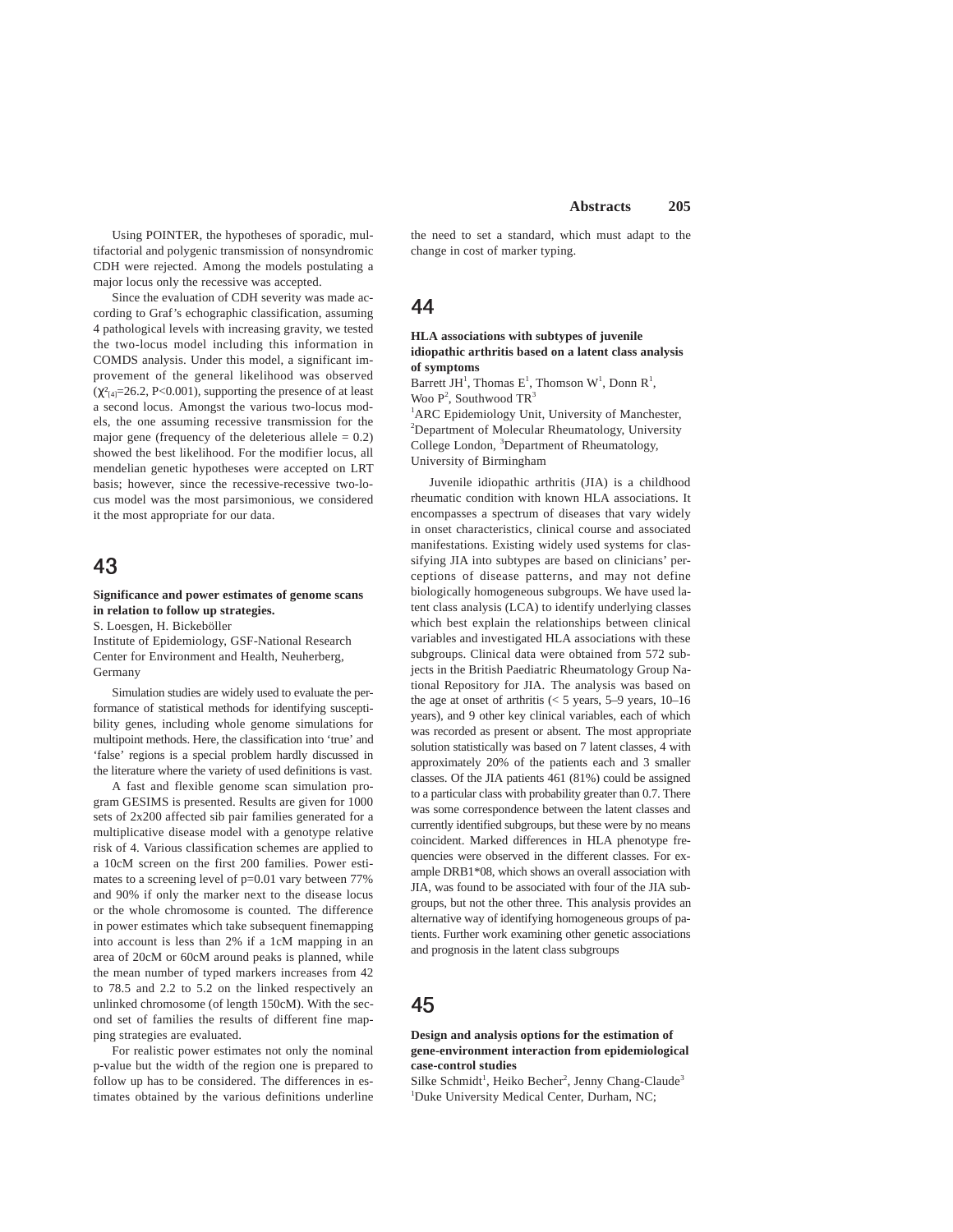<sup>2</sup>University of Heidelberg, Heidelberg, Germany; 3 German Cancer Research Center, Heidelberg, Germany.

The assessment of gene-environment interaction with data from large epidemiologic studies continues to offer methodological challenges, especially when rare and highly penetrant susceptibility genes are concerned. When measured genotypes of study probands are available, it is of interest to compare the following design options with simulated case-control data: a pairmatched case-control study, either using a pair-matched or an age-stratified analysis; an unmatched case-control study, either including age in the model or using a post-hoc age stratification; a pair-matched case-control study using sibling rather than population controls; and a case-only analysis discarding the controls, allowing for better precision of the interaction estimate, but assuming a different scale of measurement than a casecontrol analysis.

In large case-control studies, it is often cost-prohibitive to obtain measured genotypes on all study probands. Some approaches for assessing gene-environment interaction with surrogate genetic measures based on family history information from cases and controls may then be compared on simulated data. These methods are also illustrated on a German casecontrol study of premenopausal breast cancer.

# 46

**Extending family based tests of association: using unaffected sibs, covariates, and testing for genegene interaction.**

KL Lunetta<sup>1</sup>, S Faraone<sup>2</sup>, J Biederman<sup>2</sup>,

D Rabinowitz<sup>3</sup>, NM Laird<sup>1</sup>

<sup>1</sup>Harvard School of Public Health and <sup>2</sup>Medical School, Boston, MA; <sup>2</sup>Columbia Univ., New York, NY. USA

We extend the methodology of Self (1991) and Schaid (1996) to incorporate arbitrary phenotypes and covariates into general score tests of association. We first use standard models of association for a phenotype Y and any number of predictors, which may include indicators for gene alleles and environmental factors. We then construct the score by assuming likelihoods for the distribution of Y, given genotype. The distribution of the score is computed as a function of offspring genotypes conditional on parental genotypes and trait values for offspring and parents (Rabinowitz & Laird 1999). Our approach provides a natural extension of the TDT (Spielman et al. 1993) to any phenotype and multiple genes or environmental factors, and allows the examination of gene-gene and gene-environment interaction.

When the trait Y varies among subjects, or when there are covariates in the model, the score statistic depends on one or more nuisance parameters. Often these parameters do not depend on genotype, and population estimates may be available. Sometimes the parameters may be estimated from the data. We suggest an alternative approach in which we optimize the  $\chi^2$  statistic over a nuisance parameter, and then apply a correction to the p-value suggested by Davies (1977).

We illustrate our methods with a sample of 43 nuclear families having ≥1 member with Attention Deficit Hyperactivity Disorder (ADHD), with 44 affected and 34 unaffected children. We examine associations and interactions between ADHD or a related measured phenotype and the dopamine D4 and dopamine transporter genes, using sex and parental affection status as covariates. For tests without covariates, we compare results using population and sample estimates of one nuisance parameter and the optimized  $\chi^2$  statistic with Davies (1977) correction.

## 47

### **Testing Gene-environment Interaction Using Affected Sibpairs**

 $FZ$  Sun<sup>1</sup>, WD Flanders<sup>1</sup>, QH Yang<sup>2</sup>, HY Zhao<sup>3</sup>, MJ Khourv<sup>2</sup>

<sup>1</sup>Emory Univ., Atlanta, GA, USA; <sup>2</sup>CDC, Atlanta, GA, USA; <sup>3</sup>Yale Univ., New Haven, CT, USA

Testing for gene-environment interactions is an important problem in genetic epidemilogy. Several designs are available to test for gene-environment interactions such as case-control studies, case-only studies, and family based case-control studies. Families with affected sibpairs are routinely collected to find the genetic bases of complex diseases. Here we compare several methods for detecting gene-environment interactions using affected sibpairs. We considered the following tests: (1) comparing the fraction of affected sibpairs sharing 0 alleles identity by decent (IBD) when the environment is present with the fraction of sibpairs sharing 0 alleles IBD when the environment is absent; (2) comparing the average allele sharing IBD when the environment is present with the average allele sharing IBD when the environment is absent; (3) regress the average allele sharing probability with respect to the number of sibs having the environment. We compare the tests under two models. In the first model, the environment is independently distributed among individuals. We show that generally the third test is the most powerful. In the second model, the environment is the same within a family. We show that the third and the second tests have essentially the same power and are generally more powerful than the first test. Even for the most powerful test, the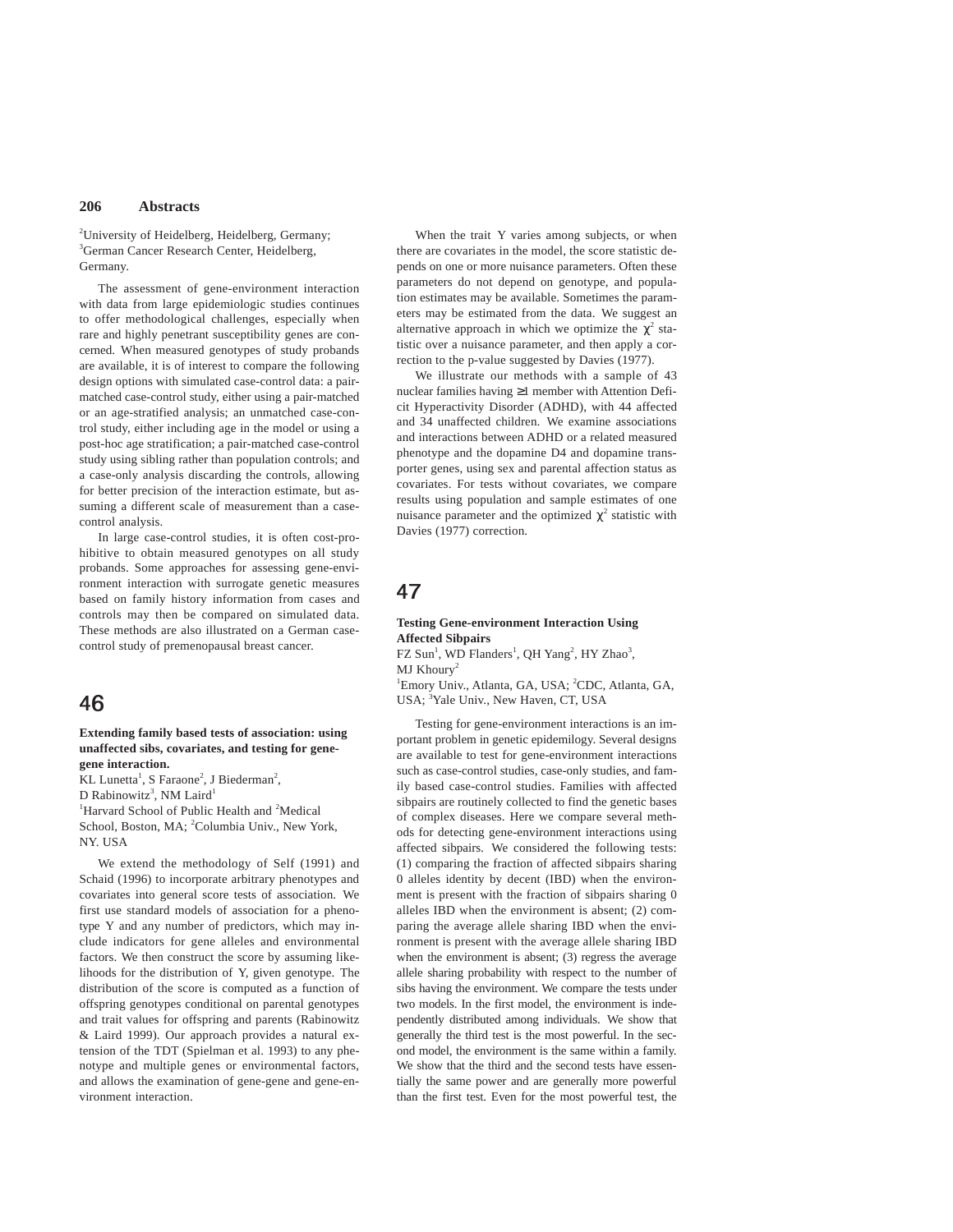sample size needed to have a reasonable power to detect the gene-environment interaction is usually too large to be realistic. Alternative methods should be used to detect gene-environment interactions.

## 48

### **A Note on the Relative Powers of TDT, S-TDT and 1-TDT**

Dai Wang and Fengzhu Sun Emory University, Atlanta, GA, USA

The transmission/disequilibrium test (TDT) is a widely used method to detect the linkage disequilibrium between a candidate locus (a marker) and a disease locus. TDT is a family-based design and has the advantage that it is a valid test when population stratification exists. Standard TDT requires the marker genotypes of affected individuals and their parents. For diseases with late age of onset, it is difficult or impossible to obtain the marker genotypes of the parents. When both parents' marker genotypes are unavailable, Ewens and Spielman extended the standard TDT to S-TDT for use in sibships with at least one affected individual and one unaffected individual. When only one parent's genotype is available, Sun et al. proposed a test, the 1-TDT, for use with marker genotypes of affected individuals and only one available parent. Here we study the relative powers of TDT, S-TDT and 1- TDT. We show that the sample size needed for 1-TDT is roughly the same as the sample size needed for S-TDT with two sibs and is about twice the sample size needed for standard TDT. We are currently comparing the powers of S-TDT and 1-TDT with the corresponding statistics for DNA pooling data studied by Risch and Teng.

## 49

### **Tree-based Methods for Mapping Genes in Complex Diseases**

Heping Zhang<sup>1</sup> and George Bonney<sup>2</sup>

<sup>1</sup>Department of Epidemiology and Public Health, Yale University School of Medicine, New Have, CT 06520, and <sup>2</sup>National Human Genome Center at Howard University, 2216 sixth Street, N.W., Washington, DC 20059

We propose the use of tree-based methods for mapping genetic markers for complex diseases. These methods are known for their capability to incorporate high dimensional data and have great potential in selecting candidate genes among many markers for complex diseases, particularly in the presence of epistasis. Our

### **Abstracts 207**

methods combine the tree-based model described in Zhang (1998) with the regressive models of Bonney (1986) by generalizing the goodness of node split and the tree cost-complexity measure. Both simulations and real applications will be used to test the usefulness of these methods.

## 50

### **Meta-analysis for interpreting results from multiple genome scans**

J.A. Badner, E.S. Gershon University of Chicago, Chicago, IL, USA

Lander and Kruglyak gave guidelines for interpreting linkage results based on estimating how often a particular threshold for significance would be exceeded by chance in a single genome scan. Criteria for significant linkage was recommended to be a threshold that would be exceeded 0.05 times by chance in a single genome scan. These criteria do not always enable interpretation of the results of multiple genome scans of a genetic trait. In some cases, there may be several scans that show significant results within the same region but none of the individual results would meet criteria for significant linkage. In other cases, two or more studies exceed criteria for significant linkage but several other studies do not show nominally significant results with the same region. This may occur due to low power to detect genes of small effect using the criteria recommended by Lander and Kruglyak. One possibility is to combine the results of these studies. However, this is difficult to do in many instances. We propose a type of meta-analysis which involves combining p values across the studies. We make recommendations for criteria of linkage using this analysis. Comparisons of the power of this meta-analysis with Lander and Kruglyak criteria are presented. We apply this method of meta-analysis to the evidence for linkage of IDDM susceptibility loci.

## 51

#### **Segregation analysis of cancer in families of glioma patients.**

M de Andrade<sup>1</sup>, J S Barnholtz<sup>1,2</sup>, C I Amos<sup>1</sup>, P Adatto<sup>1</sup>, C Spencer<sup>1</sup>, M Bondy<sup>1</sup> <sup>1</sup>Department of Epidemiology, UT M D Anderson Cancer Center, Houston, Texas; <sup>2</sup>UT School of Public Health, Houston, Texas

The probands were patients diagnosed with glioma between June 1992 and June 1995 registered at the University of Texas M. D. Anderson Cancer Center. All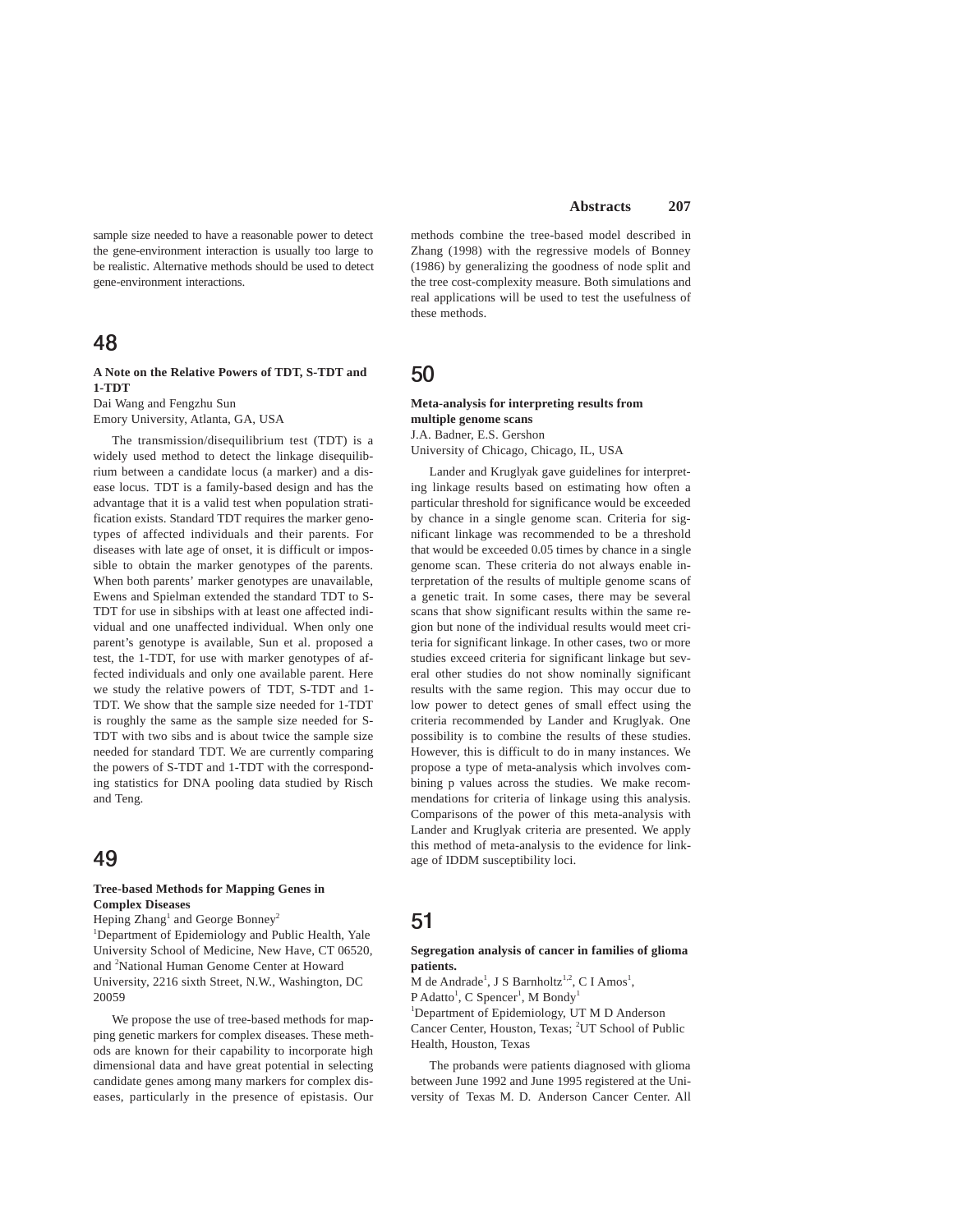probands were younger than 65 years at diagnosis and resided in the United States or Canada. We used a sequential sampling scheme where second-degree relatives were included only if a first-degree relative had cancer. The study included 5088 relatives (3810 firstdegree and 1278 second-degree) of 639 probands. We performed segregation analyses using PAP (Pedigree Analysis Package). Gliomas are a rare type of brain cancer  $(-1-2)$ % of all cancers are gliomas), therefore analyses were divided in three categories: 1) using all 639 families; 2) using families with at least one firstdegree relative with cancer; 3) using families whose probands have p53 information (brain cancer is part of the Li-Fraumeni syndrome). In all analyses, we demonstrated that a multifactorial model was favored and a model postulating a purely environmental cause of cancer was rejected.

## 52

#### **Familial Aggregation and Patterns of inheritance of Resting Metabolic Rates in African-American Families.**

Luke A\*, Rotimi C, Guo X, Zhu X, Cooper R. Loyola University Medical Center, Maywood, Illinois,USA

Epidemiologic studies have consistently reported higher rate of obesity among African Americans relative to their white counterparts. The reason for the increased rate is complex and poorly understood. Although lacking consistent data, several investigators have suggested that the variation observed in resting metabolic rate (RMR which can represent up to 70% of total daily energy expenditure) may explain in part the increased rate of obesity observed in this ethnic group. This study was designed to address the issue of heritability of RMR in a cohort of African-American families enrolled and examined in the Chicago area. RMR was measured using Delta Trac II metabolic cart (SensorMedics, Anaheim, CA) on a population sample of 639 persons from159 families. Body composition was measured by bioelectric impedance analysis (BIA; RJL, Inc., Clinton Township, MI). Familial correlation was estimated for adjusted (age, sex and fatfree mass FFM, fat mass FM) and unadjusted RMR using the FCOR sub-routine available in S.A.G.E. Heritability  $(h^2)$  estimates for adjusted-RMR were 30% and 52% for unadjusted-RMR. FFM was the most important determinant of RMR accounting for about 63% of observed variance. The heritability estimate for FFM was 49%. The presence of a moderate spouse correlation (0.15 vs 0.11) respectively for RMR and FFM suggests the importance of shared environmental factors. In summary, the findings of this study suggest the combined influence of genetic and environmental factors in the determination of measured RMR phenotype.

# 53

### **Segregation analysis of late onset Alzheimer's disease: evidence for a major gene** E.Drigalenko<sup>1,2</sup>, S.E. Poduslo<sup>1</sup>, R.C. Elston<sup>2</sup> <sup>1</sup>Texas Tech University Health Sciences Center, Lubbock, TX; <sup>2</sup>Case Western Reserve University, Cleveland, OH

Alzheimer's disease was considered as a dichotomous trait determined by a diallelic locus with (geno)type-, age-, and sex-dependent penetrances. The subjects comprise 171 Caucasian families, each ascertained via a patient in Texas. A total of 3615 family members, including 308 affected, having age of onset not less than 65 years, were analyzed. Age of onset was known for each patient, and age at examination was known for each unaffected relative.

Segregation analysis was performed under the logistic regressive model using the program REGTL (S.A.G.E. 1998). Model I (Elston et al 1978), which assumed type-dependent age of onset distribution, resulted in the penetrance of heterozygotes being smaller than those of both homozygotes in all samples. This model was rejected in favor of Model II, which allows for type- (and sex-) dependent susceptibilities. The hypothesis of "No major gene" was rejected in all cases. Hardy-Weinberg disequilibrium, familial effects, age transformation, and sex-dependence of age of onset parameters were tested and found to be non-significant.

Families in which the mean age of onset for patients was between 65 and 74 years (the last was the median of the family means) were found to have a Mendelian recessive inheritance with an allele frequency of 20%. Dominant inheritance was rejected with P=0.012. For families with the mean age of onset for patients over or equal to 75 years dominant inheritance was preferable; but recessive type of inheritance was not rejected. Hence, using age 75 as a dividing point between early and late onset yielded more genetically homogeneous samples.

Supported by funds from Texas and grants P41RR-03655, GM28356, and F05TW05285.

## 54

### **Least Squares Estimation of Variance Components for Genetic Linkage Analysis**

Christopher I. Amos and Xiangjun Gu

UT M D Anderson Cancer Center, Houston, Texas, USA

Variance components methods provide an efficient method to detect genetic linkage for quantitative data. Available procedures for variance components estimation either require multivariate normal assumptions and use iterative maximum likelihood methods, or use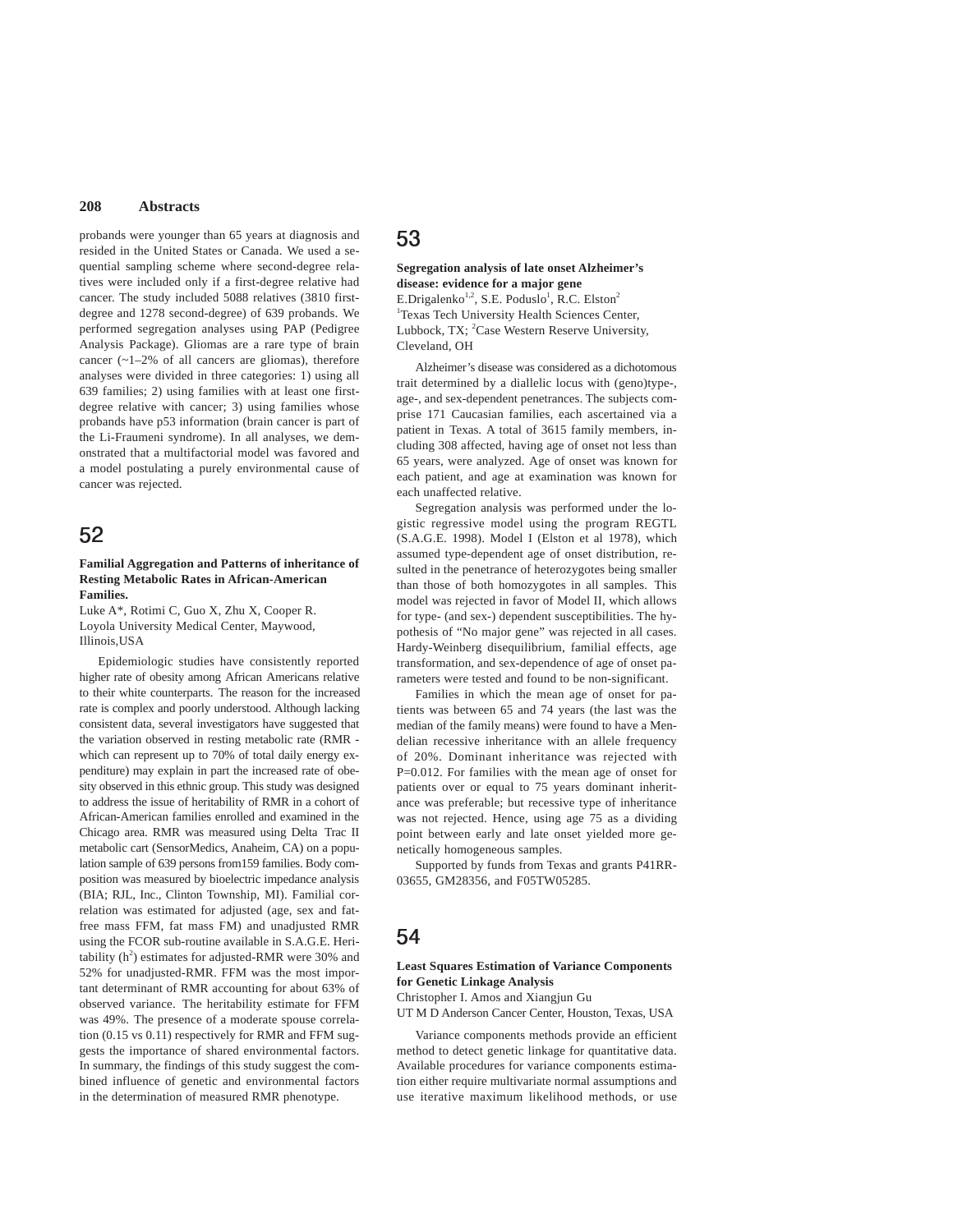computationally intensive generalized estimation equations methods. Here, we develop a rapid and simple estimation procedure using a least squares approach. Using this approach, we provide closed-form noniterative expressions for the variance components estimates. Using simulated data, we have compared least squares and maximum likelihood estimation approaches for normal and skewed data. For normally distributed data, the least squares approach provided estimates of the variance components at least 80 times faster than the maximum likelihood procedure. For data generated with a chi-squared residual, the least squares procedure was between 100 and 900 times faster than the maximum likelihood procedure. The least squares methods yielded unbiased estimates of the variance components, but with the efficiency (relative to maximum likelihood) ranging from 40–112% with lower efficiencies for the normal data and higher efficiencies for the nonnormal data.

## 55

### **The Influence of Environment on Heritability of ACE and Angiotensinogen: A Comparison of US Blacks and Nigerians**

X. Guo<sup>1</sup>, R. Cooper<sup>1</sup>, C. Rotimi<sup>1</sup>, A. Luke<sup>1</sup>, R. Ward<sup>2</sup>, A. Adeyemo<sup>3</sup>, S. Danilov<sup>4</sup>

<sup>1</sup>Loyola University Chicago, IL; <sup>2</sup>Oxford University, UK; <sup>3</sup>University of Ibadan, Nigeria; <sup>4</sup>University of Illinois, Chicago, IL.

Both angiotensinogen (AGT) and angiotensin-I converting enzyme (ACE) have been shown to be heritable traits and genetic markers have been identified that are associated with variation in their blood levels. The extent to which the environmental context determines heritability has not been examined, however. The African diaspora provides an opportunity to compare the expression of these traits in genetically related populations that live under widely contrasting lifestyles. As part of an on-going study on the genetics of hypertension we examined nuclear families that included 2,093 Nigerians and 1,993 African Americans. Body mass index (BMI; weight[kg]/height $[m]^2$ ) was 21 kg/m<sup>2</sup> in Nigeria  $\text{kg/m}^2$  and 29 in the US. AGT was considerably higher among African Americans (1919 vs.1396, p < .01), while mean ACE was higher in Nigerians (630 vs. 517,  $p < .01$ ). A substantial household effect was observed among the Nigerian families, with spousal correlations of 0.35 for AGT, 0.20 for ACE, and 0.20 for BMI, and correlations among first degree relatives were very substantial, viz, 0.5 for AGT and 0.4 for ACE. Among African Americans, in contrast, no clear patterns of familial aggregation were observed for AGT and ACE. The familial resemblance of BMI was similar among African Americans and Nigerians (r=0.2). Additional analyses eliminating persons treated for hypertension and adjusting traits by covariates showed that there is no spouse correlation for AGT and ACE in the US. In summary, a substantially lower degree of familial aggregation was observed for AGT and ACE among African Americans, most likely reflecting greater random environmental effect at the individual level.

## 56

### **Testing quantitative traits for association and linkage in the presence or absence of parental data**  $X.$  Zhu<sup>1</sup>, R.C. Elston<sup>2</sup>

<sup>1</sup>Department of Preventive Medicine and Epidemiology, Loyola University Medical Center, Maywood, IL, USA; <sup>2</sup>Department of Epidemiology and Biostatistics, Case Western Reserve University, Cleveland, OH, USA.

Zhu and Elston developed a TDT method for quantitative traits by defining a linear transformation to condition out founder information. The method tests the joint null hypothesis of no linkage or association and can be applied to general pedigree structures. However, this method requires both parental genotype and phenotype information, which may sometimes be difficult to obtain. In this paper, we describe a method to overcome this problem, for the case where nuclear families are sampled, by regressing the sib's phenotype differences on their genotype difference. We show that the method is not affected by population stratification. The statistical power and validity of the test are investigated by simulation. In practice, the data may contain some families with parental phenotype and genotype information and some without such information. We show how all the data may be analyzed together in a single analysis.

## 57

### **Colorectal cancer with defective DNA mismatch repair is associated with alpha-1 antitrypsin deficiency heterozygosity and history of cigarette smoking**

P. Yang, J.M. Cunningham, J. Katzmann, T. Lesnick, K. Halling, L. Burgart, E. Wiegert, A. Knutson, E. Christensen, R. Kyle, N. Lindor, S.N. Thibodeau Mayo Clinic and Foundation, Rochester, MN, USA

Microsatellite instability (MSI) is a type of genomic alteration observed in approximately 30% of colorectal cancer (CRC). Three MSI phenotypes have been defined for CRC. The MSI-H is characterized by MSI at ≥30% of the loci, the MSI-L by MSI at 1–30% of the loci, and the MSS by an absence of MSI at any of the loci examined. The MSI-H is the result of defective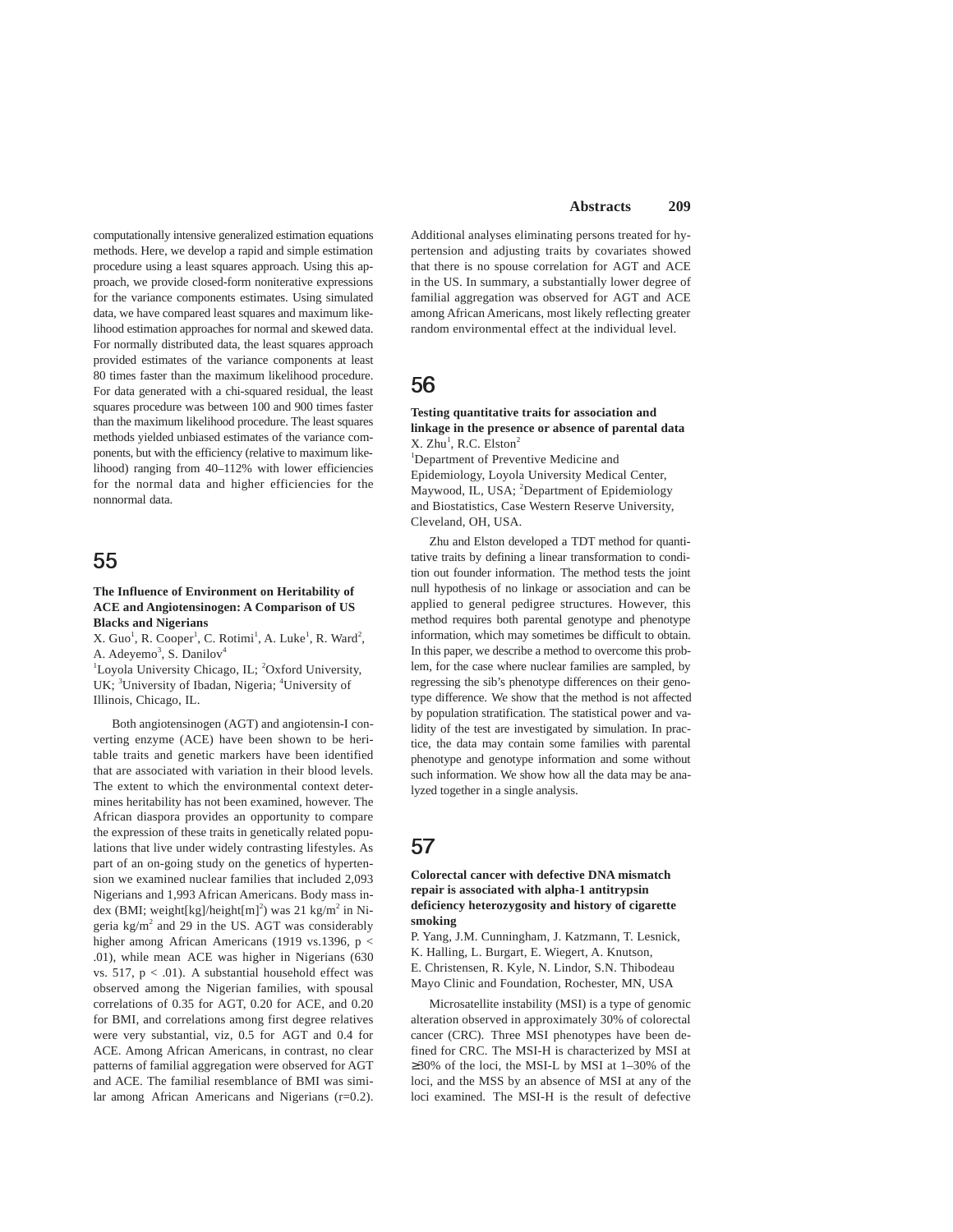DNA mismatch repair (MMR). We report that MSI-H colorectal tumors are associated with alpha-1 antitrypsin deficiency carrier (α1AD-ht) status and cigarette smoking history of the patients. Among 55 CRC patients with MSI-H tumors, the α1AD-ht rate was 21.8% whereas among 120 patients with MSI-L/MSS tumors, the rate was  $9.2\%$  (p=0.02). A similar difference in the α1AD-ht rate was also observed between the 55 MSI-H CRC patients and 191 general population controls without CRC. The relative risk of having MSI-H CRC among α<sub>1</sub>AD carriers was 3.0 (95% CI 1.1-6.7) compared to non-carriers, after adjusting for age, gender, and cigarette smoking history. Cigarette smoking, past and current, was associated with a 2- and 5-fold elevated risk respectively for MSI-H CRC, but not for MSI-L/MSS CRC. Our finding of an >3.0-fold increase in  $\alpha_1$ AD-ht among MSI-H CRC patients over MSI-L/ MSS CRC patients was consistent in proximal and distal colon and rectum. These data suggest a possible etiologic link between  $\alpha_1$ AD-ht and the development of CRC with defective MMR.

## 58

### **Recent Genetic Findings in Bipolar Disorder**

<sup>1</sup>JINurnberger, <sup>2</sup>JRDePaulo, <sup>3</sup>MCBlehar, <sup>4</sup>ES Gershon, <sup>5</sup>T Reich, <sup>1</sup>T Foroud, NIMH Genetics Initiative Bipolar Group

<sup>1</sup>Indiana University School of Medicine, <sup>2</sup>Johns Hopkins University, <sup>3</sup>National Institute of Mental Health, <sup>4</sup>University of Chicago, <sup>5</sup>Washington University of St. Louis

Bipolar Affective Disorder (BP) clearly aggregates within families. The genetics of BP is complex, however, and not consistent with single major locus inheritance; no specific genes have yet been located and confirmed. A collaborative study involving four sites was supported as part of the NIMH Genetics Initiative. A structured interview (DIGS) was developed to provide a comprehensive phenotypic assessment of patients and relatives. Families included were required to have at least two affected subjects with bipolar I (BPI) disorder or one with BPI and a second with schizoaffective disorder, bipolar type (SA/BP). Probands and relatives were interviewed and provided a blood sample for transformation and storage at a national data bank. We present results from 540 subjects selected from 97 families. This group included 282 affected sibling pairs, (BP & UP), as well as 412 affected relative pairs. A survey was completed with 319 markers. Analysis was carried out using SIBPAL and Genehunter Plus. A number of candidate areas are supported especially areas on chromosomes 6, 10 and 16. A summary of results of linkage analysis on individual families from this dataset will also be presented.

## 59

### **A low level of response to alcohol and its relation to alcoholism**

L. Flury<sup>1</sup>, M. Schuckit<sup>2</sup>, H. Edenberg<sup>1</sup>, Kalmijn<sup>2</sup>, T. Reich<sup>3</sup>, L. Bierut<sup>3</sup>, A. Goate<sup>3</sup>, T. Smith<sup>2</sup>, T. Foroud<sup>1</sup>. <sup>1</sup>Dept of Medical & Molecular Genetics, Indiana Univ School of Medicine, Indianapolis, IN<sup>2</sup>Dept of Psychiatry, Veterans Affairs Medical Center, Univ of California, San Diego, San Diego, CA, <sup>3</sup>Dept of Psychiatry, Washington Univ School of Medicine, St. Louis, MO.

Alcoholism is a complex genetic disorder with an estimated heritability of 40–60%. Although attempts to identify genes contributing to the risk for alcoholism have yielded several regions with evidence of linkage, genes have not yet been identified. A more powerful method to detect susceptibility genes for alcoholism may be to use the biological endophenotype of a low level of response to alcohol (LR), which is a significant predictor of alcoholism. LR is exhibited as a need for higher doses of alcohol to produce effects of intoxication.

Data were generated from families collected as part of a Collaborative Study on the Genetics of Alcoholism. LR was estimated using the Self-Rating of the Effects of Alcohol (SRE), a questionnaire which obtains the number of drinks required to achieve various effects of intoxication during the first five drinking episodes (FIRST 5), the period of heaviest drinking, and the most recent three months of drinking. The average number of drinks necessary to achieve alcohol-related effects across all time periods was used as a composite variable (TOTAL). FIRST 5 and TOTAL were analyzed as both quantitative (400–700 pairs) and qualitative (70–100 pairs comprised of individuals in the lowest 1/3 of the SRE distribution) variables. Multipoint sibpair linkage analysis was performed. Evidence for genes affecting LR was found on two chromosomes that had previously shown evidence for genes affecting risk for alcoholism: chromosomes 1 and 7 (lod ≈1.5–2.0). In addition novel evidence of linkage to the LR endophenotype was identified on chromosomes 15 and 16 (lod≈2.5) as well as 21 (lod≈3.0).

## 60

### **Evidence for a shared genetic susceptibility to epilepsy and febrile convulsions: a familial aggregation analysis**

C. Barker-Cummings, R. Ottman, Columbia Univ., New York, NY, USA.

Febrile convulsions and epilepsy are each known to be influenced by genetic factors, and children with febrile convulsions have increased risk for later development of epilepsy. Thus we tested the hypothesis of a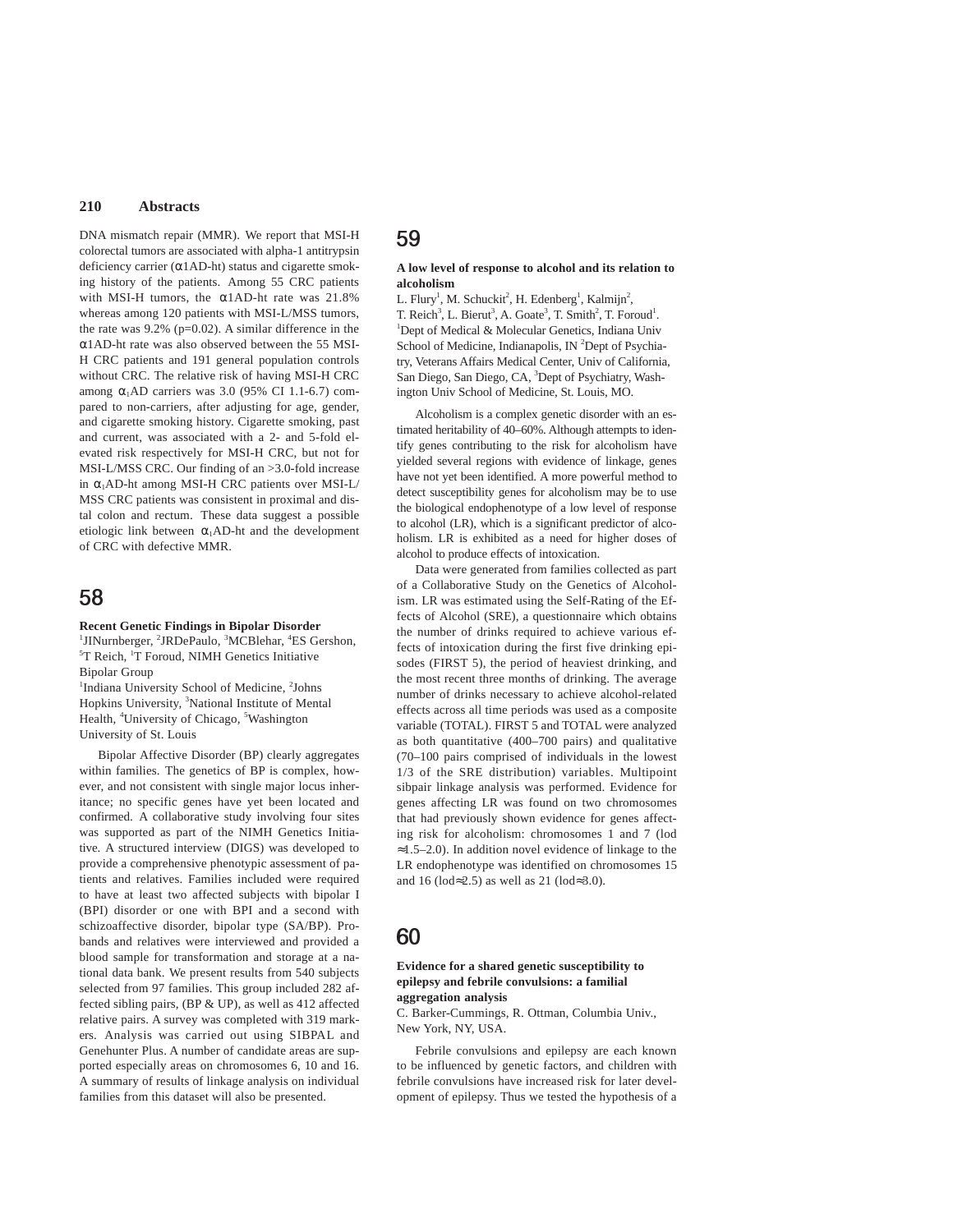shared genetic susceptibility to these two disorders. The study population comprised 2404 full siblings of adult probands with either idiopathic/cryptogenic or postnatal symptomatic epilepsy whose mothers had been interviewed to obtain a history of febrile convulsions, and who had survived to age 5 or older. Epilepsy was defined as a lifetime history of ≥2 unprovoked seizures, and a febrile convulsion as a seizure occurring in the setting of fever at age 5 or younger, in the absence of a central nervous system infection or other acute cause. Siblings with idiopathic/cryptogenic epilepsy were more likely to have had a febrile convulsion than siblings without [RR=2.6 (95% CI 1.01, 6.66)]. In siblings without idiopathic/cryptogenic epilepsy, febrile convulsions were associated with the proband's history of a febrile convulsion [RR=2.2 (1.34, 3.72)], indicating familial aggregation of febrile convulsions. Febrile convulsions in siblings were not associated with the proband's etiology of epilepsy (idiopathic/cryptogenic vs. remote symptomatic) [RR=1.0 (0.55, 1.76)], or with a history of idiopathic/cryptogenic epilepsy in one firstdegree relative other than the proband [RR=1.2 (0.52, 2.89)]. However, they were independently associated with a history of idiopathic/cryptogenic epilepsy in  $\geq 2$ first-degree relatives in addition to the proband [RR= 13.7 (5.40, 34.73)]. These findings support the hypothesis of a shared genetic susceptibility to febrile convulsions and epilepsy, and suggest that this shared susceptibility may be restricted to families containing many affected individuals.

# 61

#### **Evidence that diastolic blood pressure links to two loci in Mexican Americans**

LD Atwood<sup>1</sup>, PB Samollow<sup>2</sup>, JE Hixson<sup>2</sup>, MP Stern<sup>3</sup>, JW MacCluer<sup>2</sup>

<sup>1</sup>University of Minnesota, Minneapolis, <sup>2</sup>Southwest Foundation for Biomedical Research, San Antonio, <sup>3</sup>University of Texas Health Science Center, San Antonio

We performed a genome scan of diastolic blood pressure (DBP) on approximately 441 individuals in 10 randomly ascertained families of the San Antonio Family Heart Study. A likelihood-based Mendelian model incorporating genotype-specific effects of sex, age, age<sup>2</sup>, BMI, and systolic blood pressure as covariates, gave strong evidence that DBP is oligogenic. Using model parameters that give the global maximum likelihood we performed two-point linkage analysis using 401 highly polymorphic markers. DBP was significantly linked to D2S1790 ( $Z=3.91$ ,  $\theta=0.00$ ). There was also linkage to D8S373 ( $Z=1.92$ ,  $\theta=0.00$ ) which is within 2cM of the candidate genes that cause glucocorticoid-remediable aldosteronism, a rare form of hypertension.

We also performed four additional genome scans using model parameters of the local maxima with the four highest likelihoods that were less than the global maximum. Maximum lodscores (and recombination fractions) for the two markers of interest were:

| Maximum | D <sub>2</sub> S <sub>1790</sub> | D8S373     |
|---------|----------------------------------|------------|
| Global  | 3.91(0.00)                       | 1.92(0.00) |
| 2       | 2.27(0.03)                       | 2.71(0.01) |
| 3       | 3.31(0.00)                       | 1.29(0.00) |
|         | 1.38(0.05)                       | 3.19(0.00) |
| 5       | 3.79(0.00)                       | 2.33(0.00) |
|         |                                  |            |

Over all five genome scans, there was only one lodscore greater than 2 outside these two regions (D16S3253, Z=2.28,  $θ=0.01$ ). While it is not clear what significance level should be used for local maxima, it is clear that loci in the two regions around D2S1790 and D8S373 dominate the likelihood surface.

Supported by NIH HL54707 and HL45522.

# 62

#### **A Single, Sequential, Genome-Wide Test to Simultaneously Identify All Promising Areas in a Linkage Scan**

M.A. Province, Washington Univ., St. Louis, USA

Inflation of type I error occurs when conducting a large number of statistical tests in genome-wide linkage scans. Some have advocated stringent  $\alpha$ -levels to protect against the high numbers of expected false-positives at the cost of more false-negatives. A more balanced tradeoff is provided by the theory of sequential analysis, which can be used in a genome scan even when the data are collected using a fixed sample design. Classical sequential tests give complete, simultaneous control of both the type I and type II errors of each individual test while using the smallest possible sample size for analysis. For fixed samples, the excess N "saved" can be used in a confirmatory, replication phase of the original findings. Using the theory of Sequential Multiple Decision Procedures (SMDP) (Bechhoffer, Kiefer, and Sobel, 1968) we can replace the series of individual marker tests with a new single, simultaneous genome-wide test, which has multiple possible outcomes, that partitions all markers into two subsets: the "signal" vs. the "noise," with an apriori specifiable genome-wide error rate. These tests are demonstrated for the Haseman-Elston approach, are applied to real data, and are contrasted with traditional fixed sampling tests in Monte Carlo simulations of repeated genome-wide scans. The sequential tests allow tighter control of both types of error, and achieve fewer total misclassifications at smaller average sample numbers than do the fixed sample ones. The SMDP works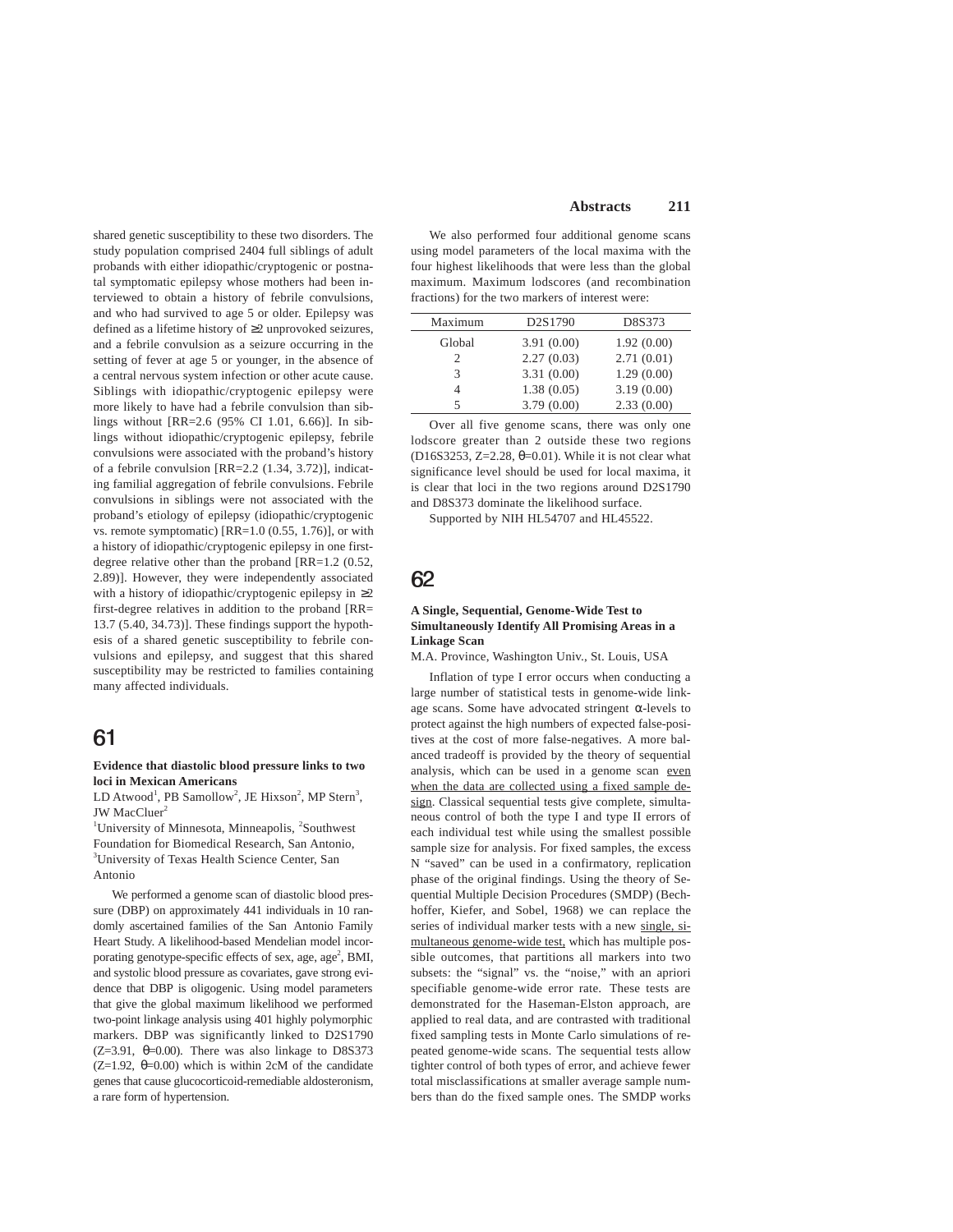particularly well, making only one error in all 100 genome scans of 400 markers each, as compared to 24 using Lander-Kruglyak α levels, and 13 using Bonferroni corrections. The method allows efficient identification of the true signals in a genome scan, uses the smallest possible sample sizes, saves the excess to confirm those findings, controls both types of error, and provides one elegant solution to the debate over the best way to balance between false positives and negatives in genome scans.

## 63

#### **False positives and false negatives in variance components linkage analysis of quantitative traits using SEGPATH**

I.B. Borecki, M.A. Province, D.C. Rao

Washington University School Medicine, St. Louis, MO

Simulation studies were used to explore the power characteristics and type I error rates in variance components linkage anlaysis as implemented in the program SEGPATH (Province et al. 1999). A diallelic quantitative trait locus (QTL) was simulated along with a marker locus with eight equally-frequent alleles. For assessment of empiric type II error rates, we assumed θ=0; for assessment of type I error rates,  $θ=0.5$ . We simulated 100 replications under each condition, calculating the proportion of samples in which the null hypothesis – that the variance attributable to the QTL is zero – is rejected.

Several issues were explored in this framework. First, since a common unit of analysis is sibpairs, we attempted to determine the smallest detectable QTL effectsize. It appears that even with unrealistically large samples, a QTL accounting for less than 10% of the phenotypic variation may not be detectable with decent power using this design and methodology. Second, simulating an increasing degree of skewness in the phenotypic distribution while maintaining a constant effectsize reveals a modest increasing trend in the power for QTL discovery, as well as good robustness against type I errors for modest to moderate degrees of non-normality. Finally, we will quantify the effect on power when pooling data from heterogeneous samples.

# 64

### **Apolipoprotein E frequencies in an elderly population**

C.M.van Duijn, A.J.C. Slooter, M. Cruts, C. Van Broeckhoven, A.Hofman<sup>1</sup>.

Erasmus UniversityRotterdam, The Netherlands.

The apolipoprotein E (APOE) gene plays an important role in lipid metabolism and the occurrence of

cardiovascular disease at early age. APOE also is a genetic determinant for Alzheimer's disease (AD), an important cause of mortality in the elderly. Due to the relationship to these major disorders, APOE frequencies are expected to change with age. However, findings up to date have been controversial. In a population-based study of 6000 subjects aged 55 years or older we have studied APOE allele frequencies of the three common alleles, APOE\*2, APOE\*3 and APOE\*4, in different age categories. Further, the potential influence of the change in frequencies with regard to bias in non agematched case-control studies was examined. The APOE\*4 allele frequency decreased from 0.17 in 55 years old to 0.12 in subjects 90 or over. The decrease in APOE\*4 was to the benefit of APOE\*3 because also the frequency of the APOE\*2 allele slightly decreased with age. Although the decrease in the APOE\*4 allele by age appeared to be limited, it resulted in false positive findings when conducting association analysis unmatched for age. The pattern of false positive findings was that of an increasing effect of the allele with increasing with age. Our study implies that age differences between cases and controls must always be adjusted for when studying late-onset disorders. Allele effects that show an increasing effect with age may be explained by age-related selection bias.

## 65

### **Statistical Strategies to Distinguish the Effects of Maternal and Offspring Genes in the Etiology of Nonsyndromic Oral Clefts**

DF Wyszynski, MH Khoshnevisan, T Wu, A Miller-Chisholm, SR Diehl

Craniofacial Epidemiology and Genetics Branch, National Institute of Dental and Craniofacial Research, National Institutes of Health, Bethesda, Maryland

For disorders in which the mother's genotype might play a critical role, such as birth defects, the classic Transmission Disequilibrium Test (TDT) can be extended to separate the effects of maternal genetic variation from that of the affected child. We developed a likelihood-based method of analysis, following the approach proposed by Weinberg et al. (1998) and Wilcox et al. (1998), to discriminate these genetic effects using case-parent triad data. Our method may be used with multiallelic markers. Since it can incorporate adjustment for environmental exposures, it is a useful tool to explore gene-environment interactions. We used this method to analyze four candidate gene polymorphisms for nonsyndromic cleft lip with/without cleft palate (CL/P): MTHFR C677T, MTHFR A1298C, TGF $\alpha$  TaqI, and TGFα BAMHI. Additionally, maternal and child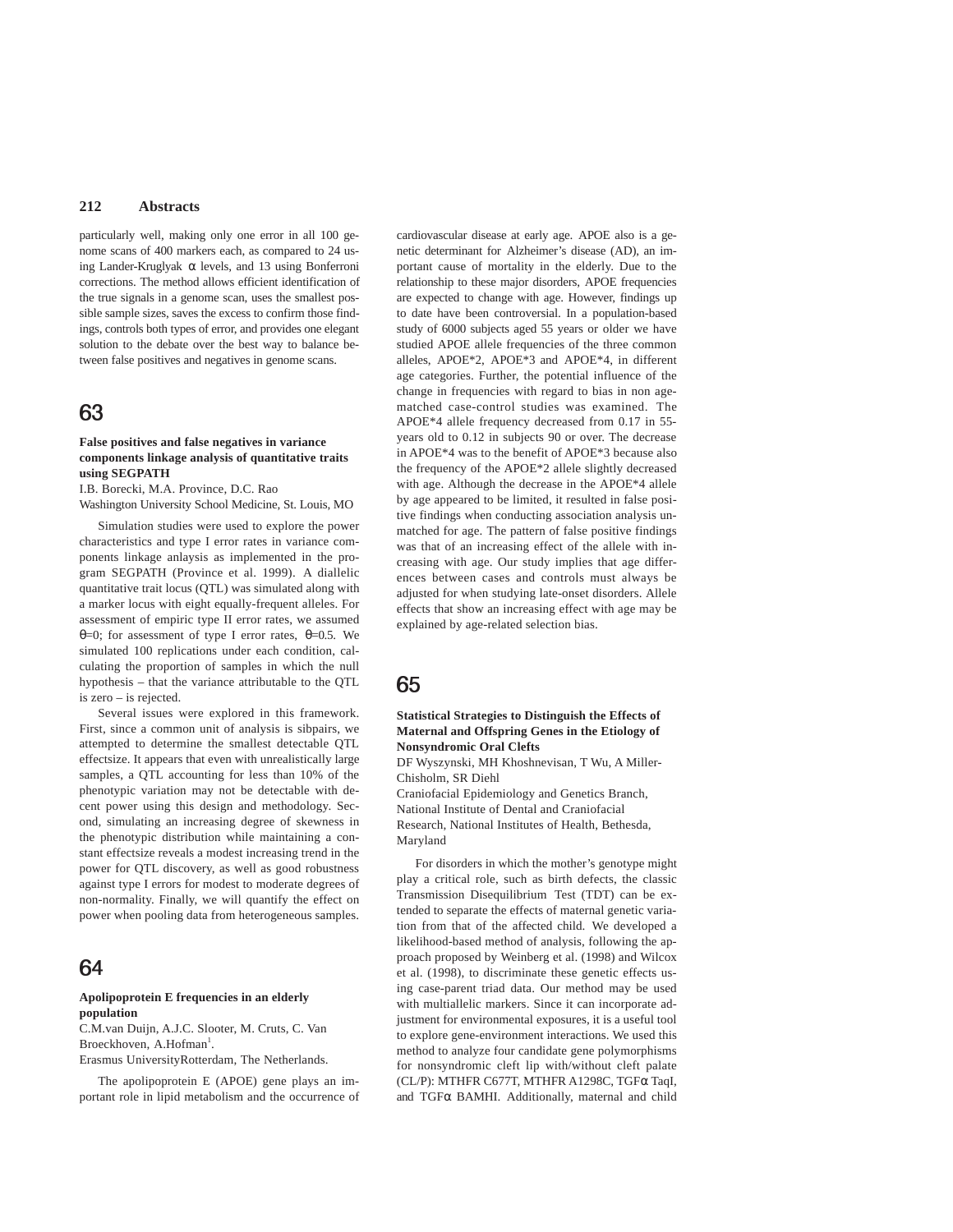gene-environment interactions were tested using an extension of the case-only method of Khoury and Flanders (1996). Periconceptional vitamin use and cigarette smoking during the first trimester of gestation were incorporated into the case-only analyses of MTHFR and TGFα, respectively. Strong evidence of both fetal and maternal effects were found for all four genetic markers, with higher odds ratios when two copies of the high-risk alleles were carried versus only one or no copies. Our results suggest that there is a differential effect of these polymorphisms on risk of nonsyndromic CL/P depending on whether the high risk genotypes are carried by the mother, the child or both. This finding reinforces the view that the mother is not only a genetic parent, but also provides an important component of the fetal environment.

## 66

**Shared genes influence quantitative variation in plasma levels of nitric oxide and LDL-related phenotypes in the San Antonio Family Heart Study.** S.A. Czerwinski, M.C. Mahaney, D.L. Rainwater, J. Blangero and J.W. MacCluer. Southwest Foundation for Biomedical Research, San Antonio, TX USA.

Nitric oxide (NO) has been shown to regulate vascular tone and influence lipoprotein oxidation. To determine the extent to which shared genes influence normal quantitative variation in plasma NO and LDL-related phenotypes, we conducted a multivariate quantitative genetic analysis. NO, APOB, APOE, total LDL, median LDL diameter and triglycerides (TG) were measured in a sample of 364 Mexican-Americans. After simultaneously adjusting for age and sex using a maximum likelihood-based variance components approach, we found significant  $(p<0.05)$ heritabilities  $(h^2)$  for all of the phenotypes: NOx  $(h^2=0.25)$ , APOB  $(h^2=0.49)$ , APOE  $(h^2=0.45)$ , total LDL ( $h^2$ =0.51), median LDL diameter ( $h^2$ =0.33), and TG ( $h^2$ =0.39). We found significant positive genetic correlations indicative of pleiotropy between NOx and APOB ( $\rho$ <sub>G</sub>=0.58), APOE ( $\rho$ <sub>G</sub>=0.37), total LDL  $(p_G=0.29)$  and TG ( $p_G=0.66$ ). We infer from these results that the genes that influence increases in plasma NO also influence increases in these LDLrelated phenotypes. Consistent with the inverse relationship between particle size and LDL concentration, we found a significant negative genetic correlation  $(p<sub>G</sub>=-0.59)$  between NO and median LDL diameter. These results show that genes shared with NO are responsible for between 8.4% and 43.5% of the additive genetic variance in LDL-related traits, with the strongest evidence of pleiotropy occurring with TG and median LDL diameter.

# 67

#### **Evaluation of Candidate Genes in Family Studies: GEE and Bootstrap Approaches**

J. Shin<sup>1</sup>, S. Bull1,<sup>2</sup>, G. Darlington<sup>1</sup>, M. Corey<sup>1,3</sup> <sup>1</sup>University of Toronto, Toronto, Canada; <sup>2</sup>Samuel Lunenfeld Research Institute, Mount Sinai Hospital, Toronto, Canada; <sup>3</sup>Research Institute, Hospital for Sick Children, Toronto, Canada.

Cohort studies can be used to examine the association of genetic factors, such as candidate genes, and other risk factors with the presence or absence of complex disorders. If randomly ascertained families are investigated, possible familial correlation among observations must be considered. Two statistical approaches for analyzing correlated binary data from nuclear families are evaluated and compared. The generalized estimating equations approach (GEE), an extension of a generalized linear model, can be used to adjust for familial correlation. The relationship between covariates and the response is modeled, and the correlations among observations are treated as nuisance parameters. For comparison, two strategies from a hierarchical nonparametric bootstrap approach are proposed. One strategy (S1) bootstraps distinct families, preserving the structure and correlation within each family. A second strategy (S2) uses bootstrapped families from S1 but randomly samples offspring with replacement in each family. Each strategy accounts differently for within-family variability. A one-step logistic regression model is applied to the bootstrap data, assuming that individuals within a family are independent, thus allowing the bootstrap to determine the variation.

A simulation study is conducted in which family data are generated from an underlying multifactorial genetic model. The impact of sample size, degree of correlation and genetic model are investigated. Results from this study indicate that the bootstrap approach outperforms the GEE in terms of confidence interval coverage probabilities for small sample sizes. In terms of efficiency and bias, the bootstrap is only a slight improvement over the GEE. One drawback with the bootstrap approach is found in its computational demands.

## 68

### **Genome wide linkage analysis using genetic variance effects of asthma-associated binary, censored and continuous traits.**

LJ Palmer, KB Jacobs, S Bhattacharrya, NI Leaves, AW Musk, AL James, RC Elston, WOCM Cookson, PR Burton.

TVWT Institute for Child Health Research & University of Western Australia, Australia. University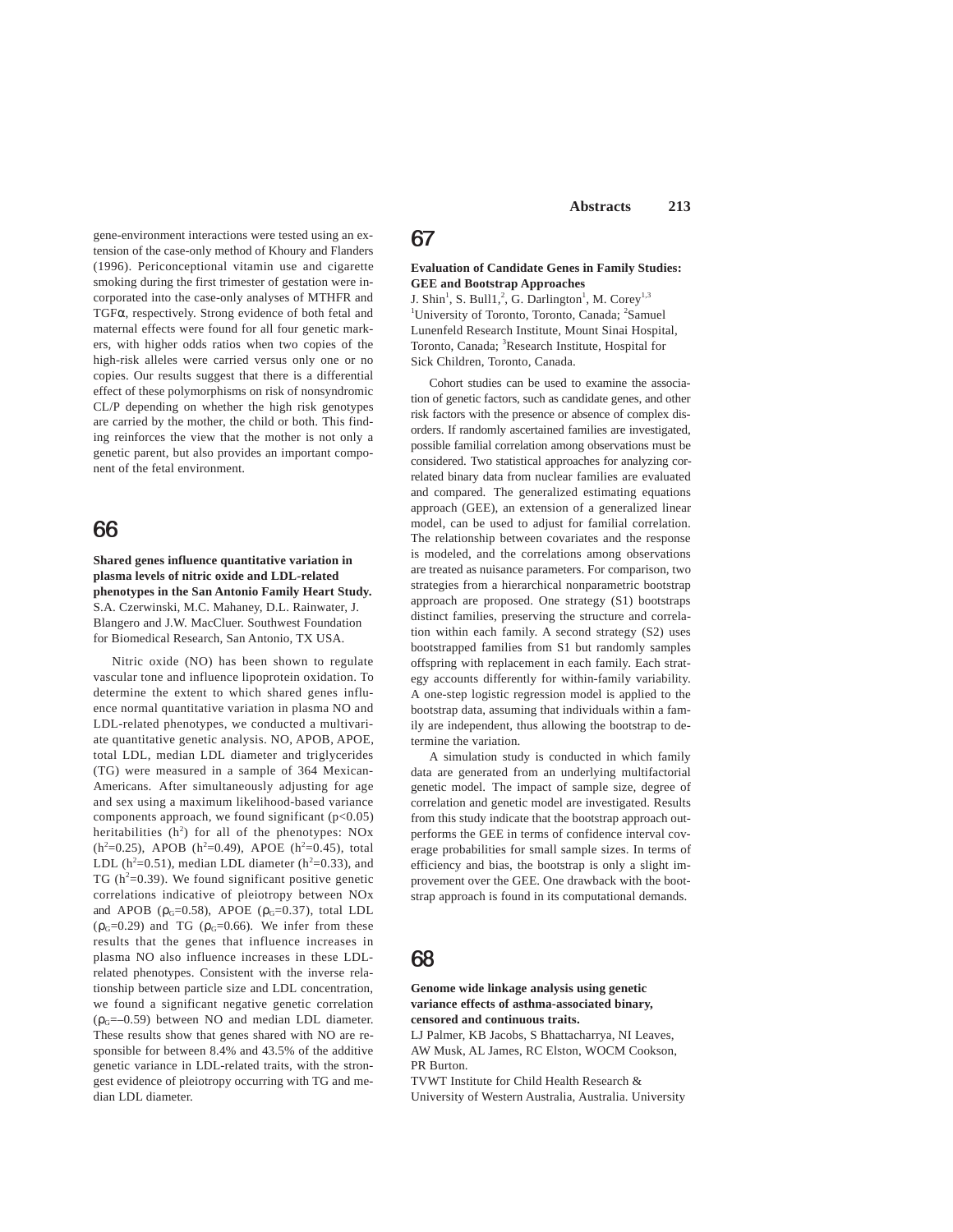of Oxford, UK. Case Western Reserve University, Cleveland, USA.

We used novel statistical techniques to analyse a whole genome screen for asthma-associated phenotypes (n=364 Caucasian subjects in 80 nuclear families). Methods: Variance component models were fitted to the traits of interest using Gibbs sampling methods in order to generate new phenotypes - additive genetic variance residual effects (at the level of the individual) - for linkage analysis. Linkage analyses for quantitative traits, right censored survival times and binary traits were then based upon a novel implementation of the Haseman-Elston IBD sib-pair method using the sib-sib covariance as the dependent variable (HE II). In separate analyses, a focussing technique was also used to weight the IBD regression by the results of Gibbs sampling based segregation analyses. Results: The use of HE II together with additive genetic variance residual effects for asthma-associated traits greatly strengthened evidence of linkage versus use of standard HE regression and raw phenotypes. Mutual adjustment strategies allowed definition of linkages to the component of genetic variance in each phenotype that was shared or unshared with the other phenotypes (e.g., asthma independent of atopy). Use of the weighted regression approach greatly strengthened evidence of linkage to each phenotype in specific chromosomal regions. Conclusions: This study suggests that these novel methods of phenotype definition and linkage analysis may offer both the ability to correctly analyze right-censored traits for linkage and increased efficiency and power to detect linkage in studies of asthma and other complex diseases. The use of weighted focussing may allow efficient localisation of specific major genes.

# 69

### **Influence of individuals or sibships in QTL linkage studies**

D.L. Koller<sup>1</sup>, M.J. Econs<sup>1</sup>, J.C. Christian<sup>1</sup>, S.L. Hui<sup>1</sup>, P.A. Morin<sup>2</sup>, M.E. Curran<sup>2</sup>, G. Joslyn<sup>2</sup>, C.C. Johnston<sup>1</sup>, M. Peacock<sup>1</sup>, P.M. Conneally<sup>1</sup>, T. Foroud<sup>1</sup> <sup>1</sup>Indiana Univ. School of Medicine, Indianapolis, IN, USA; <sup>2</sup>Axys Pharmaceuticals, Inc., La Jolla, CA, USA.

Current searches for genes underlying complex disorders typically focus on non-parametric linkage analysis in sibships or families. Analyses of these data often rely on large-sample approximations for determination of the significance level associated with the linkage result(s). We report several situations where individuals or sibships exerted a disproportionate influence on linkage results, as computed by the ML variance estimation method implemented in Mapmaker/SIBS, in a QTL mapping study involving a genome screen of 425 sibling pairs.

1) Phenotypic outliers: Inclusion or exclusion of an individual 4 SD below the mean altered the maximum LOD score from 3.4 to 1.8, respectively, in this large sample. Inclusion of this individual also produced rapid increases/decreases in the multipoint LOD score in intermarker intervals.

2) Half-siblings: Erroneous inclusion of two discordant half-sibling pairs as full siblings resulted in a spurious increase in the lod score (to 3.49 from 2.82).

3) Unlinked subsets: A LOD score of 3.50 in 425 sibling pairs was reduced to 2.16 upon addition of 84 sibling pairs with little evidence of linkage to the region in question. The position of the peak LOD score was shifted by 18 cM as well.

4) Marker informativeness: A highly phenotypically variable five-sibling pedigree without genotyped parents resulted in discrepant two-point (LOD=1.31) and multipoint (LOD=3.38) results at the same marker position, due to the uninformativeness in this pedigree of a single marker in this linked region.

# 70

#### **Detection of Interaction between Loci in Genome Scans**

J. Biernacka<sup>1,2</sup>, S.B. Bull1,<sup>2</sup>, P. Nikolakakos<sup>2</sup> <sup>1</sup>Univ. of Toronto, Toronto, Canada; <sup>2</sup>Samuel Lunenfeld Research Inst., Mount Sinai Hospital, Toronto, Canada

Genome scans are commonly used in the identification of susceptibility genes for complex disorders. However, such methods have had limited success, with many studies pointing out multiple regions with suggestive evidence for linkage, but few resulting in definite implication of specific loci. Furthermore, results cannot always be replicated by different working groups looking for susceptibility genes for the same disease. One reason for this may be that multipoint linkage analysis fails to account for the interaction of multiple genetic factors. Simultaneous consideration of susceptibility for multiple regions may increase the power to detect genes involved in the predisposition to complex disorders. Several methods to examine multiple regions simultaneously have been proposed, including the methods of Cox et al. (1999), who suggested using standard linkage analysis based on allele-sharing, with family weighting based on the evidence of linkage at an unlinked locus, believed to interact with the locus of interest. We investigated two issues in the application of this approach. To identify loci that are potentially interacting, Cox et al. suggested examining the correlation of family NPL scores at the two loci. As an adjunct to this, we investigated the value of scatterplot matrices and other more complex data visualization techniques such as 3-d plots using XGOBI (Swayne et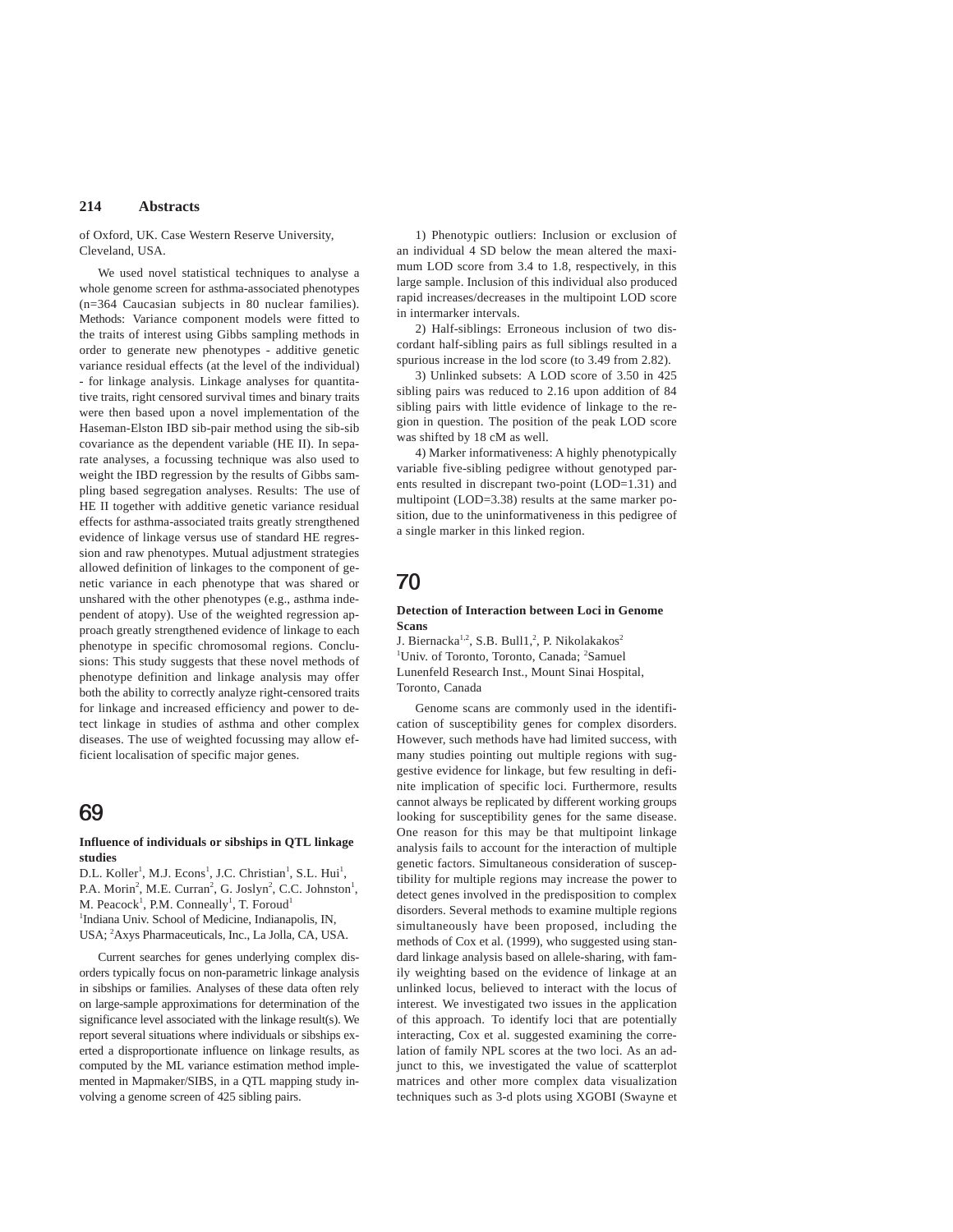al, 1998). Secondly, the method proposed by Cox et al. focuses on evaluating linkage at a specified susceptibility locus identified in previous studies. However, because genome-wide scans may only provide a rough localization of susceptibility genes, we propose evaluating chromosomal regions around a locus for potential interactions. We use simulation to evaluate the significance of the maximum regional increase in the LOD score, associated with weighting by other loci.

# 71

### **Power of the affected-sib pair with assortative mating and cultural transmission**

A. A. Todorov, N. L. Saccone, P.A.F. Madden, A.C. Heath

Washington University, St. Louis, MO, USA

Typically, studies of the effect of assortative mating on linkage power assume that mating is assortative with respect to the phenotype under study and that there is no residual (e.g., cultural) transmission from parent to offspring. We have implemented a general algorithm that relaxes these two assumptions. The joint parental phenotypic distribution is modeled from the marginal distributions using a copula, which permits the imposition of a constant rank correlation between mates' phenotypes, independently of the marginals. As with other approaches to this problem, we obtain  $f^{(k+1)}(x_0,$  $g<sub>0</sub>$ ), the joint distribution of oligogenotype and phenotype in generation  $k+1$ , by integrating/summing  $f^{(k)}(x_1,$  $x_2, g_1, g_2$ ) f( $x_0, g_0 | x_1, x_2, g_1, g_2$ ) over all parental phenotypes  $(x_1, x_2)$  and oligogenotypes  $(g_1, g_2)$ . The program uses adaptive quadrature integration (A. Genz). It computes  $f^{(k+1)}(x_0, g_0)$  for all  $g_0$  (including phase) and for a number of values of  $x_0$ . At the moment, intermediate values are recovered using Akima splines. Users provide three separate functions that specify (a) the genetic model under study, (b) the copula function, and (c) the transmission function. All three of which can be made dependent upon k. We are currently running analyses to determine whether the power of the affected-sib pair method can be adequately described in terms of the basic parameters of the model.

Supported in part by AA-00728, AA-12232, and MH-17104

## 72

**Age-dependent penetrances among carriers of NAT2 polymorhisms with mutations in DNA mismatch repair genes**

Frederick T. O'Donnell, Marsha L. Frazier, Christopher I. Amos

**Abstracts 215**

The University of Texas M. D. Anderson Cancer Center, Houston, Texas 77030

*Background* Mutations in N-acetyltransferase (NAT2), a highly polymorphic drug metabolizing enzyme expressed in the colorectal mucosa, may affect risk for colorectal cancer (CRC), especially among individuals with germline mutations in DNA mismatch repair (MMR) genes.

*Methods* NAT2 genotypes and allele frequencies were determined for 79 individuals with colorectal adenocarcinoma who also had mutations in *h*MLH1, *h*MSH2, or *h*PMS1. After each individual was tested for 3 possible NAT2 polymorphisms M1 (341 T  $>$  C); M2 (590 G > A); M3 (857 G > A), Kaplan-Meier survival curves were prepared to compare time to onset for carriers of each polymorphism. In addition, NAT2 genotype was used to determine acetylator phenotype for all MMR mutation carriers. We then compared time to onset between rapid and slow acetylators.

*Results* When individuals were grouped according to acetylator phenotype, no significant difference in time to onset was observed between rapid and slow acetylators. However, when individuals were stratified by NAT2 polymorphism (M1, M2, M3), those who were heterozygous for the mutant M3 allele (WT/M3) had a significantly higher risk of CRC (n=7, mean age  $=$  41) than individuals homozygous for the wild type M3 allele (WT/WT)  $(n=70, \text{ mean age} = 48) (p = 0.0186).$ 

*Conclusions* These findings suggest NAT2 genotype to be an important factor in tumorigenesis of CRC. Further studies may be needed to better characterize relationships between NAT2 polymorphisms and age-dependent penetrances among HNPCC mutation carriers.

# 73

### **Childhood antisocial behavior and dopamine genes: Testing for mediation via regression-based extensions of the TDT**

ID Waldman<sup>1</sup>, JH Mohr<sup>1</sup>, A Abramowitz<sup>2</sup>, SL Sherman<sup>3</sup>, HH Cleveland<sup>4</sup>, JMC Gard<sup>5</sup>, LN Giedinghagen<sup>5</sup>, C Stever<sup>5</sup>, DC Rowe<sup>4,6</sup> Psychology<sup>1</sup>, Psychiatry<sup>2</sup>, and Genetics and Molecular Medicine<sup>3</sup>, Emory University; Family Studies<sup>4</sup>, Molecular and Cell Biology<sup>5</sup>, Graduate Committee on Genetics<sup>6</sup>, University of Arizona

Understanding the etiology and development of antisocial behavior is an important, albeit controversial, goal of psychiatric genetic research. Behavior genetic studies have found substantial heritability for childhood and adolescent antisocial behavior, as well as for Attention Deficit Hyperactivity Disorder (ADHD). Given the considerable overlap between ADHD and disorders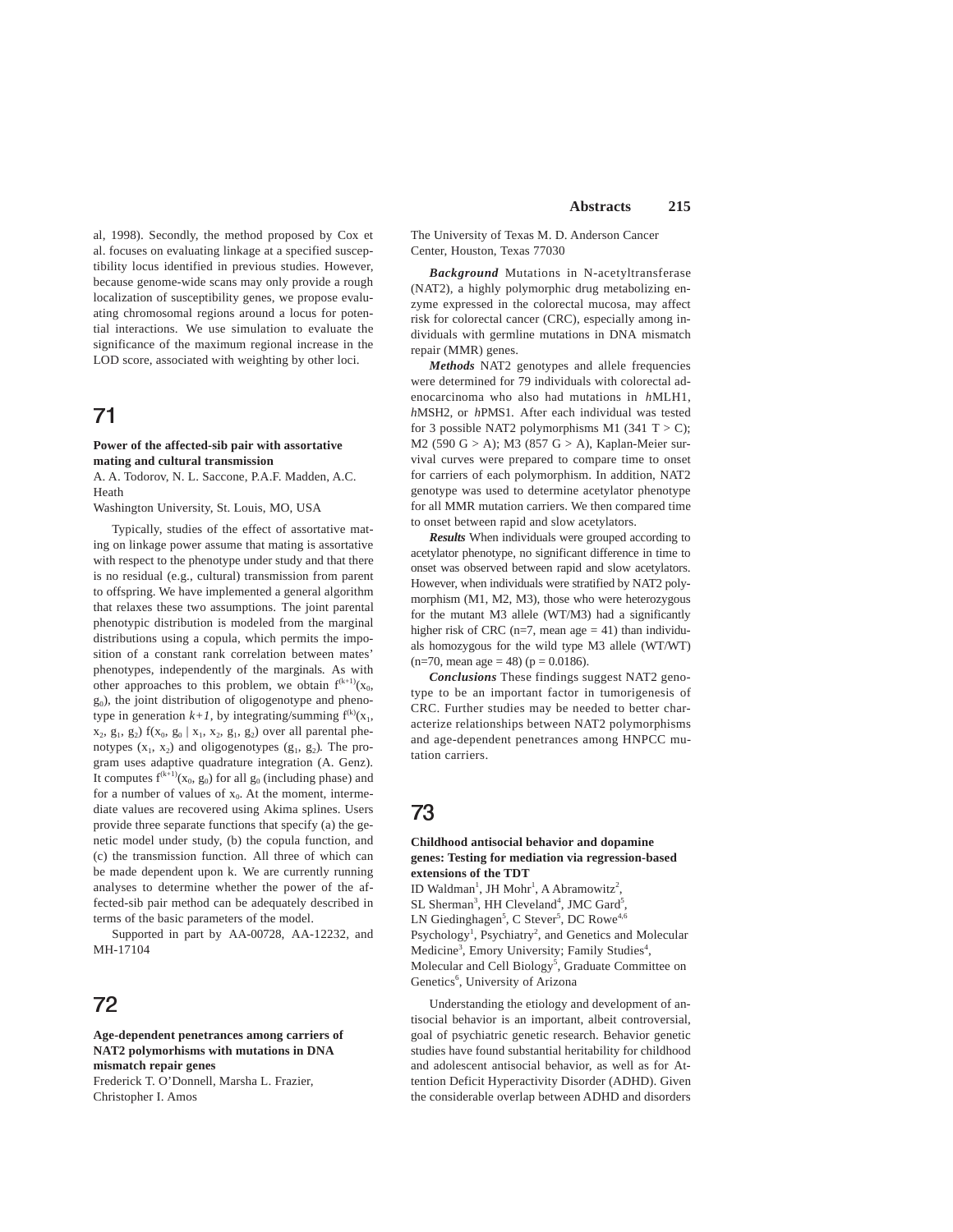representing childhood antisocial behavior (e.g., Oppositional Defiant Disorder [ODD], Conduct Disorder [CD]), it is reasonable to hypothesize that these disorders share common causes. A number of previous studies have found association and linkage between childhood ADHD and the dopamine transporter gene (DAT1) and the dopamine receptor D4 gene (DRD4). In this study, we examine the etiological role of DAT1 and DRD4 in childhood antisocial behavior. We sampled DNA and symptoms of ADHD, ODD, and CD from clinic-referred children, their parents, and their siblings in 123 families. We examined linkage disequilibrium between DAT1 and DRD4 and symptoms of these disorders using regression-based extensions of the Transmission Disequilibrium Test (TDT) designed to accommodate multiple categorical and continuous traits. We found evidence suggesting association and linkage of DAT1, but not DRD4, with increasing levels of ODD symptoms, CD symptoms, and the hyperactivity-impulsivity symptoms of ADHD. After controlling for level of hyperactivity-impulsivity symptoms, the relation of DAT1 with both ODD and CD symptoms was non-significant. These findings suggest that the relation of DAT1 with childhood antisocial behavior appears to be totally mediated by hyperactivity-impulsivity.

# 74

#### **Measured haplotype analysis of the Angiotensin-I converting enzyme (ACE) gene in Jamaican subjects**

Zhu  $X^1$ , Rieder M<sup>2</sup>, McKenzie C<sup>3</sup>, Forrester T<sup>3</sup>, Wilks  $R^3$ , Cooper  $R^1$ , Guo  $X^1$ , Rotimi C<sup>1</sup>, Luke A<sup>1</sup>. <sup>1</sup>Loyola University Medical Center, Maywood, Illinois, USA; <sup>2</sup>Department of Molecular Biotechnology, University of Washington, Seattle, Washington, USA; <sup>3</sup>Tropical Metabolism Research Unit, University of the West Indies, Kingston, Jamaica

The definition of the relationship between multiple polymorphisms in a small genomic region and an underlying quantitative trait locus (QTL) represents a major challenge. Pedigree analyses have shown that angiotensin-I converting enzyme (ACE) levels are influenced by a QTL located within or close to the ACE gene. In addition, measured haplotype analyses in Caucasian families appear to have excluded upstream sequences including the ACE promoter from harboring the major ACE-linked variant. It is possible that similar analyses in unrelated individuals might be used to further refine the position of the ACE-linked QTL. We have studied a random sample of 178 individuals of Afro-Caribbean descent from Jamaica using linkage disequilibrium (LD) analysis as well as a measured haplotype analysis. An examination of 5 polymorphisms, including the insertion/deletion (I/D) polymorphism in

intron 16, spanning 22 kilobases shows a graded increase in LD, from 5´ to 3´, between the polymorphisms and the putative ACE QTL. A series of nested, measured haplotype analyses was performed which showed that the I/D polymorphism is unlikely to be the ACElinked QTL. In fact the variant which influences ACE levels is likely to lie further downstream. Our results suggest that analysis of haplotypes, which summarize linkage disequilibrium relationships between polymorphisms in small genomic regions, is a useful approach to localizing variants which influence quantitative traits.

# 75

### **A new explicit algorithm to calculate identity by descent probabilities for pairs of relatives with respect to two linked loci**

H. Tiwari, R. Elston

Department of Epidemiology and Biostatistics Case Western Reserve University, Cleveland, OH.

Denniston (1975) gave a method to calculate ibd sharing probabilities for any non-inbred pair of relatives with respect to two linked loci. However, the computation of ibd sharing probabilities by his method is cumbersome and is not a recursive algorithm. The present paper first gives a simple recursive algorithm for determining the joint probabilities that alleles are identical by descent at two linked autosomal loci for any pair of relatives in a non-inbred pedigree. We then indicate how the method can be extended to arbitrary pairs of relatives and we give several examples to illustrate the method.

## 76

### **Using Categorical Path Analysis to Estimate Direct and Indirect Effects of Genetic and Environmental Risk Factors in Epidemiologic Studies**

T.G. Lesnick, W. Liu, D. Miller, R. Marks, P. Yang. Mayo Clinic and Foundation, Rochester, MN USA

Most epidemiologic studies of complex diseases use techniques such as multiple regression to investigate relationships between outcomes of interest and several risk factors. Often, we are interested in providing causal interpretations to the estimated associations. Path analysis has been used as a method to provide these interpretations. A conceptual model of causation based on, e.g., biological principles or temporal information, is specified in the first step. Regular path analysis then uses hierarchical systems of linear models to estimate direct, indirect, and total causal effects. Spurious effects are removed in the process. Considering categori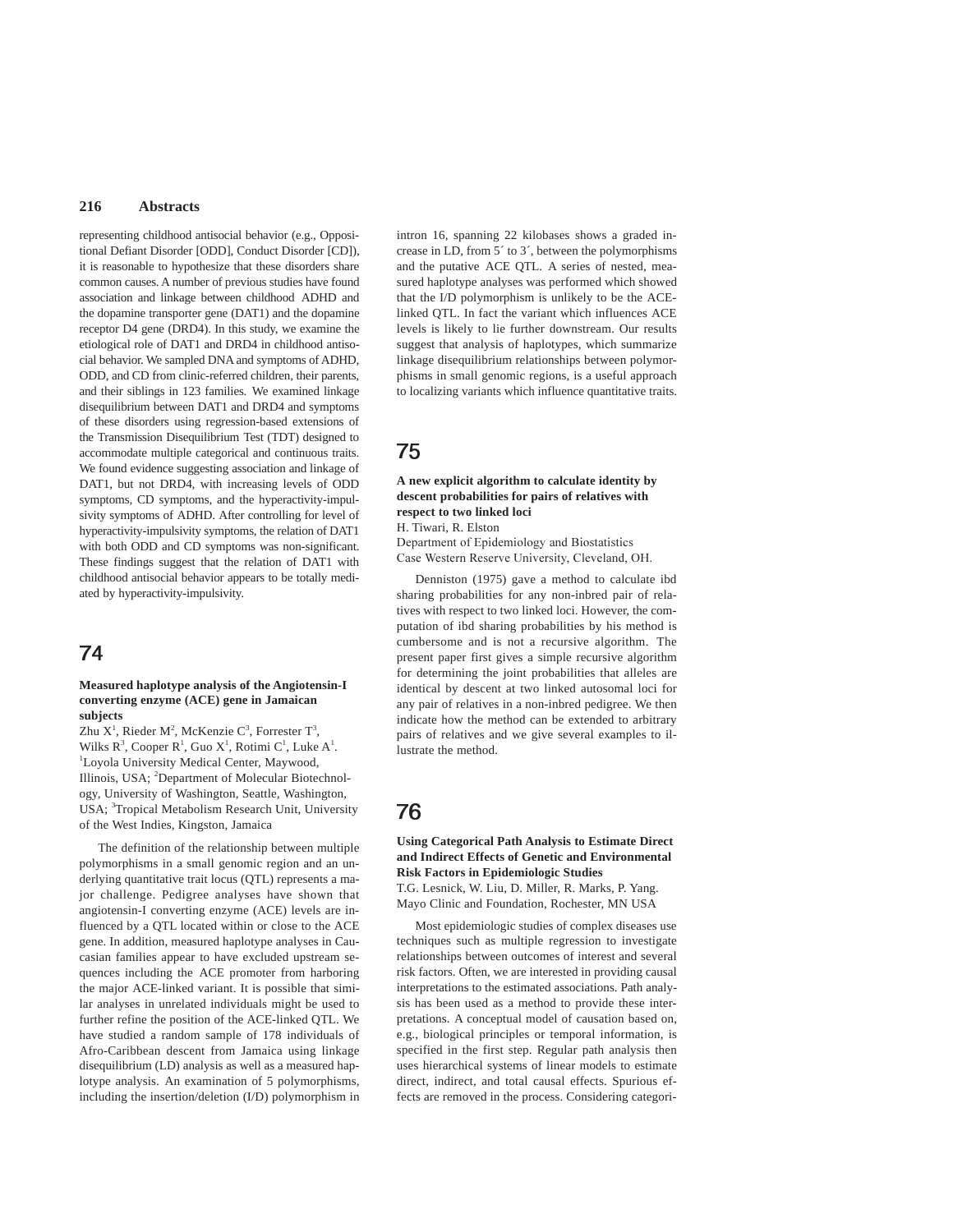cal variables in the analysis involves additional challenges, and is only incompletely analogous to the regular method. Whereas the regular method partitions correlations between variables, categorical path analysis uses systems of loglinear models to estimate effects. We present the concepts, procedures, and pictorial representations used in this approach, and discuss potential obstacles. We illustrate the methodology using two analyses of factors predicting short-term survival of lung cancer patients. A combination of genotypes at glutathione-related loci (*GSTP1* and γ-*GCS*) is examined in the first, demonstrating a direct genetic effect. Another combination of loci (*GSTT1* and *GSTM1*) is in the second, demonstrating null effects. Chemotherapy, stage of disease at diagnosis, and pack years smoked are considered in both examples.

## 77

### **Identifying false linkage signals from neural networks**

NL Saccone<sup>1</sup>, JP Rice<sup>1</sup>, TJ Downey Jr<sup>2</sup>, DJ Meyer<sup>2</sup>, RJ Neuman<sup>1</sup>, N Rochberg<sup>1</sup>, A Goate<sup>1</sup>, HJ Edenberg<sup>3</sup>, T Foroud<sup>3</sup>, T Reich<sup>1</sup>

<sup>1</sup>Washington Univ., St. Louis, MO; <sup>2</sup>Partek Inc., St. Peters, MO; <sup>3</sup>Indiana Univ., Indianapolis, IN

Neural networks have drawn attention as tools for linkage analysis of complex traits. Current methods use neural nets to classify subjects by phenotype, using genetic information as input. Loci important for classification are potentially linked to the trait. These methods can produce high false positive rates, leading to concerns about their usefulness.

We note that neural net classifiers do not inherently look for segregation of a genetic locus with a trait. For example, we have used neural nets to classify sib pairs as phenotypically concordant or discordant, using IBD sharing. Any locus at which sharing is markedly different for concordants versus discordants may lead to a signal; this may include loci where discordants share more often due to chance. To rule out such signals, we suggest a simple screen of the sharing patterns at signaled loci.

We illustrate using the COGA (Collaborative Study on the Genetics of Alcoholism) data. On chromosome 1, neural nets indicated two signals; only the second was supported by traditional methods. When we examined the first locus, 24% of the concordant pairs showed low sharing, 49% medium and 27% high, while discordants gave 18% low, 57% medium and 24% high. In contrast, the second signal corresponded to patterns of 22%, 45%, 33% in concordants versus 34%, 47%, 19% in discordants, which appears more indicative of linkage. We are refining these tests, as neural net models may detect interacting loci that may not appear linked to the trait when examined alone.

## 78

### **Transmission disequilibrium analysis to identify a modifier gene for cystic fibrosis (CF) in the chromosome 19q13.2 region.** Corey M<sup>1,2</sup>, Zielenski J<sup>1</sup>, Markiewicz D<sup>1</sup>, Rozmahel

 $R<sup>1</sup>$ , Aznarez I<sup>1</sup>, Shin J<sup>1</sup>, Durie P<sup>1,2</sup>, Tsui LC1,<sup>2</sup>, Collaborative CF Modifier Study Group. <sup>1</sup>Hospital for Sick Children, <sup>2</sup>University of Toronto, Toronto, Canada.

Clinical phenotype in CF is highly variable, depending on CFTR genotype as well as secondary factors. We found evidence for a candidate locus (Zielenski et al. Nature Genetics in press) that modifies the severity of the intestinal phenotype, characterized by the presence or absence of meconium ileus (MI), a severe bowel obstruction affecting 15–20% of CF patients at birth. The region with highest linkage was a 3.75 Mb interval between markers D19S408 and D19S412 with maximum at the D19S112 marker. Since the region was still too large for systematic transcript analysis, transmission disequilibrium testing (TDT) of markers and known genes in the region was undertaken. The study group consisted of 142 families with at least one child with MI. We used GASSOC (Schaid, Genet Epidemiol 1996;13:423–49) to provide a general score test of association for each marker tested, and GENEHUNTER (Spielman et al, Am J Hum Genet 1993;52:506–16) for allele-specific TDT's. To date we have performed TDT analysis for 13 microsatellite markers in the linked region, and 2 single nucleotide polymorphisms (SNP) in candidate genes CALM3 and STD. The most promising detection of transmission disequilibrium was obtained for the APOC2 marker (GASSOC p=0.02, with GENEHUNTER pointing to two 2 specific alleles with p<0.01). These results were based on a subset of 33 families and must be confirmed in the larger sample. No association was suggested by SNP analysis for candidate genes CALM3 and STD (93 families, p>0.3). TDT analysis continues with emphasis on markers surrounding the APOC2 locus.

Collaborative CF Modifier Group: T.Casals, S.Larriba, B. Mercier, G.Cutting, M. Macek, A. Krebsowa, E. Bjorck, B. Strandvik, A. Palacio, E. Langfelder, B. Marshall, M. Claustres, D. Bozzn, A. Nowakowska, J. Bal, C. Ferec, X. Estivill.

# 79

### **Evaluating The Evidence For A Relationship Between Fatty Acid Levels And Atopy In An Isolated Caucasoid Population.**

R. Mathias<sup>1</sup>, F. Chilton<sup>2</sup>, L. Freidhoff<sup>1</sup>, R. Nickell, M. Beaver<sup>2</sup>, B. Barham<sup>2</sup>, C.Bickel<sup>1</sup>, T. Beaty<sup>1</sup>, K. Barnes<sup>1</sup>.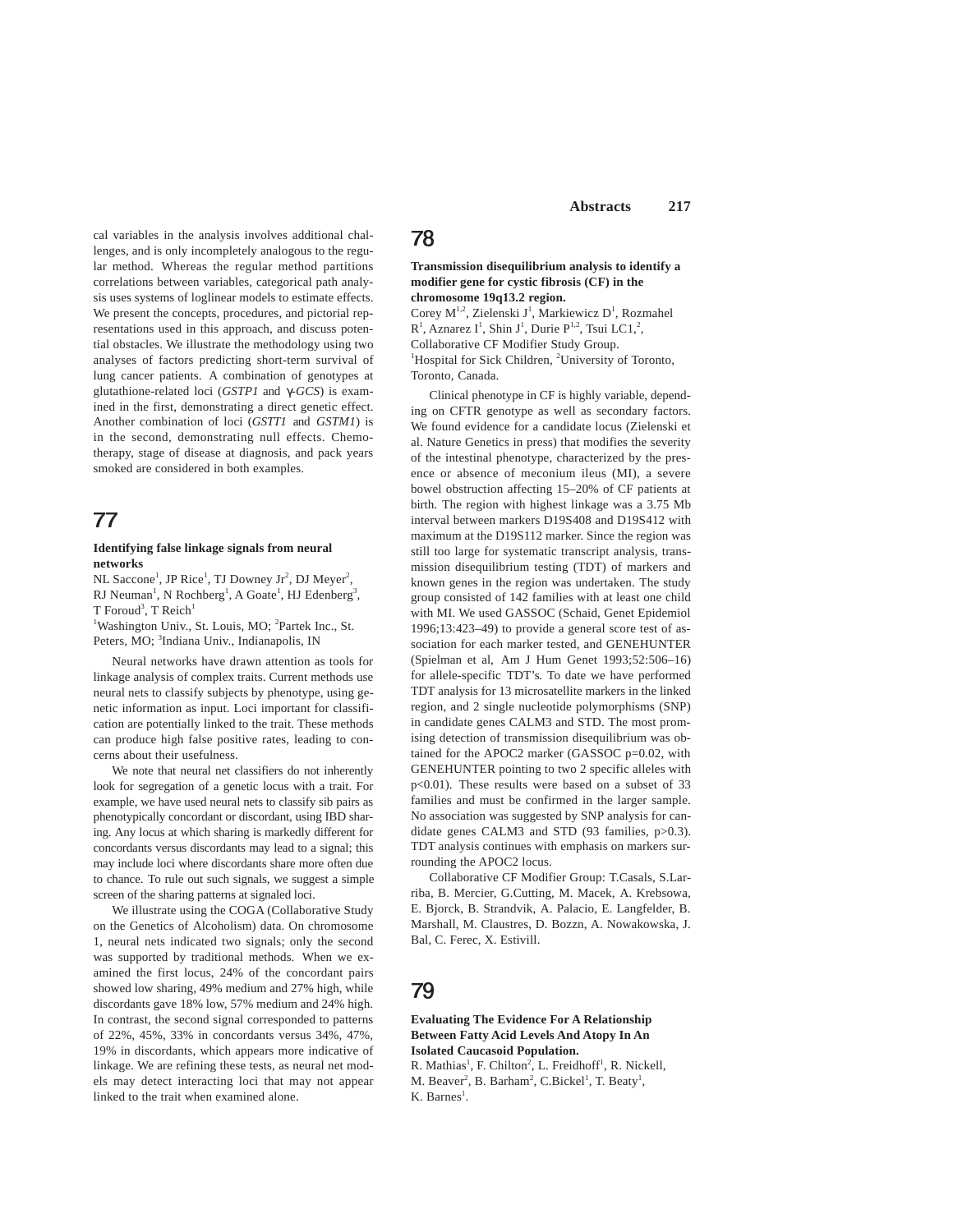### <sup>1</sup>Johns Hopkins Univ., Baltimore, MD, USA; <sup>2</sup>Wake Forest Univ., Winston-Salem, NC, USA.

A number of mediators that play a role in allergic airway disease are synthesized from Arachadonic Acid (AA), which belongs to the n-6 series of polyunsaturated fatty acids (PUFAs). Epidemiologic data suggest that an increase in the prevalence of asthma and atopy in developed countries parallels an increase in n-6:n-3 PUFAs, the former giving rise to potent inflammatory mediators. We studied the relationship between n-6 PUFA levels and atopy in the isolated Tangier Island, VA population, where the prevalence of self-reported allergic rhinitis (AR) is 59%. We tested for linkage of skin test confirmed AR and 'high' IgE to 16 microsatellite markers spanning 70cM on chromosome 12q. Using Transmission Disequillibrium Test, we found evidence of linkage to AR (n=33) and 'high' total IgE  $(n=43)$  at D12S1052 (AR: global P=0.01; allelic, P=0.01; 'high'IgE: allelic, P=0.04). Categorizing PUFA levels into extreme quartiles, we observed modest evidence for differences in mean Log[IgE] (AA p=0.016; Linoleic acid p=0.053; Dihomo-gamma-linoleic acid p= 0.020) (n=217). No such trends were observed for any of the n-3 PUFAs examined. Association analyses were done for the extreme quartiles of the PUFAs and 7 markers on 12q. Modest evidence for associations between the same marker alleles in linkage disequillibrium with AR and 'high' IgE were observed for several of the n-6 PUFAs (n=153) (D12S58, allele 83: AA, p=0.035; LA, p=0.053; allele 89: GLA, p=0.046; D12S1052, allele 157: AA, p=0.049). This indicates an association between elevated n-6 PUFAs and atopy in residents from Tangier and supports the putative role of diet in atopy.

## 80

### **Effect of apoE polymorphism on b-lipoproteins in Mexican Americans**

W.-C. Hsueh, B.D. Mitchell, D.L. Rainwater, J.E. Hixson Southwest Foundation for Biomedical Research, San Antonio, TX

The apolipoprotein E (apo E) isoforms are associated with variation in serum lipids and apolipoproteins and may influence risk of CVD. We evaluated the impact of these isoforms on lipid metabolism relative to that of other known CVD risk factors (e.g., lifestyle factors and other genetic effects) in the San Antonio Family Heart Study, a population-based study of atherosclerosis and its determinants in Mexican American families. This study is based on 859 subjects, aged 16– 92 yr. from 41 families examined between 1991–1996, who possessed at least one ε3 allele. We measured concentrations of apoE and the major constituents of HDL (cholesterol, apoAI, and apoAII) and β-lipoproteins (cholesterol and apoB).

The heritability of these traits ranged from 34–55%. The distribution of apoE isoforms was E2/E3: 6.3%, E3/ E3: 81.4%, and E3/E4: 12.3%. After adjustment for age, sex, and lifestyle risk factors, subjects with E2/E3 had significantly higher concentrations of apoE and significantly lower concentrations of non-HDLC and apoB than E3/E4 individuals; there was no effect of apoE isoforms on HDL measures. The effect of apoE isoforms was significantly greater on apoB levels in women than in men (sex  $\times$  apoE interaction p value  $< 0.05$ ). Using maximum likelihood methods, we partitioned variation in lipid and lipoproteins into components attributable to the effects of age, sex, lifestyle variables, apoE isoforms, and residual genetic factors. Together, these factors accounted for 40– 60% of the total variability in these traits. The apoE isoforms accounted for 4.4%, 12.4%, and 4.8% of the total genetic variation in apoB, apoE, and non-HDLC, respectively. We conclude that apoE isoforms accounts for a modest, albeit significant, proportion of phenotypic variation in β-lipoprotein in this population and that these isoforms have a greater effect on apoB levels in women than in men.

# 81

### **Estimation of variance components in an inbred pedigree**

M. Abney<sup>1</sup>, M.S. McPeek<sup>2</sup>, C. Ober<sup>1</sup> <sup>1</sup>Dept of Human Genetics, <sup>2</sup>Dept of Statistics, University of Chicago, Chicago, IL USA

Inbred pedigrees present special challenges for variance component estimation. First, there are more genetic variance components to be estimated in the inbred case because of the non-zero probability of being homozygous by descent, even for a relatively simple genetic model. Second, there are more identity coefficients that must be calculated in an inbred pedigree in order to perform the estimation, and these are computationally more difficult to obtain in the inbred than in the outbred case. As a result, inbreeding effects have generally been ignored in practice. We describe here the estimation of variance components of quantitative traits in large inbred pedigrees, using the example of the Hutterites. We use additional simulated examples to give an indication of under what conditions one has the power to detect the additional variance components and to examine their impact on variance component estimation. We discuss the implications for mapping and heritability estimation.

M.A. was supported by the Alfred Sloan/DOE postdoctoral fellowship in computational biology.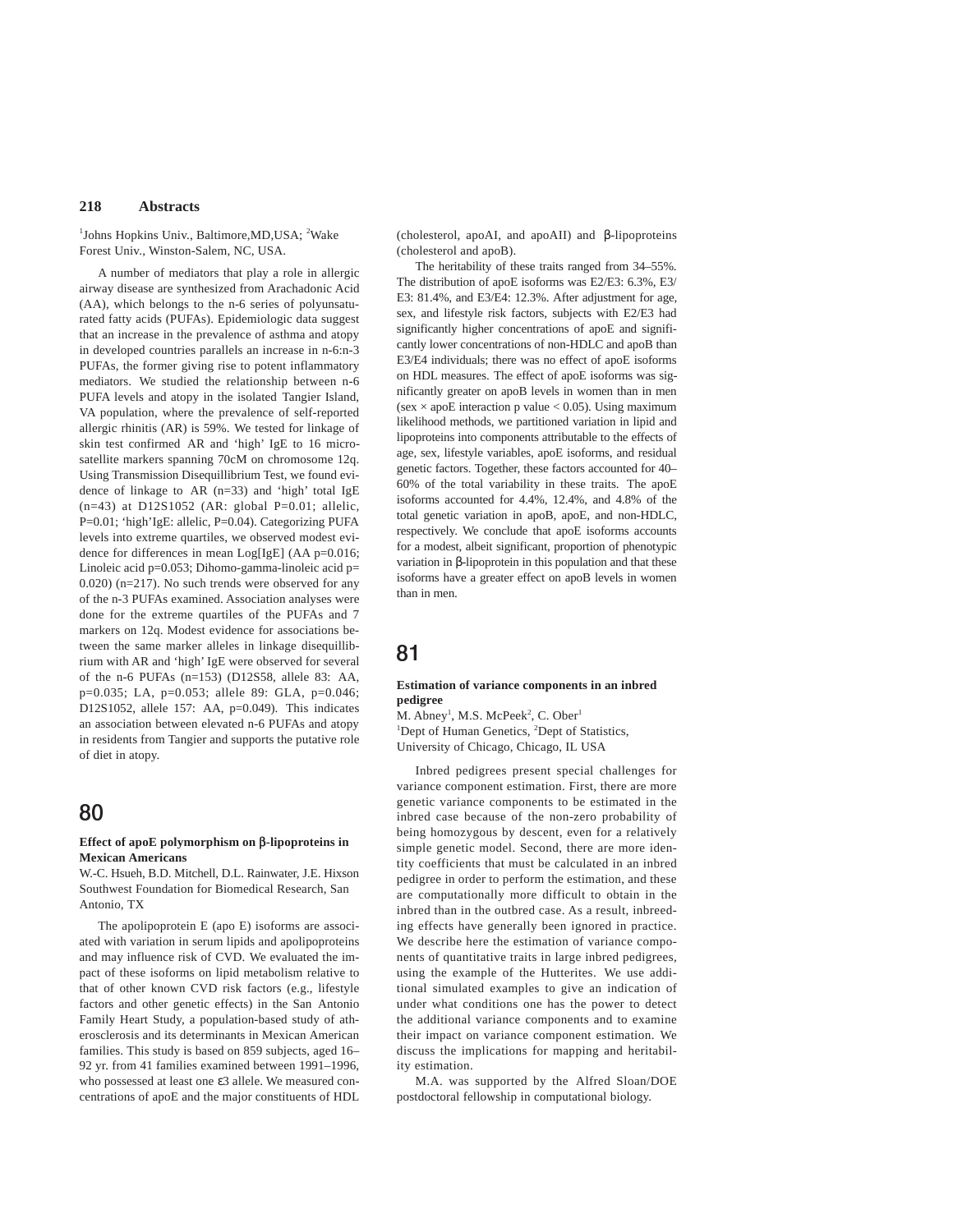## 82

### **Multipoint disequilibrium mapping by the decay of haplotype sharing**

 $M.S.$  McPeek<sup>1</sup>, A. Strahs<sup>1</sup>

<sup>1</sup>Dept of Statistics, University of Chicago, Chicago, IL, USA

We propose a multilocus model, the decay of haplotype sharing model, for linkage disequilibrium around a mutation of relatively recent origin. This allows a likelihood approach to disequilibrium mapping explicitly incorporating chance sharing, mutations, heterogeneity, and multiple origin of the variant. Our implementation uses a hidden Markov method that permits application not only when complete haplotype data are available, but also allows for missing data, partially determined haplotypes from nuclear family data, and for the case when only genotype data, rather than haplotype data, are available. While the dependence among nearby loci is explicitly modeled in the likelihood, dependence among haplotypes due to population structure is taken into account using a quasi-likelihood approach, based on first and second moments. We implement the quasi-likelihood approach with a conditional coalescent assumption, which should arguably yield conservative results in a growing or stable-size population. Extensive simulation results and application to published data sets show that this approach works extremely well for gene localization, and that the coverage of confidence intervals for gene localization is excellent.

## 83

**Linkage disequilibrium between IL-4 receptor polymorphisms in various samples of populations** J Xu<sup>1</sup>, TD Howard<sup>1</sup>, C Ober<sup>2</sup>, G Koppelman<sup>3</sup>, DS Postma<sup>3</sup>, ER Bleecker<sup>1</sup>, DA Meyers<sup>1</sup>, and CSGA <sup>1</sup>Univ. of Maryland, Baltimore, MD; <sup>2</sup>Univ. of Chicago, Chicago, IL, <sup>3</sup>Univ. Hospital Groningen, Groningen, The Netherlands

Interleukin-4 receptor (IL-4R) is a key component in the induction of IgE production. Multiple polymorphisms of the IL-4R gene have been identified, and some have been reported to be associated with a higher risk of atopy or atopic asthma. We studied four bi-allelic polymorphisms (E400A, C431R, S503P, and Q576R) within a single exon of IL-4R in four different ethnic samples. The distance between the polymorphisms is 93bp, 216bp, and 219bp, respectively. The Dutch sample was from Groningen in Northern Holland, ascertained through an asthmatic proband. The Hispanic sample was ascertained in New Mexico, the Caucasian and African American samples were ascer-

### **Abstracts 219**

tained in the Baltimore area, all through asthmatic sibpairs, as part of the CSGA (NHLBI) study on the genetics of asthma. Standardized pair-wise linkage disequilibrium (LD) coefficient (D´) between polymorphisms was estimated from unrelated pedigree founders and its significance was evaluated using the Fisher exact test. The Dutch sample (2n=516) showed highest LD between all pairs of polymorphisms, with D´ between 0.85 to 1, p<1E-5. The Hispanic  $(2n=130)$  and Caucasian (2n=141) samples showed less LD between polymorphisms, with D´ from 0.72 to 1.00, p<1E-5. The African-American sample (2n=77) generally did not show significant LD, with D' from 0.19 to 0.58. The D' between E400A and C431R (93bp) was estimated to be 0.35, p=0.43. These results provide useful information in designing LD mapping studies using different populations. Relatively homogeneous populations such as Dutch, Hispanic, and US Caucasians can be used to show whether a specific candidate gene is associated with a phenotype, while the African American population may be used to pinpoint the causal polymorphism.

## 84

#### **Evaluating evidence for association of IL-4 and IL-4 receptor (IL-4r) polymorphisms with occupational allergy**

DG Wiesch, J Xu, PJ Amelung, ER Bleecker, DA Meyers

Univ. Maryland, Baltimore MD

A case-control study of genetic susceptibility and gene-environment interaction to Laboratory Animal Allergy (LAA), allergy from occupational exposure to animals, was performed in employees of The Jackson Laboratory, Bar Harbor, Maine. LAA affords an excellent opportunity to study the genetics of allergy as a simplified disease model, especially in these workers, due to the ubiquitousness of the environmental mouse exposure and the relative ethnic homogeneity of the population. Association of genotypes in the IL-4(-590) promoter polymorphism and three IL-4r polymorphisms (Q576R, E400A, and I75V) were compared in 46 LAA cases, employees with LAA symptoms and sensitization to mice, and 85 LAA controls, workers with no LAA symptoms or sensitization. No evidence of association with LAA was found for any of the genotypes. Association was also investigated in an expanded sample of 192 employees with atopic phenotypes including skintest reactivity, total serum IgE, and mouse specific IgE. Marginally significant associations were observed for codominant genotypes in IL-4(-590) and quantitative total serum IgE ( $p=0.05$ ) and for IL-4r(576) and the presence of mouse specific IgE (p=0.02 for AA vs GG or GA genotypes). However, Bonferroni's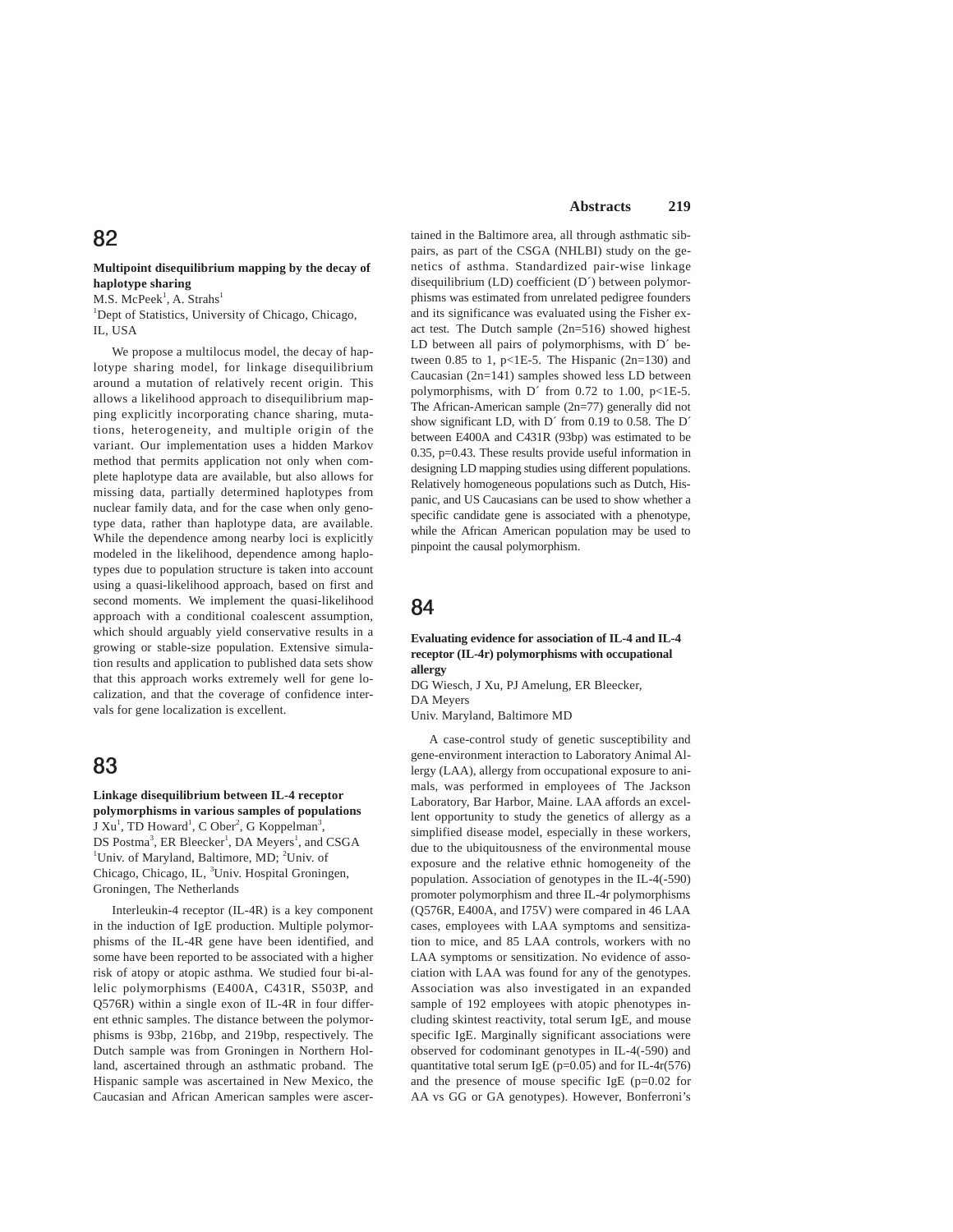correction for multiple comparisons resulted in non-significant p-values. Haplotype association analyses with IL-4r polymorphisms did not show significance for LAA or any atopic phenotype. No evidence was found for genegene or for gene-environment interactions considering different mouse exposure levels. The sample size limits definitive conclusions regarding these polymorphisms. Thus, more employees will be collected to increase power and additional candidates will be tested.

## 85

### **Maternal Multivitamin Use, Genetic Variation in Folate Metabolism and Risk of Oral Clefts**

M. H. Khoshnevisan, <sup>1</sup> D. F. Wyszynski, <sup>1</sup> T. Wu, <sup>1</sup> A. Miller-Chisholm,<sup>1</sup> D. Ruggles,<sup>1</sup> E. Turon,<sup>1</sup> M. Mazaheri,  $2^2$  R. Long,  $2^2$  E. O'Connell,  $2^2$  L. Lukes,  $1$ P. Le, $<sup>1</sup>$  J. Jones, $<sup>1</sup>$  S.R. Diehl $<sup>1</sup>$ </sup></sup></sup>

<sup>1</sup>Craniofacial Epidemiology and Genetics Branch, National Institute of Dental and Craniofacial Research, National institutes of Health, Bethesda, Maryland; <sup>2</sup>Lancaster Cleft Palate Clinic, Lancaster, Pennsylvania

**Purpose:** The purpose of this study was to evaluate the association between single nucleotide polymorphisms (SNPs) at the methylenetetrahydrofolate reductase (MTHFR) gene, maternal multivitamin consumption and risk of nonsyndromic cleft lip with or without cleft palate (CL/P) in a Caucasian population.

**Methods:** We studied 234 families (933 individuals) with one or more CL/P affected member. A questionnaire was used to collect clinical, family history and risk factors information. Blood samples were obtained from both affected and unaffected family members. Two SNPs in the MTHFR gene (C677T and A1298C) were assayed by standard PCR-RFLP techniques. We performed a transmission disequilibrium test (TDT) and a case-case analysis to evaluate linkage disequilibrium (association) and interactions with maternal multivitamin consumption.

**Results:** Without considering multivitamin consumption, we found significant  $(p<0.05)$  evidence of disequilibrium with risk of cleft lip for the C677T SNP, but no association with the A1298C polymorphism for all subjects. However, when we incorporated multivitamin consumption into our analyses, we found a much stronger association of CL/P risk for the C677T MTHFR SNP for mothers who did use multivitamins during their first trimester of pregnancy ( $p < 0.005$ ). We also found a weak association with the A1298T MTHFR SNP for mothers who did not use multivitamins.

**Conclusion:** These findings indicate the presence of a strong gene by environment interaction for MTHFR SNPs and maternal multivitamin consumption.

## 86

### **Genetic Epidemiology of the GENNID study I: covariate-adjustment and linkage analysis in the Mexican-American cohort.** M. M. Barmada, C. E. Aston

Dept. of Human Genetics, Univ. of Pittsburgh, Pittsburgh, PA, USA.

We have begun an analysis of the GENNID (Genetics of Non-Insulin Dependent Diabetes) study by comparing the results of univariate linkage analysis in the GENNID Mexican-American cohort with previously reported genome-wide analyses in other type 2 diabetes studies. The significant amount of data collected in the GENNID study enabled quantitative trait analysis to be undertaken. The specific quantitative traits analyzed were fasting insulin and glucose measurements, baseline-adjusted 1- and 2-hour glucose and insulin measurements (two of the time points measured during an oral glucose tolerance test), and two derivative measures of insulin resistance and secretion. Quantitative traits were adjusted before analysis to compensate for the effects of environmental variables: smoking status, age, sex, BMI (bodymass index), dietary measures, and physical activity. Due to the observed collinearity between the environmental variables, principal component transformation was applied to allow standard regression methods to be employed for covariate-adjustment. This method additionally allowed us to assess the relative importance of each environmental variable in accounting for variation in the given quantitative trait. Following covariateadjustment, the residual values in each trait and the genotype data provided in the GENNID study were analyzed using Haseman-Elston regression. The results highlight a number of regions previously implicated in type 2 diabetes, as well as some interesting regions unique to this study.

# 87

### **The estimation of family correlations under nonrandom sampling**

J. P. Rice, N. L. Saccone, J. Corbett Washington Univ., St. Louis, MO

We assume a set of variables  $X_1, \ldots, X_n$  have a standard normal distribution. If values of  $X_n$  are selected, then the correlations before selection may be estimated from the (normal) conditioned distribution in the selected sample. Although this is well known in the literature, it has not been widely recognized in human family studies where probands are selected (either directly on the measure or for related disease status), and their relatives subsequently examined. We discuss this problem and consider an estimator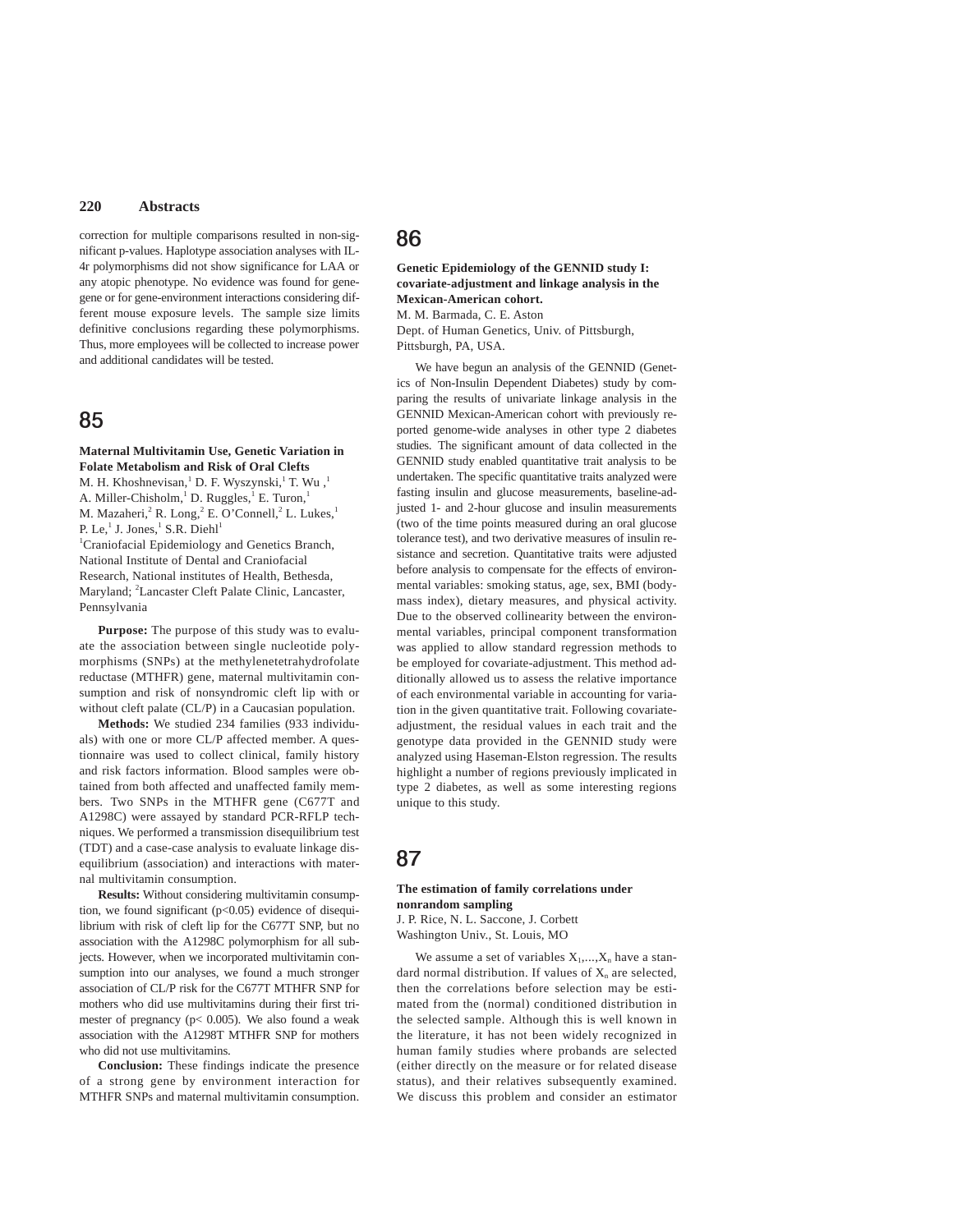that can be used in situations where the proband's score is not available, or only the variance-covariance matrix in the selected population is available for analysis. We performed a set of simulations where observations were sampled from a trivariate normal distribution and compared the efficiency of the method omitting the proband's score to the full iterative likelihood method. The average efficiency ranged from 64 to 86%.

## 88

#### **Robustness of the single-locus model for a twolocus quantitative trait**

C.M. Vachon<sup>1</sup> and L.D. Atwood<sup>2</sup>

<sup>1</sup>Mayo Clinic, Rochester, MN, USA. <sup>2</sup>University of Minnesota, Minneapolis, MN, USA.

In the investigation of a quantitative trait (QT), a linkage analysis is often performed using initial parameter estimates from a segregation analysis of the QT. However, the segregation analysis assumes a one-locus, two-allele underlying model and is often misspecified with multiple genes responsible for the variability in the QT. We address the question of robustness of the single-locus model with respect to linkage information when the QT is actually affected by two genes. Specifically, using maximum likelihood parameter estimates from a single-locus model, we performed twopoint linkage analysis of markers flanking two genes that had an additive effect on the QT. We examined 24 generating models comprising all possible combinations of: allele frequency (q) set to .1 or .3, the mode of transmission set to additive or dominant, and the percentage of variation affecting the trait due to the two genes varied in six ways i.e. 60-0, 50-10, 40-20, 30- 30, 30-30polygenic and 30-0. For each generating model, 100 replications of 200 nuclear families with three offspring were generated using GASP. Maximum likelihood estimates were found using REGCHunt and linkage was performed using LODLINK. Our results show that the single-locus model is robust and that linkage was detectable when the model is misspecified. Among the two gene models (50-10, 40-20, 30-30), the worst case for detecting any single gene was the 30-30 case; the average lodscores ranged from 1.35 to 2.87. Unlinked markers had an average maximum lodscore of 0.09. In general, across models, those with smaller allele frequencies had greater LOD scores, with the dominant loci higher than the codominant loci. Power curves for the two gene models showed decreasing power to detect linkage from the 50-10 to 40-20 to 30-30 models. The polygene model (30% to one gene and 30% polygenes) had slightly lower power than the 30-30 case.

## 89

### **Linkage disequilibrium of 10 SNPs within a 10 kb region of the AI-CIII-AIV gene cluster in Familial Combined Hyperlipidemia (FCH) probands and spouses**

R.M. Cantor<sup>1</sup>, M. Groenendijk<sup>2</sup>, G.M. Dallinga-Thie<sup>2</sup> <sup>1</sup>Univ. CA, Los Angeles, USA; <sup>2</sup>Univ. Med Ctr., Utrecht, Netherlands.

Successful application of SNP technology to identify complex disease gene variants is contingent upon multiple factors, including informative patterns of linkage disequilbrium (ld). Disease mutation haplotypes increase in frequency and narrow with recombination in affecteds, which may lead to distorted patterns of ld on disease chromosomes. We have reported increases in specific AI-CIII-AIV haplotypes in FCH probands and are examining ld patterns within this region in probands and informative controls (marrying-in spouses with at least two haplotyped offspring). Simwalk was used to haplotype 10 SNPs in a 10 kb region of the AI-CIII-AIV gene cluster. From these haplotypes, 45 measures of pairwise ld were estimated separately in 52 disease and 192 control chromosomes, using a statistic that summarizes ld for all possible haplotypes. Fishers' exact test assessed the significance of ld. As expected, ld did not correlate with physical distance and was increased in FCH chromosomes; ld estimates ranged between .02 and .92 (median = .21) in controls and .18 and 1.0 (median = .49) in probands. For 11 control and 10 proband ld tests, p>.05. SNP pairs having non-significant ld were fairly consistent across both samples. However, one pair of adjacent SNPs had significant  $Id$  in the proband sample ( $p=.003$ ), while the p-value was .85 in controls. Comparison of SNP ld in disease chromosomes with background ld in controls may be used to help focus the search for complex disease gene variants.

## 90

**Evidence for genetic influences on the change in percent body fat over time in Mexican Americans.** A.G. Comuzzie<sup>1</sup>, B.D. Mitchell<sup>1</sup>, J. Blangero<sup>1</sup>, J.W. MacCluer<sup>1</sup>, M.P. Stern<sup>2</sup>.

1 Southwest Foundation for Biomedical Research, San Antonio, TX, and <sup>2</sup>The University of Texas Health Science Center, San Antonio, TX.

As part of the ongoing work in the San Antonio Family Heart Study (SAFHS), follow-up data is being collected on a variety of phenotypes in order to look for genes related to their change over time. Here we have examined changes in percent body fat (∆%FM) using data on 395 SAFHS participants (244 M; 151 F). Delta values were obtained by subtracting the value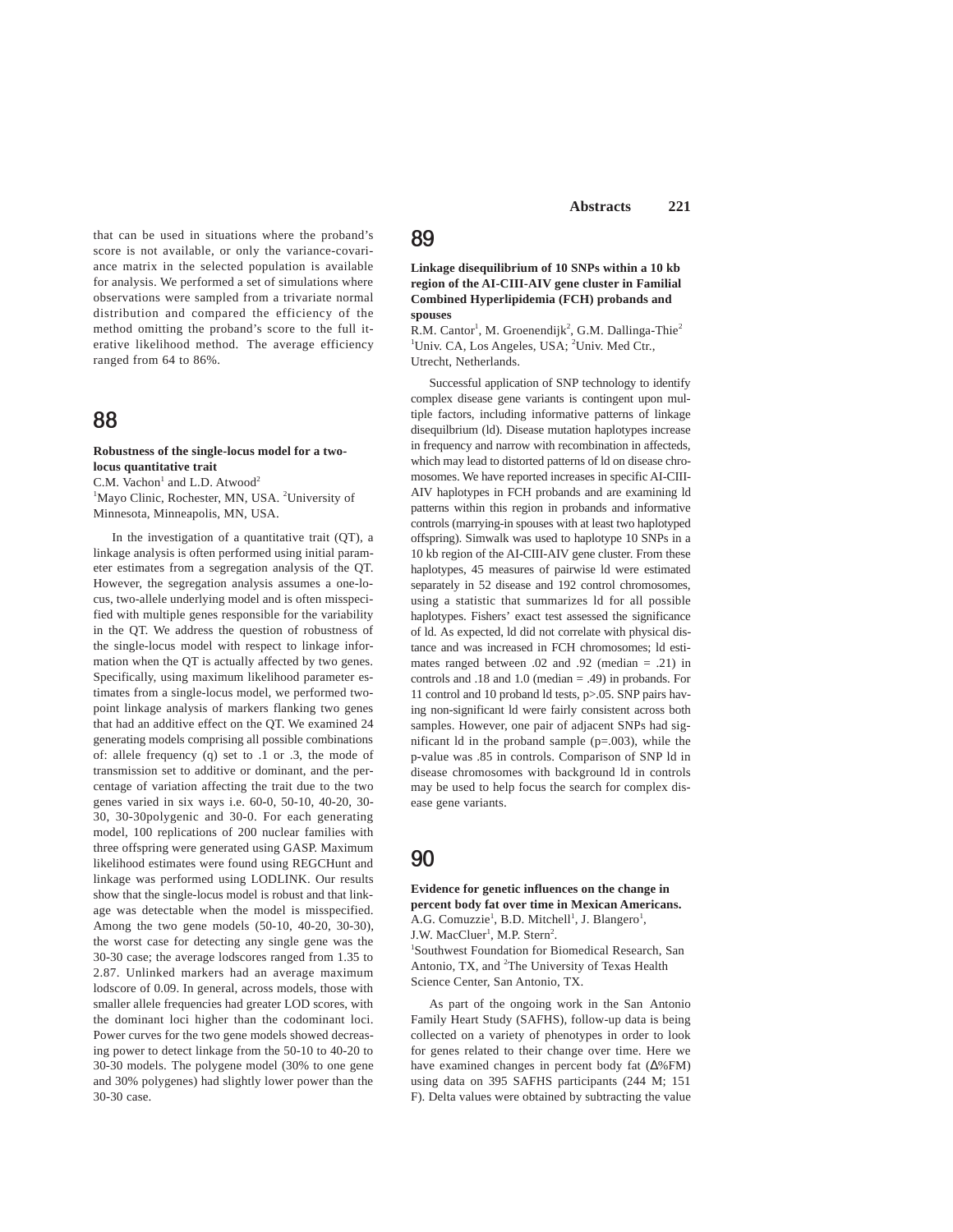at time 1 from the value at time 2 (mean time span between measurements  $= 4.7$  years). A highly significant ( $p < 0.0001$ ) additive genetic heritability of 47% was detected for this trait. Subsequently, complex segregation analysis of this phenotype revealed evidence of an anonymous major gene. The environmental model, which allows for no genetic transmission, was rejected as being a worse fit to the data than the general model ( $p = 0.007$ ) while the mixed Mendelian model could not be rejected ( $p = 0.58$ ). Based on the Mendelian model, homogygous recessive individuals (aa) gained approximately 9 to 10 times the percent body fat of homogygous dominant individuals (AA) (Males means: AA = 4%, Aa = 17%, aa = 30%; Female means:  $AA = 4\%$ ,  $Aa = 4\%$ , aa = 36%). Based on the analysis of this preliminary data set we conclude that changes in body composition appear to be significantly influenced by genetic effects. These findings suggest that these phenotypes could be informative for use in future linkage analyses in order to identify specific genes involved in changes in body composition over time. Supported by NIH grant HL45522.

## 91

### **Sibling Correlations of Echocardiographic Left Ventricular (LV) Measurements Derived from Factor Models: The HyperGEN Study**

W Tang<sup>1</sup>, R Devereux<sup>2</sup>, M Province<sup>3</sup>, L Atwood<sup>1</sup>,  $D$  Arnett<sup>1</sup>

<sup>1</sup>Univ. of Minnesota, MN; <sup>2</sup>Cornell Univ. Medical College, NY; <sup>3</sup>Washington Univ., MO.

We evaluated whether factor analysis scores for echocardiographic measures of LV structure and function exhibited greater familial correlation than individual measures of wall thickness, LV dimension, and systolic and diastolic function. Factor models were derived for Caucasian (C) and African-American (AA) hypertensive sibships (907 sibpairs) and 476 random subjects. Sibling correlation coefficients (SCCs) for individual measurements and the factors derived from the models are listed in the table. Factor 1 (in AA) and factor 2 (in C) exhibit higher SCCs than the individual components, but SCCs for factor 3 and 4 are similar to those of individual measures.

|                  | <b>SCC</b> | SCC for Individual Variables<br>Loading to Factor |      |             |  |
|------------------|------------|---------------------------------------------------|------|-------------|--|
|                  | Factor 1   | <b>PWT</b> IVSD                                   |      | <b>LVID</b> |  |
| C                | 0.17       | 0.20                                              | 0.16 | 0.22        |  |
| AA               | 0.30       | 0.17                                              | 0.15 | 0.29        |  |
|                  | Factor 2   | <b>ESSM FS</b>                                    |      | <b>LVID</b> |  |
| C                | 0.29       | 0.13                                              | 0.15 | 0.22        |  |
| $A \overline{A}$ | 0.14       | 0.15                                              | 0.12 | 0.29        |  |

|    | Factor 3 MVI3 MVA |      |      | Factor 4 MVE MVA |                   |      |
|----|-------------------|------|------|------------------|-------------------|------|
| C. | 0.15              | 0.11 | 0.33 | 0.32             | $0.32 \quad 0.33$ |      |
|    | AA 0.26           | 0.20 | 0.30 | 0.25             | 0.28              | 0.30 |

Structural measures: PWT, posterior wall thickness; IVSD, interventricular septum dimension; LVID, left ventricular internal dimension. Functional measures: ESSM, meridional end-systolic stress; FS, fractional shortening; MVE, mitral valve (MV) early filling phase peak; MVA, MV atrial filling phase peak; MVI3, MV 1st third filling fraction.

## 92

#### **Kinship Inference Using Identity-By-State Information**

Jeff T. Williams and John Blangero

Department of Genetics, Southwest Foundation for Biomedical Research, San Antonio, Texas USA.

A measure of relationship between individuals is required for many kinds of genetic analysis. For example, in variance component analysis the relationship matrix  $2\Phi$ , where  $\Phi$  is the kinship matrix, is the structuring matrix for the component of variance due to additive genetic factors. If pedigree relationships are known, the relationship matrix 2Φ can be computed easily using established algorithms. Common practice, however, is to assume that founders are unrelated. For many populations the assumption of noninbred founders is probably suspect, but the extent to which the assumption is violated is difficult to quantify. We describe a bias-corrected relationship matrix Τ based on identity-by-state information that estimates accurately the relationship matrix 2Φ. Knowledge of pedigree relationships is not required, consequently the method is especially useful for genetic studies of inbred and wild populations. Results from simulation studies and real data sets illustrate the accuracy with which the expected relationship matrix can be recovered from identity-by-state information at a series of genetic markers. Genotypic information was simulated for 5–90 microsatellite loci using pedigree structures with various degrees of inbreeding. Markers were simulated based on human genetic data to be highly polymorphic. The correlation between the estimated (T) and expected (2Φ) relationship matrices increases rapidly with number of typed markers, and nearly complete relationship information can be inferred from identity-by-state information when only 30–40 microsatellite markers are used.

## 93

#### **Identifying a functional polymorphism through linkage analysis conditional on measured genotype**

L. Almasy, J. Blangero

Southwest Foundation for Biomed. Res., San Antonio TX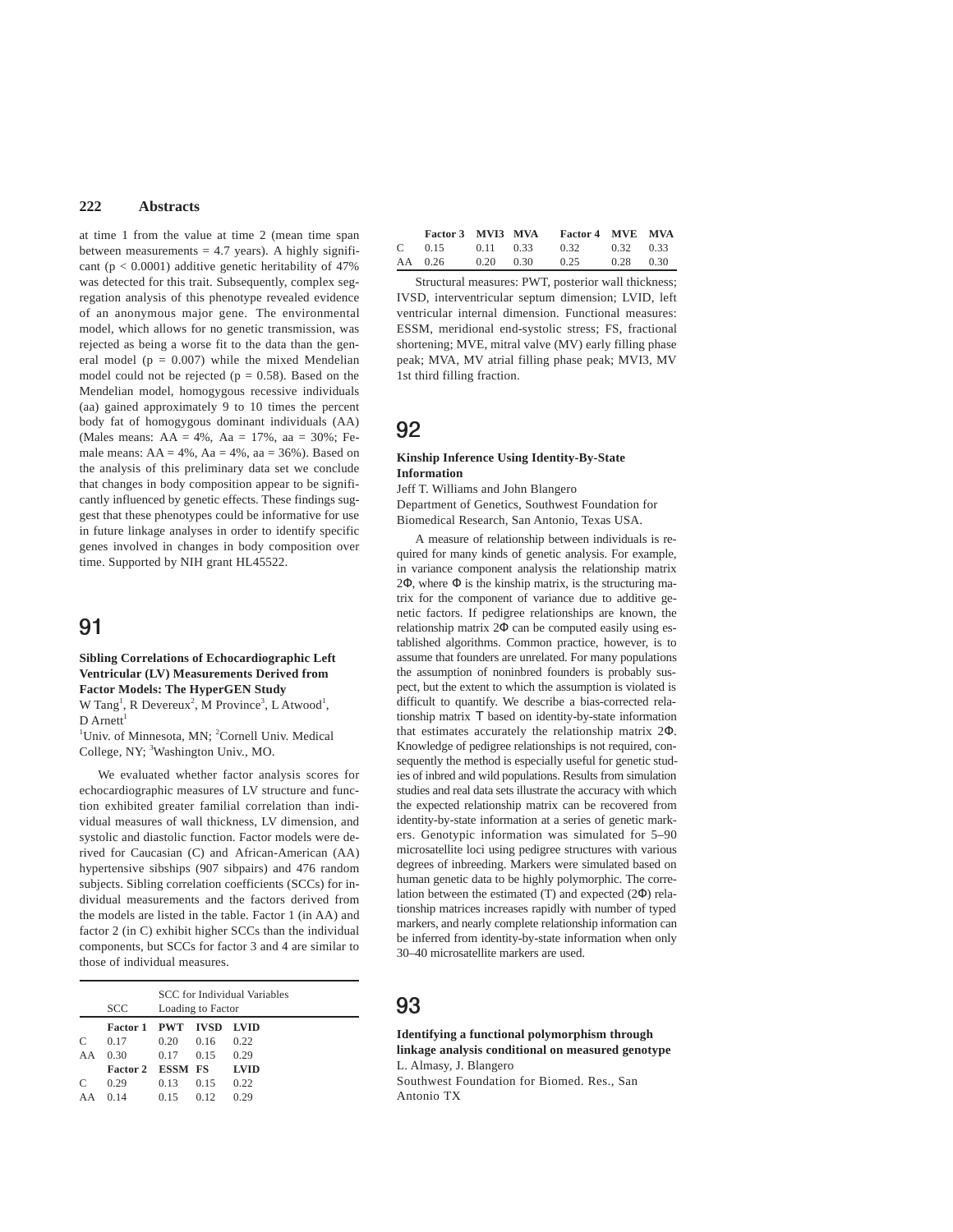Association analyses in regions showing linkage may help to narrow the candidate region around a QTL as linkage disequilibrium is likely to extend over a shorter distance than linkage. Several markers within a candidate region may be in disequilibrium with a QTL, making it necessary to differentiate between a functional polymorphism and variants in disequilibrium with it. If there is a single functional polymorphism in a QTL, we expect that linkage analyses conditional on a fixed-effect measured genotype analysis of the polymorphism would yield a LOD score of zero. Alternatively, if there are multiple polymorphisms or if the genotyped marker is merely in disequilibrium with the sole functional variant, we expect linkage analyses conditional on measured genotype to produce a non-zero LOD score. We have tested these hypotheses in simulated data from Genetic Analysis Workshop 10, re-binning the 20 alleles used to produce the diallelic QTL to form new markers in varying degrees of disequilibrium with the QTL. In analyses with the QTL itself, the conditional LODs ranged from 0 - 1.91, with 92% under 0.588 and 43% being zero. Conditional LOD scores increased rapidly for markers in disequilibrium with the QTL. For a marker with a correlation of 0.73 with the QTL, only 17% of conditional LOD scores were under 0.588 and only 1.5% were zero. These results suggest that linkage analyses conditional on measured genotype will be a useful tool in differentiating between functional polymorphisms and variants in disequilibrium with them.

Supported by NIH grants GM18897 and MH59490.

## 94

### **A survey of genome scan linkage results from human complex diseases and traits: do loci cluster and why?**

A.D. Paterson, A. Petronis Neurogenetics Section, CAMH, University of Toronto, Toronto, Ontario, Canada.

Numerous genome-wide linkage studies of human complex disease and traits have been performed with the aim of assisting in the identification of susceptibility loci. Previously it has been suggested that loci for a variety of autoimmune diseases cluster, suggesting either closely linked loci, or pleiotropy. A confound that may also produce clustering of loci is that of transmission ratio distortion (meiotic drive or segregation distortion). We have searched the literature for genome scans in human complex diseases and traits that have used > 150 microsatellite markers. We documented any lod scores  $\leq 2$  (or equivalent statistic), and listed their position on a sex-averaged genetic map. 169 genome scans in complex diseases and traits were identified –

### **Abstracts 223**

eight did not produce a single lod score  $\leq 2$ . We observed the pattern of lod scores ≤ 2 across all chromosomes. On many chromosomes no clear pattern of clustering of positive lod scores was observed. As expected, a wide variety of autoimmune diseases clustered on chromosome 6p around the HLA region. Interestingly, the pericentromeric region of chromosome 10 also demonstrated a cluster of linkage results in schizophrenia, bipolar, type 1 diabetes, Crohn's disease, obesity and blood pressure. Analysis of 40 CEPH families showed weak excess allele sharing in females at the same region on chromosome 10 suggesting possible transmission ratio distortion. Transmission ratio distortion should be excluded for regions that demonstrate clustering of linkages since it may confound mapping studies.

## 95

### **Gene-environment interaction models for complex traits with molecular discrete data: application of structural modelling to Mood Disorders.** Fabio Macciardi<sup>1</sup>, Alberto Morabito<sup>2</sup>

<sup>1</sup>CAMH, Univ. of Toronto, Toronto, Canada; <sup>2</sup>Univ. of Milan , Milan , Italy.

It is well known that both genes and environment factors may play a role in the aetiology of psychiatric disorders, like schizophrenia or bipolar mood disorder. Advancement in molecular genetic techniques and the contemporary development of statistical genetics allowed formulating a theory suitable for the hypothesis testing of specific transmission mechanisms from the single major locus to polygenic models. Moreover, epidemiological investigations showed that also environmental risk factors seem to be correlated with major psychiatric disorders. Thus moving toward a more integrated approach of genetic and non-genetic risk factors is now the major task that the investigators have to accomplish in the search for the causes of psychiatric disorders. Usually the investigations in this field are restricted to situations in which the genetic trait and the environmental variables are continuous and asymptotically gaussian. Our current approach extends the possibility of modelling the interaction under the hypothesis that the genetic mechanism would be discrete, using genotypes or alleles at potential candidate loci. We genotyped 100 cases (patients with Mood Disorders, bipolar) and 100 healthy controls for several genes potentially related to bipolar disorders and we investigated dimensional non-genetic variables also potentially related to the disease expression, i.e. the degree of social adjustment and the self esteem. Information about the number of depressive and manic events and symptoms were also available. A causal model with observable and latent variables describing environmental and genetic components and a latent ordinal variable repre-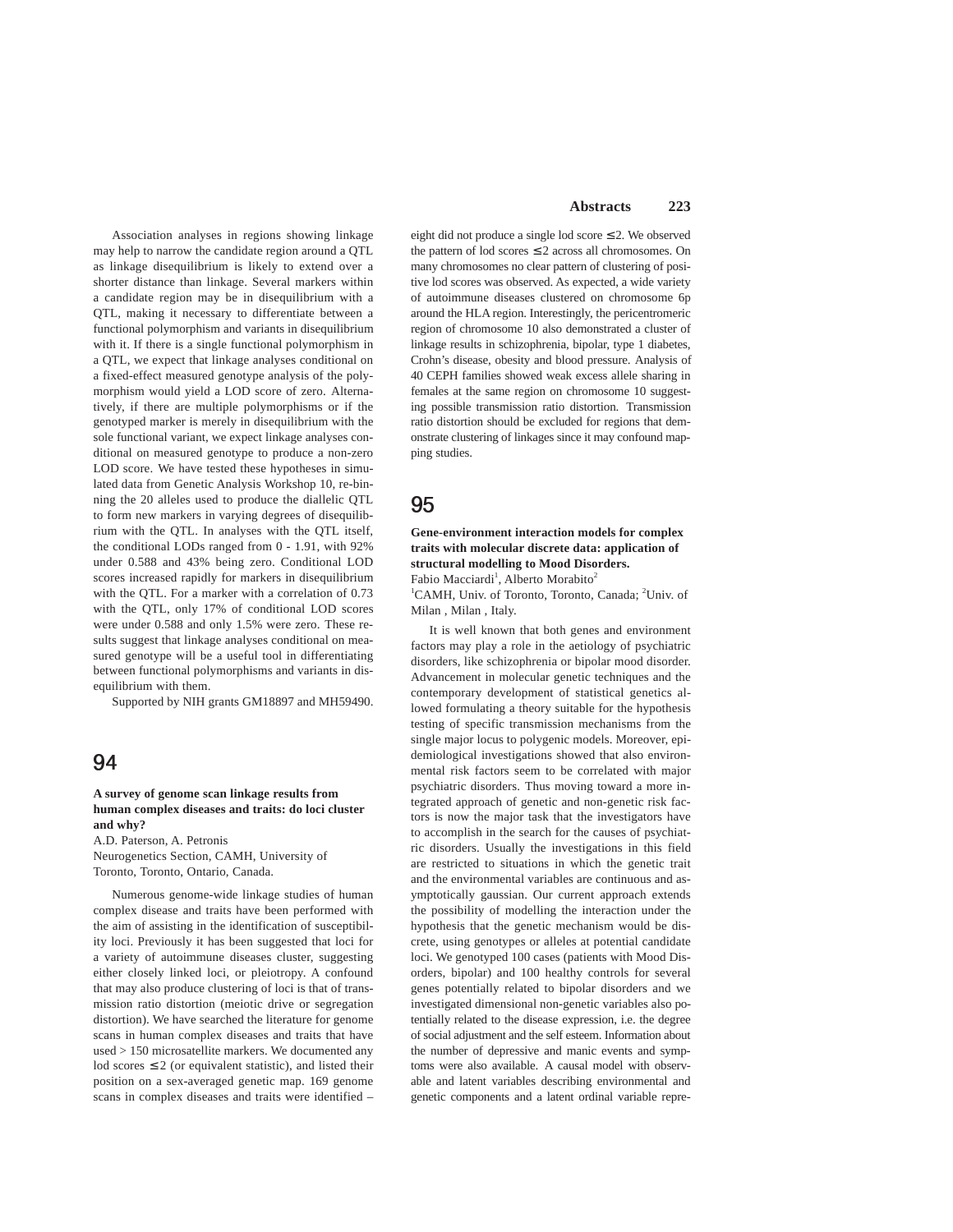senting the bipolar trait was adopted and analyzed with structural modelling. The generalized linear model has been used to check the validity of the model.

## 96

### **Power of Quantitative Transmission Disequilibrium Test in evaluating the genetic components of pharmacological response in psychiatric disorders.** Fabio Macciardi, Emanuela Mundo

CAMH, Univ. of Toronto, Toronto, Canada

One of the problems in genetic studies on complex traits, and particularly on psychiatric disorders, is the definition of the phenotype. In most cases, the phenotype has been identified with the clinical diagnosis, but there are alternative possibilities for a better definition of a psychiatric phenotype, considering also biological elements (e.g. hormonal response to challenge studies, determination of peripheral markers of neurotransmitters etc.). Using the clinical response to psychotropic compounds as a way to define a phenotype of interest in psychiatric diseases represents an innovative strategy. In such an approach, the analytical methods should include both qualitative and quantitative measures of the pharmacological response and should include the polymorphisms of the genes potentially implicated in the pharmacological response to the compound of interest. The qualitative analysis of the pharmacological response by genotypes and alleles can be performed with classical association and Transmission Disequilibrium Test (TDT), and it does not present methodological problems. On the other hand, the quantitative analysis of the pharmacological response would require a more complex strategy. The quantitative Transmission Disequilibrium Test (Q-TDT) is a model recently developed by some Authors and is a TDT procedure modified for quantitative phenotype (e.g. severity of symptoms, percentage of improvement of symptoms induced by treatment). Current available quantitative methods, however, only approximate the qualitative TDT design. We present a comparison of the relative power of TDT versus Q-TDT in a simulated set of data, where genotypes for a candidate gene and both a qualitative and a quantitative measure for the phenotype (i.e., pharmacological response to a given psychotropic drug) are available.

## 97

**Comparison of Generalized Estimating Equations, Logistic Regression and Haseman-Elston Regression for a Dichotomous Trait.**

M. Nicolaou, A. DeStefano, L. Farrer, L. Adrienne Cupples.

Boston Univ. Schools of Public Health and Medicine, USA.

Multiple sibling families are common in linkage studies, resulting in correlated data. If this issue is not addressed in the analysis, an increased number of false positive linkages may be observed. We used simulated data to compare the Type I error and power of generalized estimating equations (GEE), logistic regression and Haseman-Elston regression (H-E). The data sets generated consisted of nuclear families with 2, 3 and 5 siblings. Different models were studied with varying penetrance and heterogeneity among families resulting in different within family correlations. The three correlations studied were 0, 0.25 and 0.4. We found that logistic and H-E regression exhibited nominal Type I error with the independent data while GEE was slightly conservative. With larger families and increased correlation, the Type I error of logistic and H-E regressions increased to higher values than expected while GEE with both independent and exchangeable correlation structures performed at the nominal Type I error rate. The power was similar among these methods, although the higher Type I error of logistic and the H-E with larger correlations suggest GEE is more appropriate in this situation.

## 98

**A stepwise oligogenic segregation analysis showed the existence of a second major locus underlying serum angiotensin I-converting enzyme levels.** Guo X<sup>1</sup>, Cooper R<sup>1</sup>, Ward R<sup>2</sup>, Luke A<sup>1</sup>, Zhu X<sup>1</sup>, Rotimi C<sup>1</sup>

<sup>1</sup>Loyola University Medical Center, Maywood, IL; 2 Oxford University, Oxford, UK

Human serum angiotensin I - converting enzyme (ACE) levels are highly heritable and are influenced by major genetic factors. One quantitative trait locus (QTL) is located within or close to the ACE locus itself. Some studies have demonstrated evidence of association between the I/D polymorphism and plasma ACE levels and/or blood pressure, although the effect of the ACE I/D polymorphism has been reported inconsistently. Rigat et al. (1990) found that the I/D polymorphism in the ACE gene accounts for half the variance of serum enzyme levels and that plasma ACE activity increases in a codominant fashion with the D allele. McKenzie et al. (1995) found that two QTLs jointly influence serum ACE levels in a Jamaican sample. As part of an ongoing study on the genetics of hypertension we examined 1060 African Americans in 267 families from Maywood, IL. As expected, the I/D polymorphism was significantly correlated with plasma ACE levels, with the D allele associated with increased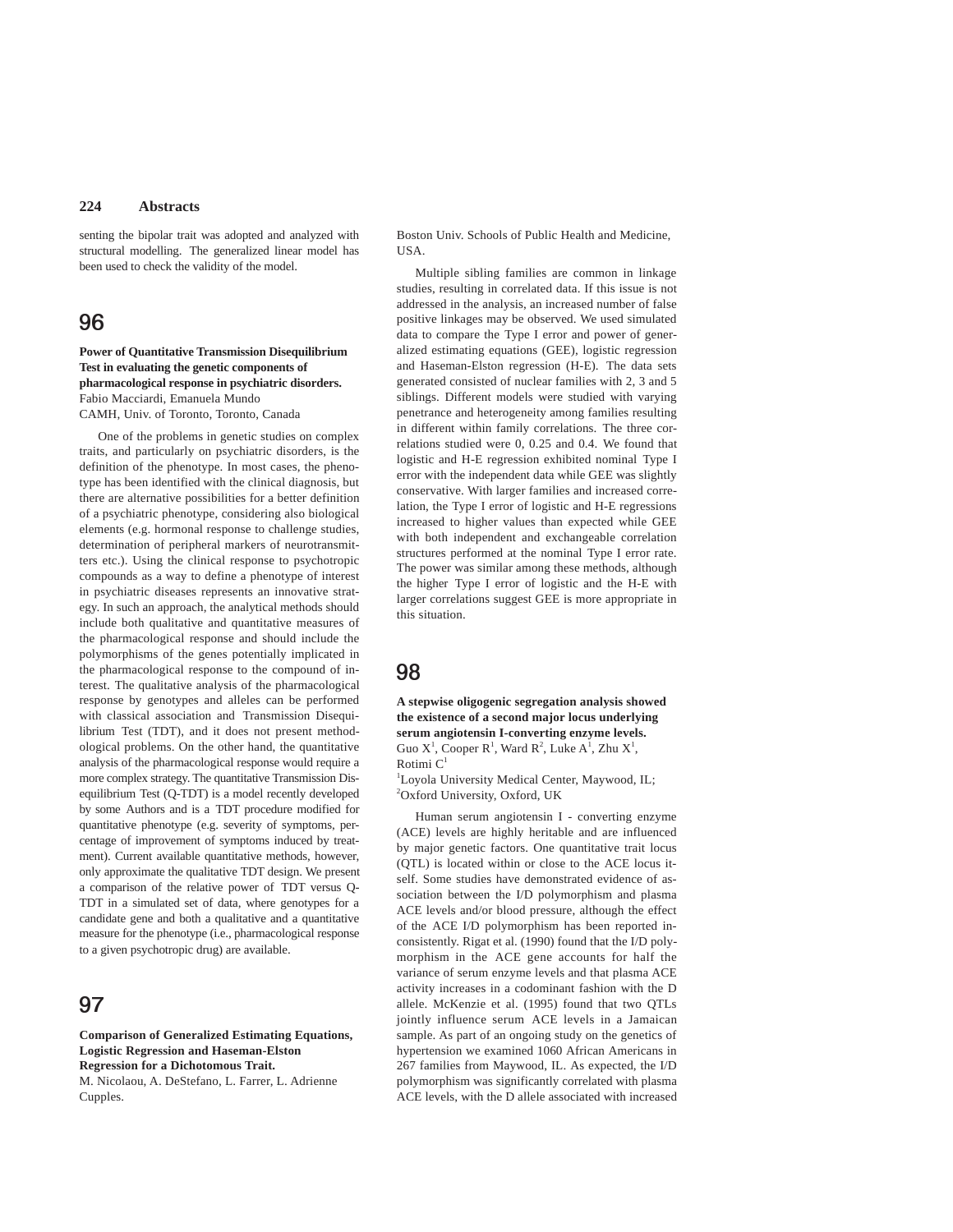ACE levels, both in men and women (p=0.0062 and 0.0001 for men and women, respectively). However, only marginal associations were found for SBP in women (p=0.0354) and for DBP in men (0.0498). After controlling for the effect of the I/D polymorphism, a stepwise oligogenic segregation analysis indicated the existence of an additional major locus in the residual phenotype in this African-American sample.

## 99

#### **Rheumatoid arthritis severity and dosage of the shared epitope: Results of a meta-analysis.**

J.J. Chen<sup>1</sup>, J.D. Gorman<sup>2</sup>, G. Thomson<sup>3</sup>, M.E. Suarez-Almazor<sup>4</sup>, L.A. Criswell<sup>2</sup>.

<sup>1</sup>Saint Louis University, MO, <sup>2</sup>UC San Francisco, CA, <sup>3</sup>UC Berkeley, CA, <sup>4</sup>University of Alberta, Edmonton.

To determine whether the risk of severe RA depends upon the dosage of the HLA-DRB1 shared epitope (SE), we performed an electronic literature search using MEDLINE, followed by hand searches of 6 journals. Studies reporting molecular typing methods and at least 1 of 6 outcomes of interest were selected. Authors were contacted for incomplete data and to provide original data sets. Woolf's weighted odds ratios (OR) were pooled across studies and tested for homogeneity. When possible, ethnic and clinical subgroup analyses were performed. 41 studies met inclusion criteria, with a total of 5433 patients from 17 countries on 5 continents. ORs for the association of 1 SE copy  $(OR<sub>1</sub>)$  and 2 SE copies  $(OR<sub>2</sub>)$  vs 0 SE copies with each outcome are shown below. A strong dosage effect of the SE was apparent only for joint surgery [OR for 2 vs. 1 SE copies = 2.07 (1.27–3.37)]. Breslow-Day tests for homogeneity indicated substantial heterogeneity across studies for all outcomes except joint surgery. Subgroup analyses indicated that ethnic variation explains at least part of this heterogeneity.

|                | #<br>Studies | #<br>Pts | OR <sub>1</sub><br>$(95\%CI)$ | OR <sub>2</sub><br>$(95\%CI)$ |
|----------------|--------------|----------|-------------------------------|-------------------------------|
| $RF+$          | 18           |          | $2295$ 1.8 (1.4-2.4)          | $2.6(1.8-3.8)$                |
| RA Course      | 8            |          | $832$ 1.5 (1.0-2.2)           | $1.7(1.0-2.8)$                |
| Erosion        | 23           |          | 2872 1.8 (1.4–2.2)            | $2.2(1.6-2.9)$                |
| Joint surgery  | 7            |          | $503$ 1.8 $(1.0-3.3)$         | $3.7(1.9 - 7.4)$              |
| <b>Nodules</b> | 22           | 2221     | $1.5(1.2-2.0)$                | $1.7(1.3-2.3)$                |
| Other EAMs     | 13           | 1269     | $1.2(0.8-1.8)$                | $1.8(1.1-2.8)$                |

This meta-analysis demonstrates a dose-dependent increased risk for joint surgery according to # of SE copies. Although not observed for the other outcomes, caution should be exercised given their heterogeneity. Further identification of important sources of heterogeneity will require thorough examination of covariate effects.

# 100

### **Penetrances of BRCA1 mutations**

Pål Møller and Ketil Heimdal Unit of Medical Genetics, The Norwegian Radium Hospital, N-0310 Oslo, Norway. pmoller@ulrik.uio.no

Genetic drift is supposed to underly the BRCA1 founder mutations. Additional mechanisms may be instrumental: Lower penetrances in the most frequent mutations and deviating phenotypes in newborn mutation carriers indicate possible fitness variation and distorted segregation. Our previous reports of later disease and excess of carriers in founder mutation kindreds are in keeping with this. Paternal inheritance combined with phenocopies in maternal aunts, may erronously be interpreted as low penetrance. Early reports on penetrance underestimated ascertainment problems. Few have discussed the impact of informative censoring present when considering breast cancer as affected and the mutation carrying women die from ovarian cancer or another mutation-associated phenotype.

We have information on a number of extensive kindreds with the same mutations on the same haplotypes, presumably averaging out putative influence(s) of modifying genes and/or environment and therefore suitable to examine the problems mentioned above.

It will be demonstrated how calculated penetrances in the data sets vary according to assumptions underlying the calculations. Frequent mutations may be frequent because of lower penetrance, and complex patterns of different factors influencing fitness are not excluded. Ascertainment problems are significant if calculating on small sibships and have larger impact the lower the penetrance, while informative censoring remains a problem in large sibships.

# 101

**Genetic factors may influence latent class membership for ADHD and its comorbid traits.** R.J. Neuman, A.C. Heath, K. Bucholz, P. Madden, W. Reich, L. Sun, R.D. Todd Washington Univ., St. Louis, MO

The goal of this study was to define homogeneous phenotypes of ADHD and its comorbid traits in which there would be increased evidence for genetic influences. ADHD commonly co-occurs with disorders such as anxiety, mood, or ODD. We used latent class analysis (LCA) on a population based sample of young female twins (N=2,904), to simultaneously differentiate among phenotypes with co-occurrence of ADHD, ODD, separation anxiety, or potentially depression phenotypes. To determine whether classes could be considered familial, concordance for class membership was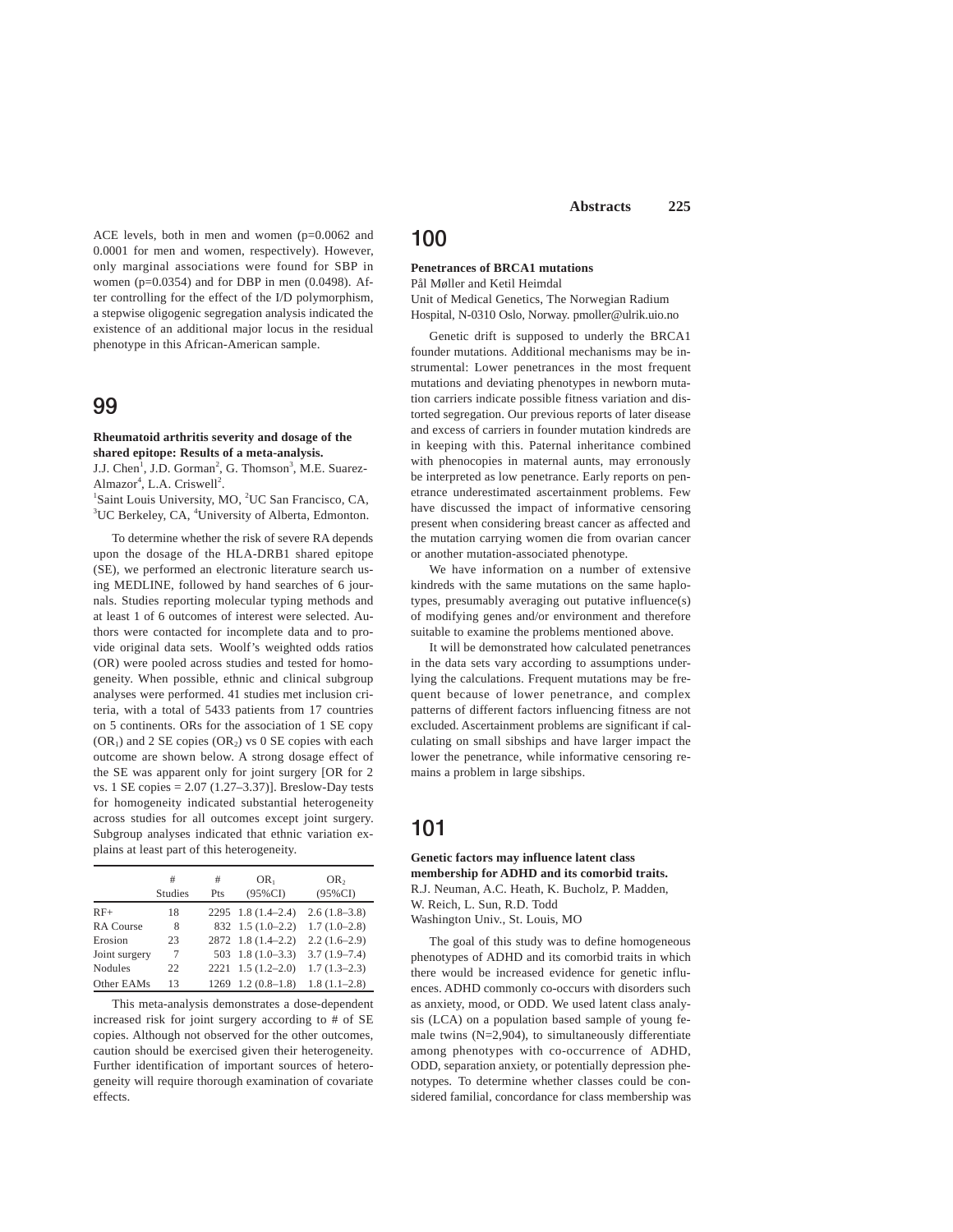computed separately for the MZ and DZ twins. LCA identified several clinically important classes with high endorsements of symptoms for just one trait and none other. For example, we observed a class consisting of subjects exhibiting ADHD inattention symptoms without ODD, anxiety or depression symptoms (10%) and another where over 70% of individuals endorsed only the depression symptoms (13%). A substantial proportion of the MZ twin pairs, 68.3%, was assigned to the same latent class versus 38.9% of the DZ twins, consistent with a genetic hypothesis for latent class membership. Of the twins assigned to the depression-only class, almost 33% of the MZ sibs and only 18.3% of the DZ sibs were concordant for class membership. The comparable figures for the inattention class was 65.7% and 28.6% for the MZ and DZs, respectively. These patterns of class membership assignments is the expected pattern for a genetically influenced and highly heritable phenotype and argues for the importance of phenotypic classification.

## 102

**Inference in Genetic Association Studies with highly polymorphic Markers.** J.P. Lewinger, S.B. Bull

Samuel Lunenfeld Research Institute, University of Toronto, ON, Canada.

Genetic association studies with population or family control designs are routinely analyzed using the logistic regression model, based on the unconditional or the conditional likelihood. Small samples and highly polymorphic markers, such as the HLA loci, can result in sparse and unbalanced data. In this situation, the maximum likelihood estimates (MLE's) of the log odds ratios are biased away from the null. In extreme cases, for example in which a specific allele appears in cases but not in controls, the MLE's can be infinite.

Although overall score statistics can still be constructed, when there is an infinite MLE there is no meaningful point estimate available as a measure of association, and the corresponding confidence interval has only one finite bound and can be quite uninformative.

In this study we conducted a series of simulations to evaluate inference methods based on a penalized likelihood function proposed by Firth (1993). This modified likelihood removes first order bias and always yields finite estimates of the log odds ratios and corresponding standard errors.

Application of these methods to sparse data from a study of HLA and inflammatory bowel disease provided conclusions that would have otherwise been unavailable.

# 103

**Phenotypic assortment for height reconsidered** J.D. Grant<sup>1</sup>, A.C. Heath<sup>1</sup>, K.K. Bucholz<sup>1</sup>, P.A.F. Madden<sup>1</sup>, & N.G. Martin<sup>2</sup> <sup>1</sup>Washington University School of Medicine, St. Louis, MO, USA; <sup>2</sup>Queensland Institute of Medical Research, Brisbane, Australia.

Pearson and Lee (1903) reported spousal correlations for height that informed Fisher's (1918) paper on the correlation between relatives. Fisher considered models for assortment that implied either direct phenotypic assortment for a trait or phenotypic assortment for a correlated character, concepts that were revisited by Morton, Rao and others in the 1970s. The present analyses represent an examination of assortative mating for height in a sample of Australians. 4845 husband-wife pairs were identified from respondents in the Australian Twin Study (4162 twin/spouse pairs and 683 parent-of-twin pairs). Modest (but statistically significant) assortative mating was observed for height, with a husband-wife correlation of 0.23. Further analyses were conducted using data from 1388 twin pairs where both twins had spouses and all four individuals had height data (479 MZF; 243 MZM; 243 DZF; 122 DZM; and 301 DZO pairs). Under the hypothesis of direct phenotypic assortment for height, one would predict that the correlation between the twin and the cotwin's spouse would be the product of the twin correlation for height (about .9 for MZ twins and .45 for DZ twins) and the marital correlation, and that the correlation between the spouses of twins would be the product of the twin correlation for height and the square of the marital correlation. However, observed correlations between the spouses of MZ twin pairs (MZF  $r=0.14$ ; MZM r=0.17) were higher than would be predicted under phenotypic assortment, while the twin-cotwin spouse correlations did not show the expected MZ-DZ difference in magnitude (e.g., MZM r=0.26, DZM  $r=0.25$ ; MZF  $r=0.16$ , DZF  $r=0.12$ ). The hypothesis of direct or indirect phenotypic assortment for height may need to be reconsidered.

## 104

**Incorporation of covariates in multipoint modelfree linkage analysis of binary traits using the MLB method.**

Alexandre Alcaïs and Laurent Abel. INSERM U.436, Paris, France

When the mode of inheritance is unknown, genetic linkage analysis of binary trait is commonly performed using affected-sib-pair (ASP) approaches. When there is evidence that some covariates influence the pheno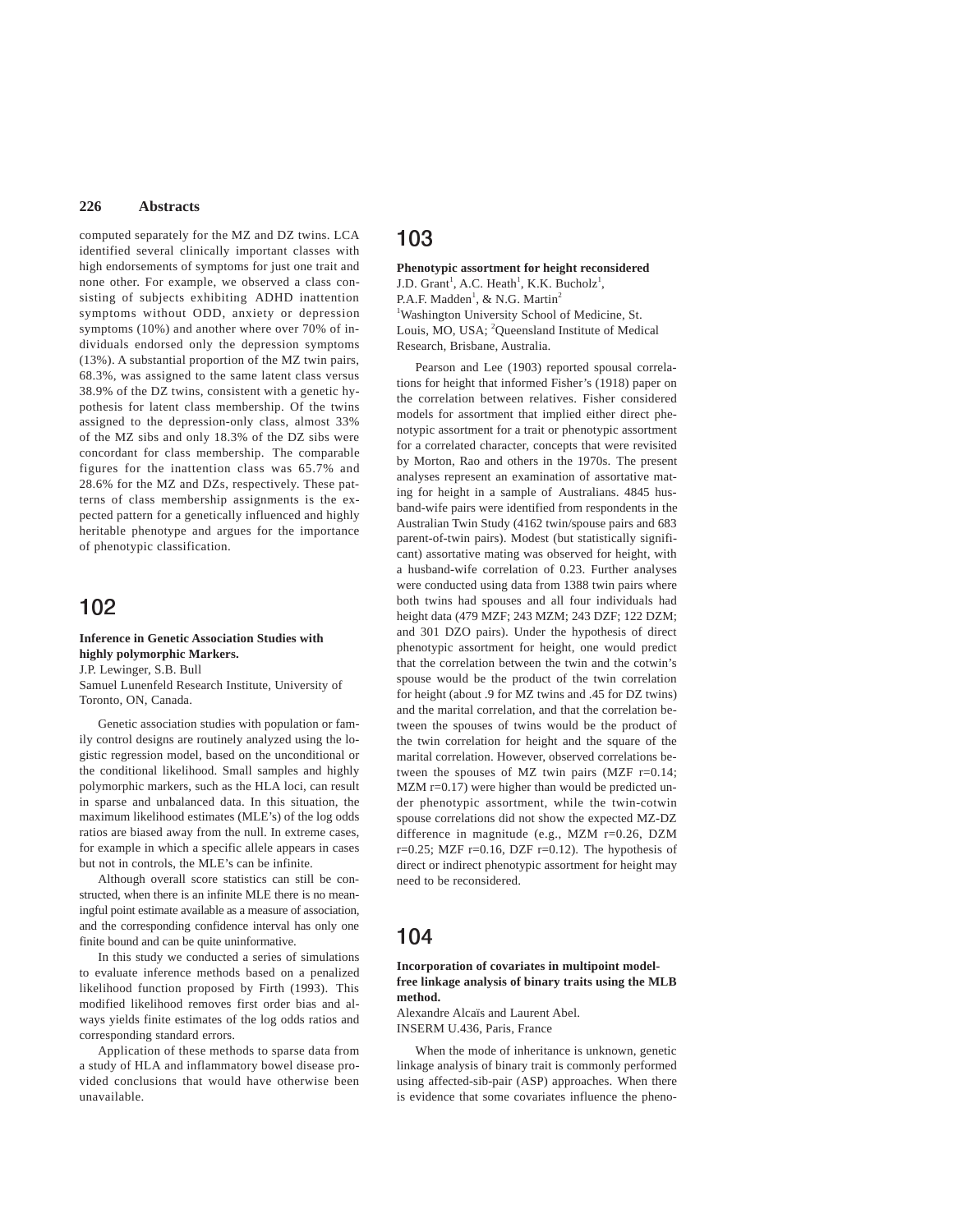type, incorporation of this information is expected to increase the power of the analysis since it allows 1) a better specification of the phenotype and 2) to take into account unaffected subjects. Here, we show how to account for covariates in the sibship-oriented Maximum-Likelihood-Binomial (MLB) linkage method by means of Pearson's logistic regression residuals which are computed using phenotypic and covariate information on both affected and unaffected sibs. These residuals are subsequently analysed as a quantitative phenotype with the corresponding extension of the MLB approach (Alcaïs and Abel, *Genet Epidemiol*, in press) which can be used without any assumption on the distribution of residuals. Simulation studies compared the power of this method to the standard MLB approach (using affecteds only) in the multipoint analysis of nuclear family data under different generating models according to genetic and covariate (with or without familial correlation) effects. These studies also investigate the interest of collecting families with a single affected sib. Power results will be discussed as a function of the familial ascertainment strategy.

# 105

### **A genome-wide linkage analysis of blood pressure and heart rate in the Québec Family Study using a variance components approach (SEGPATH)**

T. Rice<sup>1</sup>, M. A. Province<sup>1</sup>, L Pérusse<sup>2</sup>, Y Chagnon<sup>2</sup>, T. Rankinen<sup>2</sup>, I. B. Borecki<sup>1</sup>, C. Bouchard<sup>2</sup>, D. C. Rao<sup>1</sup> <sup>1</sup>Washington University, St. Louis, MO USA; <sup>2</sup>Laval University, Québec City, Québec, Canada

A genome-wide scan for heart rate (HR) and blood pressure (both systolic and diastolic BP) genes was performed using a multi-point variance components model (SEGPATH) in over 200 families participating in the Québec Family Study. A total of 293 microsatellite markers were used with an average between-marker distance of 11.9 cM. Relatively few differences in results were observed depending on whether or not the traits were adjusted for body mass index. Two markers showed good evidence for linkage ( $P = 0.0007$ ) with HR (D1S1653 at 1q22 and D19S247 at 19p13.3). There was suggestive linkage  $(P < 0.01)$  with one or more of the phenotypes on regions of chromosomes 1 (1p22.1–p21.2, 1p11.2, 1q22–q25.2) and 2 (2p14, 2q21.3–q22.1), and other isolated markers at 3q28, 4q35.1, 6q13, 10p14, 21q22.3, 22q13.1. These chromosomal regions contain a number of candidate genes that are related to HR and/or BP regulation. Together, these results and those from 2 recently published genome-wide studies of BP provide a focus for future studies to identify genes that influence interindividual variation in HR and BP.

# 106

### **Precision Mapping of Human QTLs by Combined Linkage/Disequilibrium Analysis** Chi Gu, M.A. Province and D.C. Rao Division of Biostatistics, Washington University School of Medicine, St. Louis, MO, USA.

The variance components method is a powerful approach for detecting linkage to quantitative trait loci (QTLs). However, the resolution may be compromised and power reduced for complex traits. On the other hand, it is well known that incorporating effect of linkage-disequilibrium (LD) enhances power in standard linkage analysis because of the added information on phase, as in the TDT and its extensions. We consider an extension of the variance components method using SEGPATH (Province et al., 1998), and incorporate both the allelic association and the linkage effects in a combined, comprehensive model. The calculation is conditional on family by decomposing the mean effect of allelic association into an overall among-family effect and deviations of individuals in the family from the family mean. As noted by others, procedures using such a conditional framework avoid detecting spurious associations due to population stratification. Various hypotheses can be tested by likelihood-ratio test of appropriate submodels. For example, if the linkage effect disappears when the LD effect is incorporated in the submodel, we may conclude that the marker locus should be in close proximity to the disease gene. Power analysis using simulated data will be presented along with a careful examination of practical issues. For example, when marker loci have a large number of functional alleles, a randomization procedure is introduced on top of the above modeling to reduce the degrees of freedom and to obtain a closer-to-real p-value.

# 107

**MILC: a new statistic to search for multifactorial diseases susceptibility genes in founder populations** Bourgain Catherine<sup>1</sup>, Genin Emmanuelle<sup>1</sup>, Quesneville Hadi<sup>2</sup> and Clerget-Darpoux Françoise<sup>1</sup> <sup>1</sup>Inserm U155, Paris, France; <sup>2</sup>Laboratoire de Dynamique du Génome et Evolution, Institut J.Monod, Paris, France.

A method (Maximum Identity Length Constrast, MILC) is proposed to locate susceptibility genes for multifactorial diseases in founder populations. It uses characteristics of such populations: linkage disequilibrium spanning large regions and significant kinship coefficients. Affected individuals and their parents are typed for linked markers and two groups of parental haplotypes are considered: those transmitted to affected

**Abstracts 227**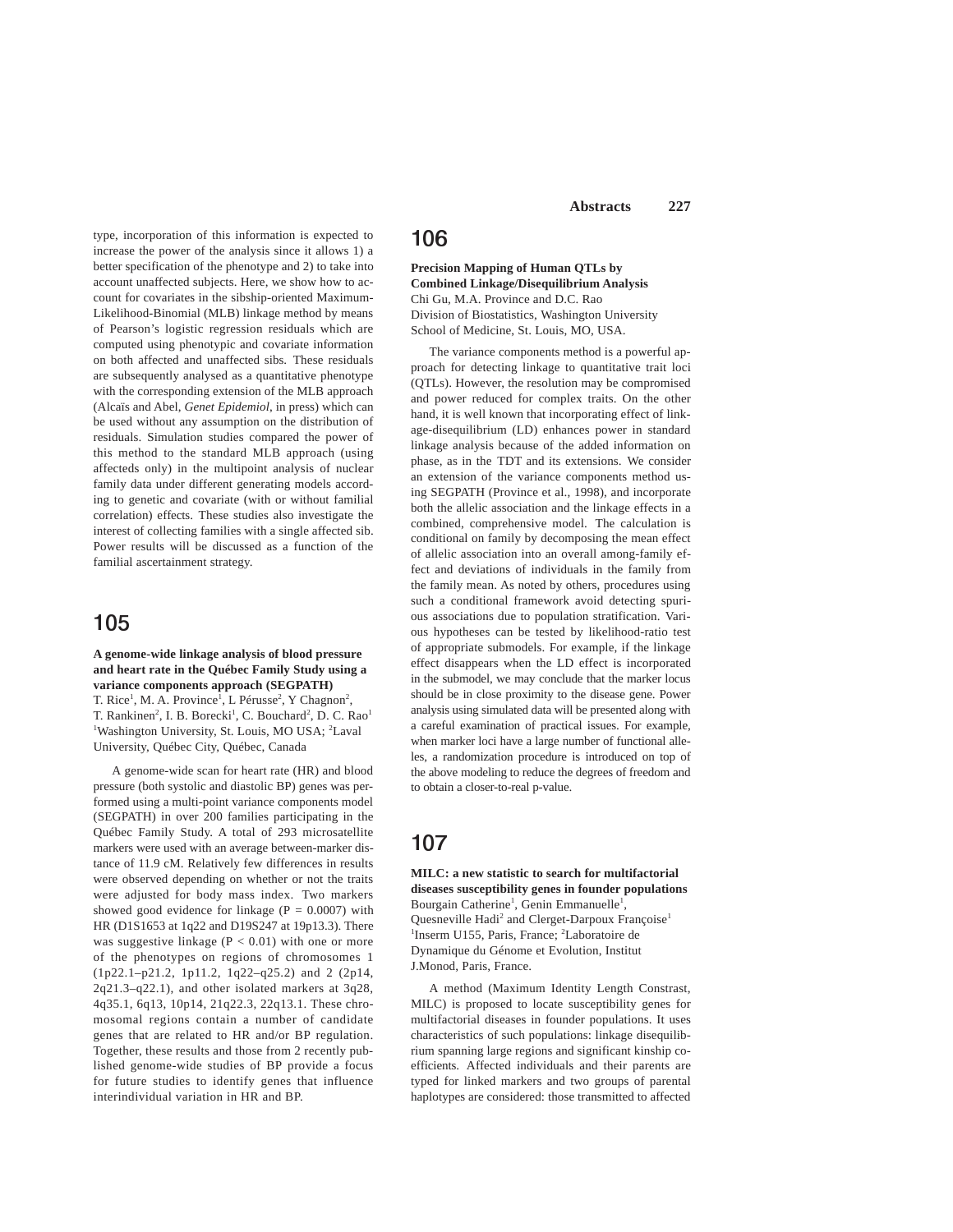individuals and those not transmitted, representative of the population. Similarly to the "Haplotype Sharing Statistic" (*HSS*), (Van der Meulen et al, 1997), the lengths of identity are compared between the two groups of haplotypes. In contrast with *HSS* that tests differences of identity at each marker, MILC is based on the maximum of this difference. For a given genetic disease model, the power of this method was evaluated through simulations as a function of population characteristics and marker map. With dense map, the power of this method is generally higher than that of the TDT because it uses information on several markers. For fixed population parameters, results are highly variable among simulations. In fact, the power of our method strongly depends on linkage disequilibrium (LD) among markers. As LD mostly results from random processes it is not predictable and therefore not a simple decreasing function of the genetic distance.

In a context of multifactorial disease, one has to be very cautious in the interpretation of LD mapping results even in founder populations. Our results suggest that one way to increase our power to detect genetic risk factor in these populations can be the use of markers showing strong LD one with the others.

# 108 [Presidential Address]

#### **Genetic Epidemiology with a Capital E** D. Thomas

Univ of Southern Calif, Los Angeles, CA, USA

Three characteristics of genetic epidemiology which distinguish it from its parent disciplines are a focus on population-based research, a focus on the joint effects of genes and the environment, and the incorporation of the underlying biology of the disease into its conceptual models. These principles are illustrated by a review of the genetic epidemiology of breast and ovarian cancer. Descriptive and mechanistic models for the joint effects of genes and "environmental" risk factors such as hormones and reproductive events are compared to illustrate the need to understand the biology. The contribution of populationbased research to the development of the evidence for the involvement of major genes, the discovery of BRCA1/2, and their characterization is reviewed. Interactions of major susceptibility genes, metabolic genes, hormones, and radiation will also be discussed. I conclude with some suggestions for future directions for the field, the journal, and the Society, including recent bioethics initiatives. I believe that the Society should reach out more to the epidemiology community and that the journal should shift its emphasis from pure methodology to more substantive papers that illustrate these principles.

# 109 [Invited Speaker]

### **Under what conditions are association studies more efficient than family studies for gene mapping?** E.M. Wijsman

University of Washington, Seattle, WA, USA

A major challenge is how to efficiently and successfully map and identify genes contributing to complex traits. With the advent of automated genotyping methods, discussions have turned from family-based studies to the potential of population-based designs for initial gene localization, both in the context of candidate-gene and whole-genome screens. However, before major investment is made in association studies, it is useful to determine the conditions needed to succeed with such studies, and to compare these to requirements for family-based designs. In this context, it is useful to consider sample sizes needed to achieve similar posterior probabilities of linkage for the two designs.

Power and sample size requirements for a case-control study for markers with arbitrary numbers of alleles can be obtained by considering a measure of genetic distance  $(G^2)$  between cases and controls.  $G^2$  is a function of age of disease mutation(s), recombination fraction, number and frequencies of marker alleles, case ascertainment procedures, and fraction of case chromosomes carrying a particular disease allele. General conclusions are that multiallelic markers are usually more efficient in case-control studies than are diallelic markers, and become increasingly more so with increasingly complex traits, with increasing mutation age, and with increasing recombination fractions. With increasing etiologic heterogeneity and ascertainment that is a function of number of cases per family, sample-size requirements also increase more rapidly for case-control than for family-based studies. In general, with the exception of young, monogenetic diseases, populationbased studies may be considerably less efficient than are family-based studies, especially when the posterior probability of a correct conclusion is taken into account.

# 110 [Invited Speaker]

#### **Methods for detecting gene-gene interaction using affected sib pairs.**

P. Holmans, Washington Univ. School of Medicine, St Louis.

It is likely that several loci contribute to the genetic susceptibility to complex diseases, and that considerable interactions between these loci exist. If two disease loci interact epistatically, a positive correlation between the number of alleles shared identical by descent (IBD) at each locus is expected, whereas heterogeneity should produce a negative correlation.